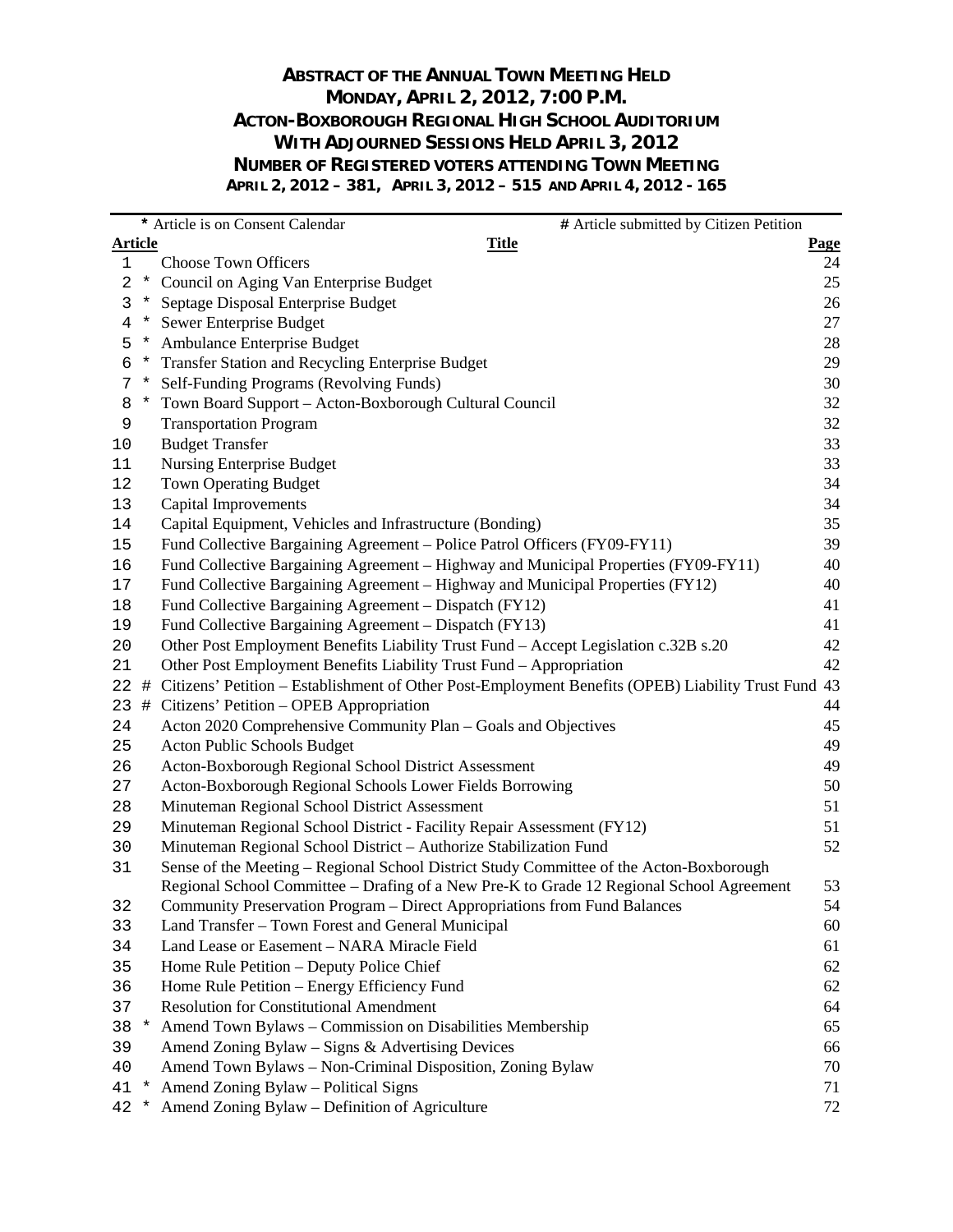| 43   | $\star$ | Amend Zoning Bylaw – Brookside Shops                                            | 74 |
|------|---------|---------------------------------------------------------------------------------|----|
| 44   | $\ast$  | Amend Zoning Bylaw – Specifications for Access, Frontage, Width, and Front Yard | 75 |
| 45   | $\ast$  | Amend Zoning Bylaw – Residential Garages, Sheds, Barns, etc.                    | 77 |
| 46   |         | Amend Zoning Bylaw – Nonconforming Lots                                         | 78 |
| 47   |         | * Amend Zoning Bylaw – Renting $&$ Boarding Rooms                               | 81 |
| 48   |         | * Amend Zoning Bylaw – Vehicle Sales, Rental Repair and Body Shop               | 82 |
| 49   |         | Amend Zoning Bylaw – Motor Vehicle Sales as Accessory Use to Vehicle Repair     | 82 |
| 50   | $\star$ | Revise Street Layout – Ticonderoga Road                                         | 84 |
| 51   |         | * Accept Land Gift - Squirrel Hill Road                                         | 84 |
| 52   |         | * Accept Land Gift – Faulkner Hill Road                                         | 85 |
| 53   |         | * Accept Land Gift – Quarry Road                                                | 85 |
| 54   |         | * Hear and Accept Reports                                                       | 86 |
| 55   |         | * Highway Reimbursement Program (Chapter 90)                                    | 86 |
| 56.  | $\star$ | <b>Insurance Proceeds</b>                                                       | 87 |
| 57   | $\star$ | <b>Gifts or Grants</b>                                                          | 87 |
| 58   |         | * Federal and State Reimbursement Aid                                           | 88 |
| 59   |         | * Performance Bonds                                                             | 88 |
|      |         | 60 * Sale of Foreclosed Properties                                              | 89 |
| 61 * |         | Elderly Tax Relief – Reauthorize Chapter 73 of the Acts of 1986                 | 89 |
|      |         |                                                                                 |    |

#### **Aprirl 2, 2012**

The Moderator, Mr. Mackenzie, called the  $278<sup>th</sup>$  Annual Town Meeting to order on Monday, April 2, 2012, at 7:02 PM. He introduced Pastor Steve Garnaas-Holmes from St Matthew's United Methodist Church, who then gave the invocation.

Mr. Mackenzie gave an overview of the process of Town Meeting. He then explained some basic rules and parliamentary procedure of the Town Meeting as found in the back of the warrant.

The Moderator explained the Pro and Con microphones, time frame and process for all speakers, presenters and questions.

### **ARTICLE 1 CHOOSE TOWN OFFICERS**

(Majority vote)

To choose all necessary Town Officers and Committees and to fix the salaries and compensation of all the elective officers of the Town as follows:

Moderator  $$ 20.00$  per Town Meeting session Board of Selectmen, Chairman \$750.00 per year Board of Selectmen, Member \$ 650.00 per year

, or take any other action relative thereto.

**MOTION:** Mr. Gowing moves that the Town fix the compensation for elected officers as shown in the Article.

**MOTION CARRIES UNANIMOUSLY**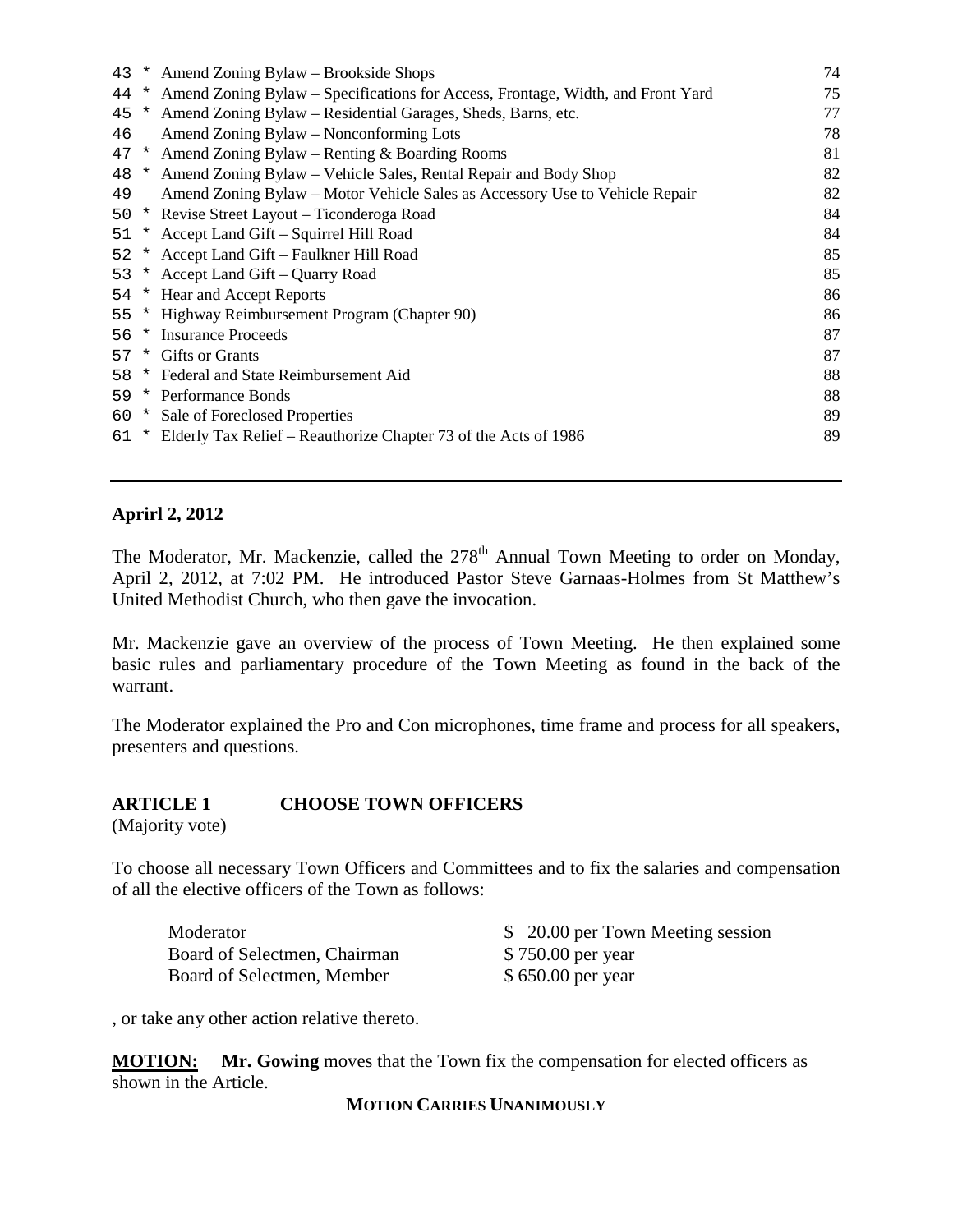Cornelia O. Huber, Trustee of the Elizabeth White Fund, nominates Peter Ashton of 1 Olde Barn Way, Acton, for the position of Trustee of the Elizabeth White Fund, term to expire 2015.

#### **MOTION CARRIES UNANIMOUSLY**

Pamela Cochrane, Trustee of the West Acton Citizens' Library, nominates Ellen Spero of 25 Windsor Avenue, Acton, for the position of Trustee of the West Acton Citizens' Library, term to expire 2015.

#### **MOTION CARRIES UNANIMOUSLY**

Harry Mink, Trustee of the Charlotte Goodnow Fund, nominates Cynthia Schimpf of 307 Littleton Road, Harvard, for the position of Trustee of the Charlotte Goodnow Fund, term to expire 2015.

#### **MOTION CARRIES UNANIMOUSLY**

Bruce Stone, Trustee of the Acton Firefighters' Relief Fund, nominates William Klauer of 70 Piper Road, Acton, for the position of Trustee of the Acton Firefighters' Relief Fund, term to expire 2015.

#### **MOTION CARRIES UNANIMOUSLY**

#### **Budget Consent (Majority vote)**

#### **Article 2 \* Council on Aging Van Enterprise Budget**

**Mr. Gowing** moves that the Town appropriate \$95,586 for the purpose of operating the Town of Acton Senior and Disabled Citizens Van service, and to raise such amount, \$45,586 be raised from department receipts and \$50,000 be raised from general revenues.

#### **Article 3 \* Septage Disposal Enterprise Budget**

**Ms. Adachi** moves that the Town appropriate \$151,870 for the purpose of septage disposal, and to raise such amount, \$151,870 be raised from department receipts.

#### **Article 4 \* Sewer Enterprise Budget**

**Ms. Adachi** moves that the Town appropriate \$1,716,101 for the purpose of operating the sewer system, and to raise such amount, \$1,716,101 be raised from department receipts.

#### **Article 5 \* Ambulance Enterprise Budget**

**Mr. Sonner** moves that the Town appropriate \$766,906 for the purpose of operating the ambulance service, and to raise such amount, \$495,906 be raised from department receipts and \$271,000 be raised from general revenues.

#### **Article 7 \* Self-Funding Programs (Revolving Funds)**

**Mr. Clough** moves that the revolving funds for the Local School System, Historic District Commission, Building Department, Sealer of Weights and Measures, Health Department, and Fire Department be continued in the amounts and for the purposes set forth in the expenditure column of this Article.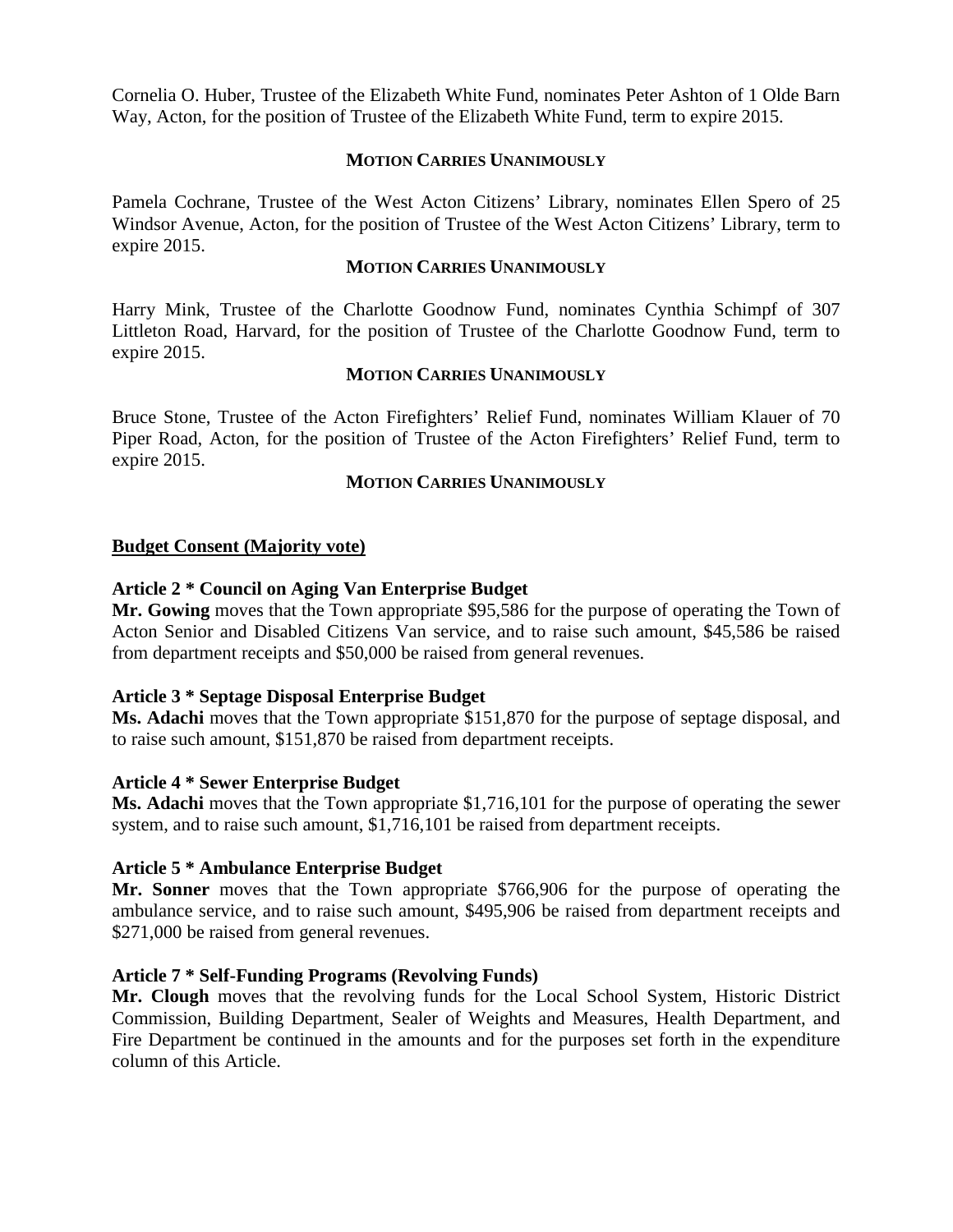#### **Article 8 \* Town Board Support – Acton-Boxborough Cultural Council**

**Ms. Adachi** moves that the Town raise and appropriate \$2,000 for the ongoing expenses of the Acton-Boxborough Cultural Council.

**CONSENT MOTION:** Mr. Gowing moves that the Town take up the six budgetary articles in the Consent Calendar, except for Article 6, on pages 25 through 32 of the Warrant: Articles 2, 3, 4, 5, 7 and 8.

#### **CONSENT MOTION CARRIES UNANIMOUSLY**

# **ARTICLE 2 \* COUNCIL ON AGING VAN ENTERPRISE BUDGET**

(Majority vote)

To see if the Town will raise and appropriate, or appropriate from available funds a sum of money to operate the Senior Van Service, in accordance with Massachusetts General Law, Chapter 44, Section 53 F½, Enterprise Fund Law, or take any other action relative thereto.

**MOTION:** Mr. Gowing moves that the Town appropriate \$95,586 for the purpose of operating the Town of Acton Senior and Disabled Citizens Van service, and to raise such amount, \$45,586 be raised from department receipts and \$50,000 be raised from general revenues.

#### **CONSENT MOTION CARRIES UNANIMOUSLY**

# **ARTICLE 3 \* SEPTAGE DISPOSAL ENTERPRISE BUDGET**

(Majority vote)

To see if the Town will raise and appropriate, or appropriate from available funds a sum of money for the purpose of septage disposal, in accordance with Massachusetts General Law, Chapter 44, Section 53F½, Enterprise Fund Law, or take any other action relative thereto.

**MOTION: Ms. Adachi** moves that the Town appropriate \$151,870 for the purpose of septage disposal, and to raise such amount, \$151,870 be raised from department receipts.

#### **CONSENT MOTION CARRIES UNANIMOUSLY**

#### **ARTICLE 4 \* SEWER ENTERPRISE BUDGET**

(Majority vote)

To see if the Town will raise and appropriate, or appropriate from available funds a sum of money for the purpose of operating and maintaining a sewer collection and treatment facility, in accordance with Massachusetts General Law, Chapter 44, Section 53F½, Enterprise Fund Law, or take any other action relative thereto.

**MOTION: Ms. Adachi** moves that the Town appropriate \$1,716,101 for the purpose of operating the sewer system, and to raise such amount, \$1,716,101 be raised from department receipts.

#### **CONSENT MOTION CARRIES UNANIMOUSLY**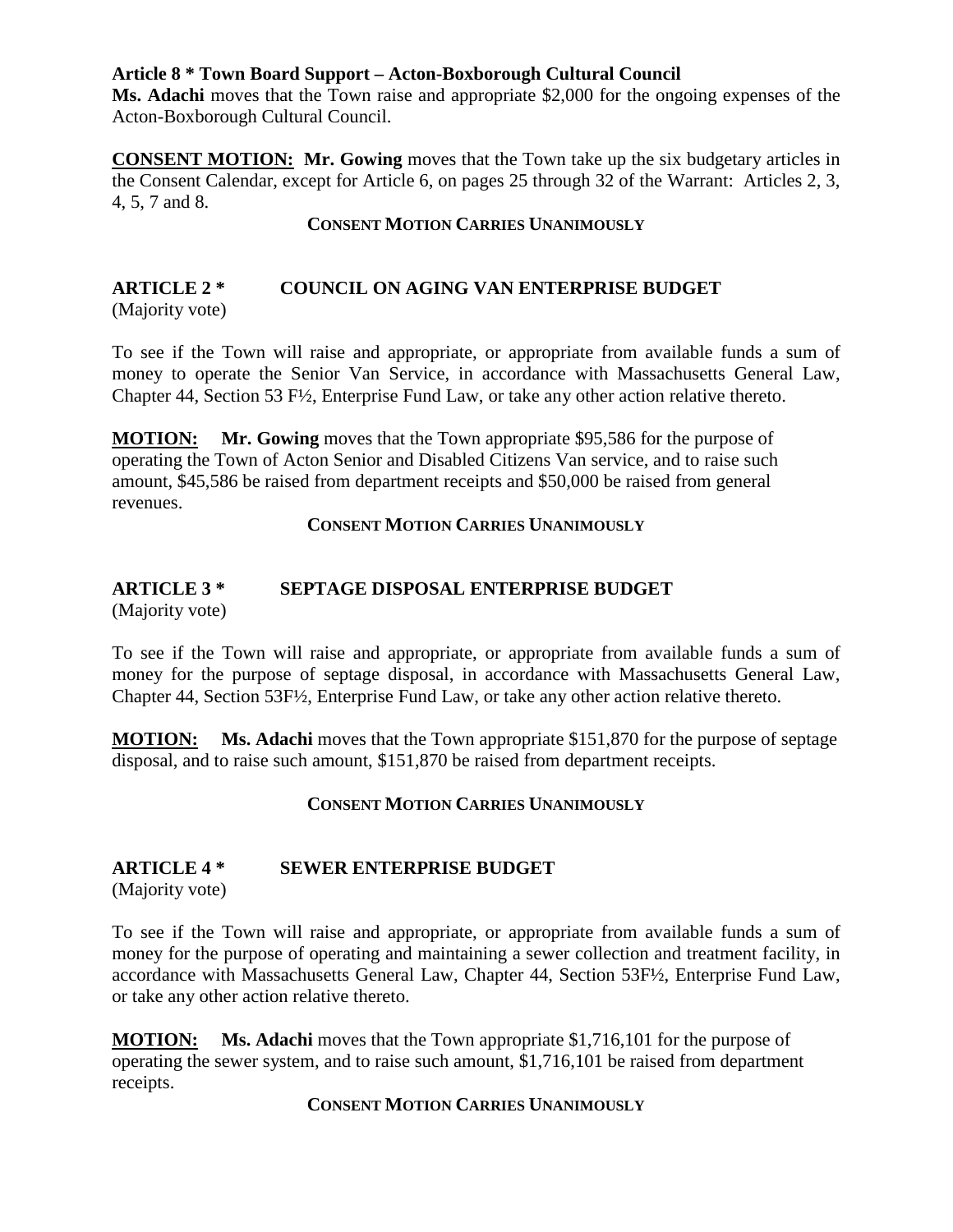## **ARTICLE 5 \* AMBULANCE ENTERPRISE BUDGET**

(Majority vote)

To see if the Town will raise and appropriate, or appropriate from available funds a sum of money for the purpose of health care, in accordance with Massachusetts General Law, Chapter 44, Section 53F½, Enterprise Fund Law, or take any other action relative thereto.

**MOTION: Mr. Sonner** moves that the Town appropriate \$766,906 for the purpose of operating the ambulance service, and to raise such amount, \$495,906 be raised from department receipts and \$271,000 be raised from general revenues.

#### **CONSENT MOTION CARRIES UNANIMOUSLY**

#### **ARTICLE 6 \* TRANSFER STATION AND RECYCLING ENTERPRISE**  (Majority vote) **BUDGET**

To see if the Town will raise and appropriate, or appropriate from available funds, a sum of money for the purpose of solid waste disposal and recycling in accordance with Massachusetts General Law, Chapter 44, Section 53F½, Enterprise Fund Law, or take any other action relative thereto.

**MOTION: Mr. Gowing** moves that the Town appropriate \$803,921 for the purpose of solid waste disposal and recycling, and to raise such amount, \$168,500 be transferred from retained earnings and \$635,421 be raised from department receipts.

Held from consent

#### **MOTION CARRIES UNANIMOUSLY**

#### **ARTICLE 7 \* SELF-FUNDING PROGRAMS (REVOLVING FUNDS)** (Majority vote)

To see if the Town will vote, pursuant to Massachusetts General Law, Chapter 44, Section 53E½ to establish or continue revolving funds for the Local School System, to be expended by the Superintendent of Schools; and for the Historic District Commission, Building Department, Sealer of Weights and Measures, Health Inspectional Services and Fire Department Fire Alarm Network, to be expended by the Town Manager, as noted below:

|                                     | FY13 Estimated | FY13 Authorized |
|-------------------------------------|----------------|-----------------|
| Fund                                | Revenue        | Expenditure     |
| <b>School Department</b>            |                |                 |
| Douglas at Dawn/Dusk                | \$291,500      | \$291,500       |
| Merriam Mornings/Afternoons/Summer  | \$225,000      | \$225,000       |
| <b>Historic District Commission</b> | \$1            | \$1             |
| <b>Building Department</b>          | \$196,137      | \$196,137       |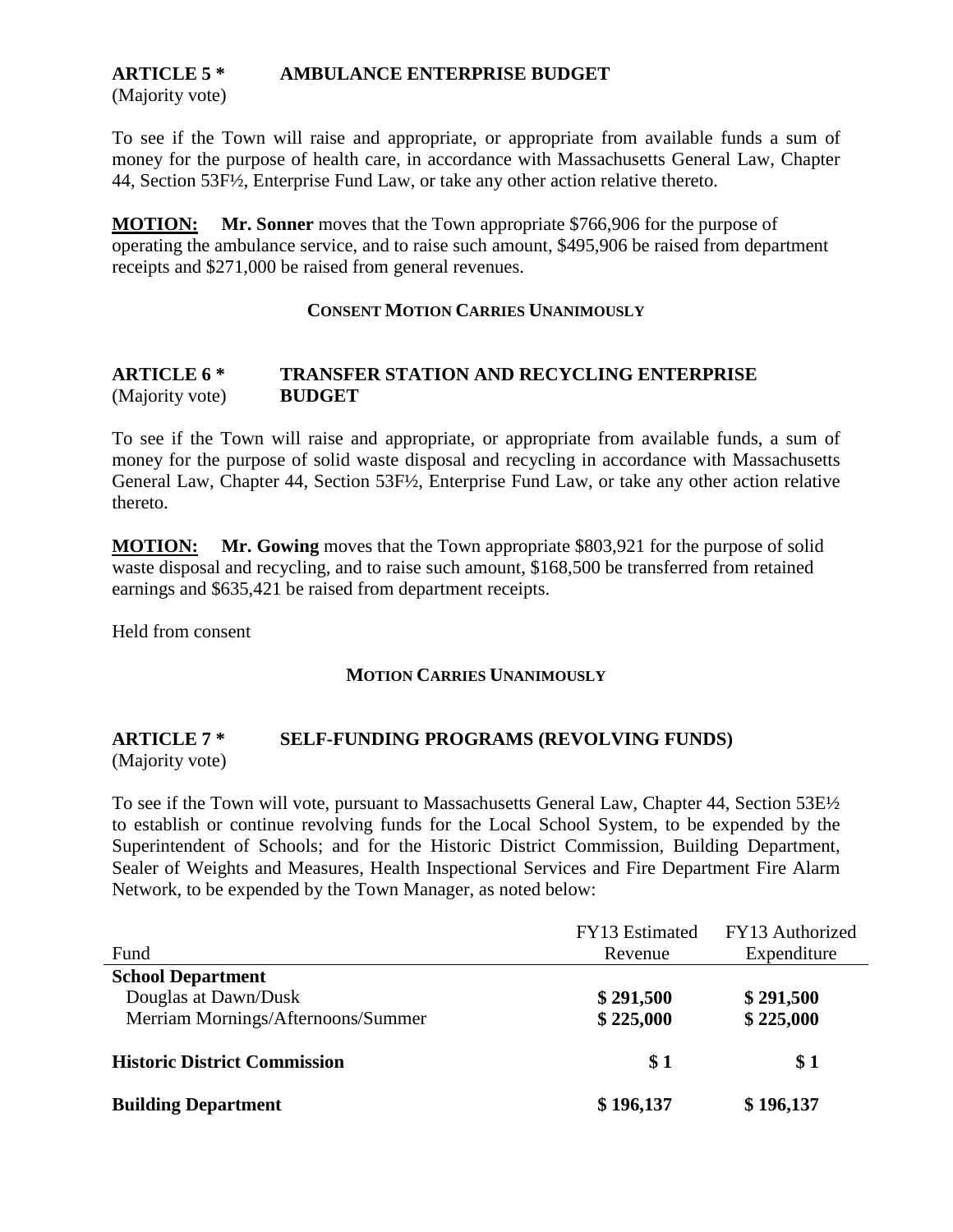| <b>Sealer of Weights and Measures</b> | \$13,182 | \$13,182 |  |
|---------------------------------------|----------|----------|--|
| <b>Health Department</b>              |          |          |  |
| Food Service Inspections              | \$41,472 | \$41,472 |  |
| Hazardous Materials Inspections       | \$45,686 | \$45,686 |  |
| <b>Stormwater Inspections</b>         | \$41,087 | \$41,087 |  |
| <b>Fire Department</b>                |          |          |  |
| <b>Fire Alarm Network</b>             | \$64,015 | \$64,015 |  |

, or take any other action relative thereto.

**MOTION: Mr. Clough** moves that the revolving funds for the Local School System, Historic District Commission, Building Department, Sealer of Weights and Measures, Health Department, and Fire Department be continued in the amounts and for the purposes set forth in the expenditure column of this Article.

#### **CONSENT MOTION CARRIES UNANIMOUSLY**

#### **ARTICLE 8 \* TOWN BOARD SUPPORT –** (Majority vote) **ACTON-BOXBOROUGH CULTURAL COUNCIL**

To see if the Town will raise and appropriate, or appropriate from available funds, the sum of \$2,000 to be expended by the Town Manager for the ongoing expenses of the Acton-Boxborough Cultural Council for programs in Acton, or take any other action relative thereto.

**MOTION: Ms. Adachi** moves that the Town raise and appropriate \$2,000 for the ongoing expenses of the Acton-Boxborough Cultural Council.

#### **CONSENT MOTION CARRIES UNANIMOUSLY**

### **ARTICLE 9 TRANSPORTATION PROGRAM**

(Majority vote)

To see if the Town will raise and appropriate, or appropriate from available funds, a sum of money to be expended by the Town Manager for the continuation of a town transportation program, or take any other action relative thereto.

**MOTION: Mr. Gowing** moves that the Town raise and appropriate \$206,000 to be expended by the Town Manager for the implementation or continuation of the town shuttle, dial-a-ride or other transportation-related programs, including state and federal grant fund matching and other costs incidental and related thereto.

Mr. William Mullin, from Finance Committee, asked to recues himself for this Article.

#### **MOTION CARRIES**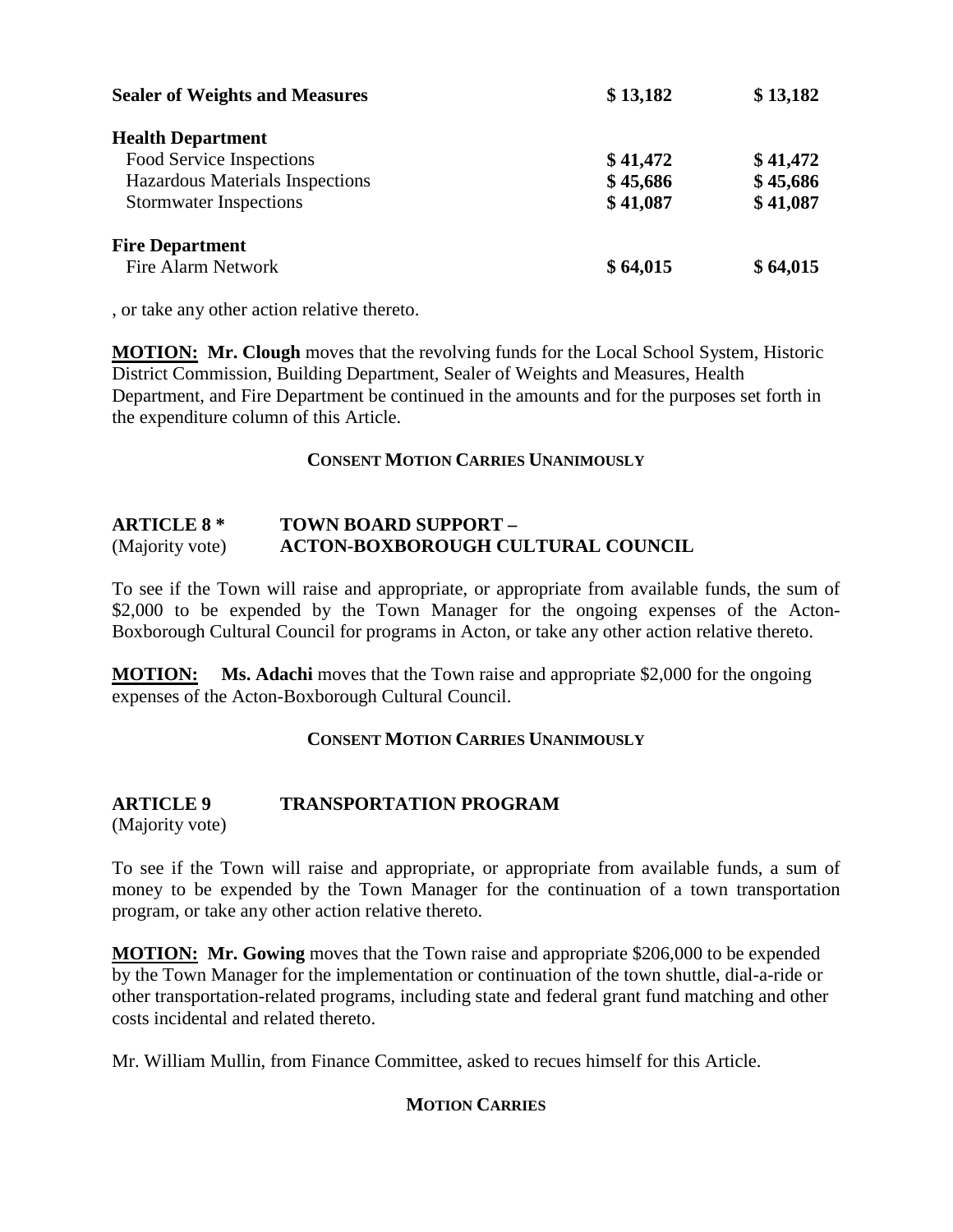# **ARTICLE 10 BUDGET TRANSFER**

(Majority vote)

To see if the Town will vote to appropriate from available funds a sum of money to defray necessary expenses above the amount appropriated at the 2011 Annual Town Meeting, or take any other action relative thereto.

#### **MOTION: Mr. Clough** moves that the Town:

- (1) Transfer from the fiscal year 2012 Town Operating Budget and appropriate \$40,000 for the purpose of supplementing the fiscal year 2012 transportation program appropriated under Article 30 of the 2011 Annual Town Meeting, and
- (2) Transfer from the fiscal year 2012 Town Operating Budget and appropriate \$100,000 for the purpose of supplementing the fiscal year 2012 Nursing Enterprise Budget appropriated under Article 4 of the 2011 Annual Town Meeting.

#### **MOTION CARRIES**

#### **ARTICLE 11 NURSING ENTERPRISE BUDGET**

(Majority vote)

To see if the Town will raise and appropriate, or appropriate from available funds a sum of money to provide Public Health and Visiting Nurse Services, in accordance with Massachusetts General Law, Chapter 44, Section 53F½, Enterprise Fund Law, or take any other action relative thereto.

**MOTION: Dr. Harting-Barrat** moves that the Town appropriate \$714,076 for the purpose of operating the Town of Acton Public Health Nursing Service, and to raise such amount, \$539,076 be raised from department receipts and \$175,000 be raised from general revenues.

Mr. William Mullin, from Finance Committee, asked to recues himself for this Article.

#### **MOTION CARRIES**

## **ARTICLE 12 TOWN OPERATING BUDGET**

(Majority vote)

To see if the Town will raise and appropriate, and/or appropriate from available funds, a sum of money to defray the necessary expenses of the departments, offices and boards of the Town, exclusive of the School budgets, or take any other action relative thereto.

**MOTION: Mr. Gowing** moves that the Town raise and appropriate \$27,649,225 to be expended by the Town Manager for the purpose of funding the fiscal year 2013 municipal budget, and that the Town authorize the Town Manager to sell, trade or dispose of vehicles and equipment being replaced and to expend any proceeds so received.

#### **MOTION CARRIES**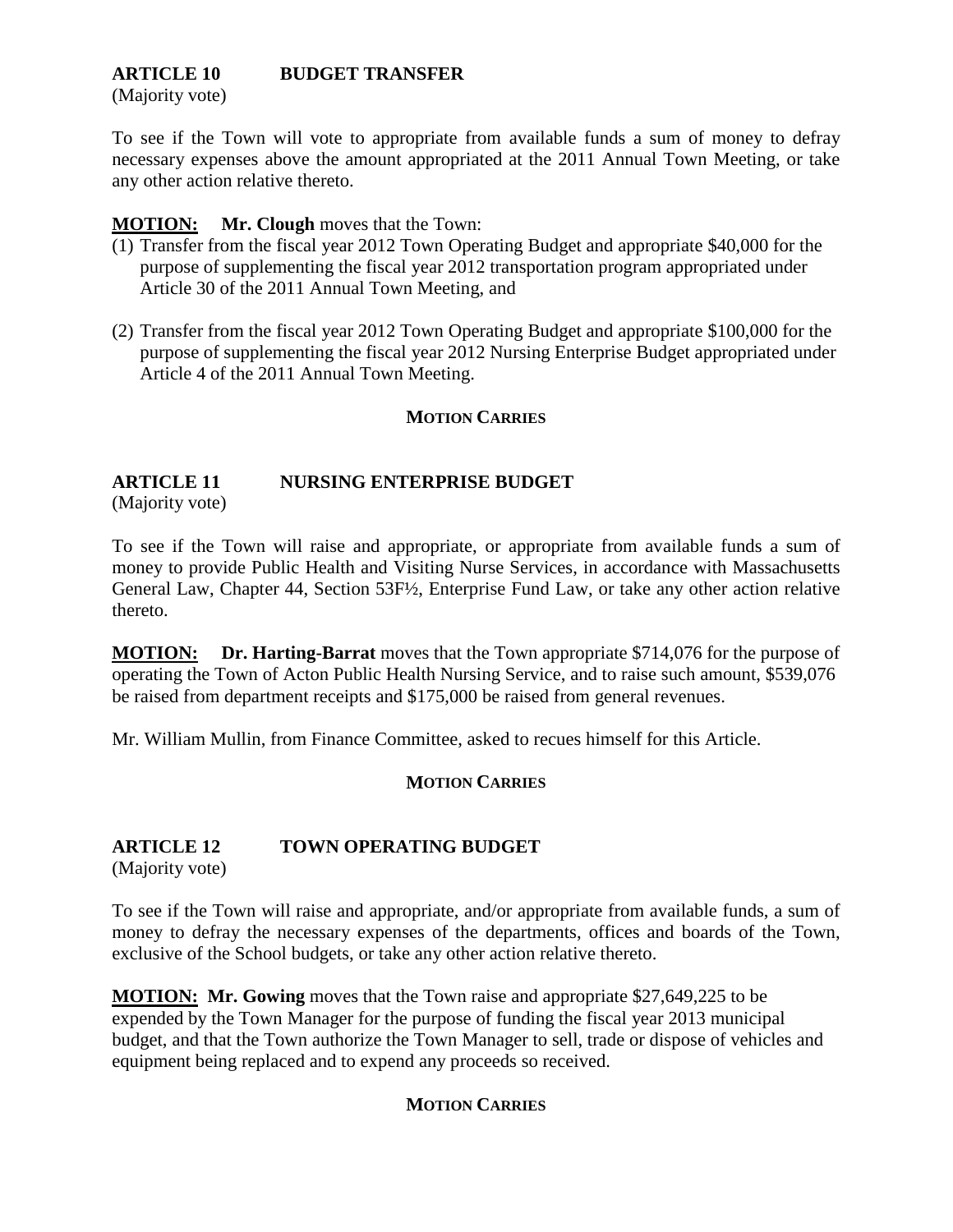## **ARTICLE 13 CAPITAL IMPROVEMENTS**

(Majority vote)

To see if the Town will raise and appropriate, or appropriate from available funds, a sum of money to be expended by the Town Manager for the improvement of facilities as listed below, including related incidental costs, or take any other action relative thereto.

| Senior Center Design | $\frac{1}{2}$ \$140,000 |
|----------------------|-------------------------|
|                      |                         |

**MOTION: Mr. Gowing** moves that the Town transfer from Free Cash and appropriate \$140,000 to be expended by the Town Manager for Senior Center Design.

#### **MOTION LOST**

#### **ARTICLE 14 CAPITAL EQUIPMENT, VEHICLES AND INFRASTRUCTURE** (Two-thirds vote) **(BONDING)**

To see if the Town will raise and appropriate, appropriate from available funds or borrow a sum of money, to be expended by the Town Manager for the purchase, replacement or improvement of facilities and equipment as listed below, including related incidental costs, or take any other action relative thereto.

| A.        | One-Ton Truck                                   | \$51,000    |
|-----------|-------------------------------------------------|-------------|
| <b>B.</b> | Sander/Dump Truck                               | 190,346     |
| C.        | <b>Utility Truck</b>                            | 42,000      |
| D.        | <b>Towable Generator</b>                        | 55,000      |
| E.        | Skid Steer (e.g. "Bobcat")                      | 134,100     |
| F.        | <b>Standby Generator at Senior Center</b>       | 75,000      |
| G.        | Goward Playground                               | 150,000     |
| H.        | F-350 Truck Replacement                         | 44,000      |
| I.        | <b>Quarry Road Drainage</b>                     | 189,000     |
| J.        | Portable Intersection Traffic Control System    | 150,000     |
| Κ.        | <b>Emergency Communication Equipment</b>        | 116,500     |
| L.        | Radio Narrowbanding and Interoperability        | 103,000     |
| M.        | Core Networking Equipment Replacement           | 47,000      |
| N.        | Unified Network File Storage System Replacement | 79,100      |
| <b>O.</b> | Town Hall Land Use Departments Renovations      | 400,000     |
|           | <b>Total</b>                                    | \$1,826,046 |

**MOTION: Mr. Gowing** moves that the Town appropriate \$1,826,046 to be expended by the Town Manager for the purposes set forth in this Article including costs incidental and related thereto, and to raise such amount, the Treasurer, with the approval of the Selectmen, is authorized to borrow \$1,826,046 under Massachusetts General Law, Chapter 44, Section 7, as amended, and that the Town transfer from the fund balance of the former North East Solid Waste Committee fund pursuant to Chapter 376 of the Acts of 2006 and appropriate \$30,000 for the payment of interest and underwriting costs on such borrowing in fiscal year 2013, and that the Town Manager be authorized to sell, trade or dispose of vehicles and equipment being replaced and to expend any proceeds so received.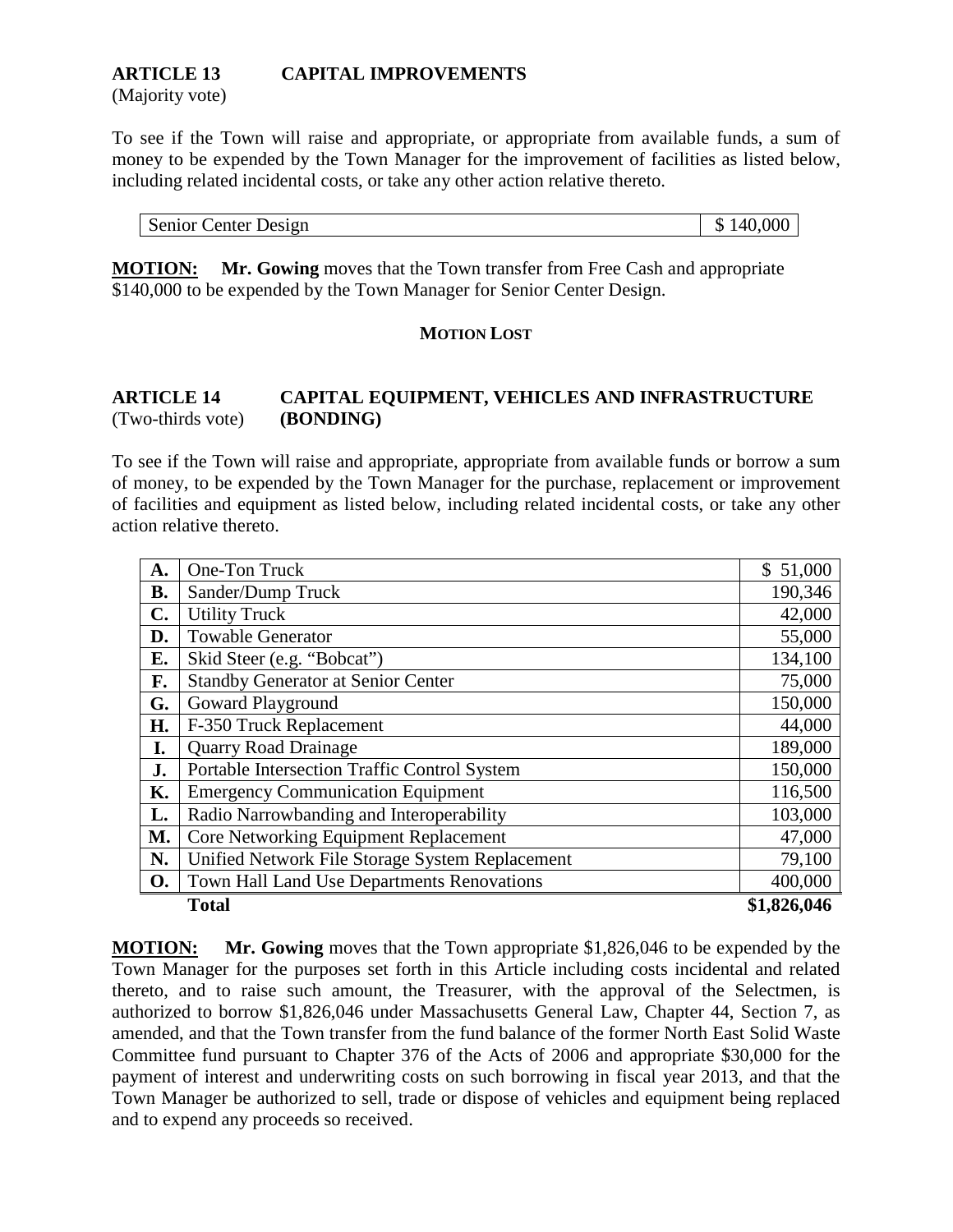$Hold - A, B, C, D, E, F, G, I, J, K, L, M, N, O for questions.$ 

#### **MOTION CARRIES DECLARED 2/3 BY MODERATOR\***

\*TOWN OF ACTON HAS EXCEPTED MGL CH 39 SEC 15 AT ITS ANNUAL TOWN MEETING APRIL 2001, ARTICLE 43 AND THE AMENDED BYLAW 5A WAS APPROVED BY THE ATTORNEY GENERAL ON AUG. 6, 2001. (THE TOWN MEETING MODERATOR IS NOT REQUIRED TO COUNT A 2/3 REQUIRED VOTE.)

**MOTION TO ADJOURN : Mr. Ashton** moves to adjourn the Annual Town Meeting at 10:35 PM, until Tuesday, April 3, 2012 at the Acton-Boxborough Regional High School Auditorium at 7 PM

#### **MOTION CARRIES**

#### **April 3, 2012**

The Moderator, Mr. Mackenzie, called the Annual Town Meeting to order on Tuesday, April 3, 2012, at 7:03 PM.

The Moderator introduced the Town Manager, Steve Ledoux who gave the presentation for the  $7<sup>th</sup>$  annual recipient of the "Joseph A. Lalli Merit Award" for outstanding work of a Town of Acton employee. This year's Town Employee of the Year award is presented to Community Service Coordinator, Laura Ducharme. Ms Ducharme is the towns first Community Service Coordinator and has been for three years. Her extraordinary commitment and service to the town as the coordinator has had a significant impact on town. She has performed admirably over and above the requirements of her job.

Mr. Ledoux also honored the 4th annual recipient of the "Joseph A. Lalli Merit Award" for outstanding work of a Public Safety Employee. This year's Public Safety Employee of the Year is presented to Fire Fighter / EMT Tom Matthews, Acton Fire Department. Mr. Matthews is a member of the SAFE group (Student Awareness of Fire Education). Mr. Matthews was the driving force on the 9/11 Memorial project. Tom was Integral in the planning and completion of this outstanding memorial which has deep meaning for this community. His efforts were extraordinary to this project.

**MOTION: Mr. Sonner** moves to take up Article 24 next.

#### **MOTION CARRIES**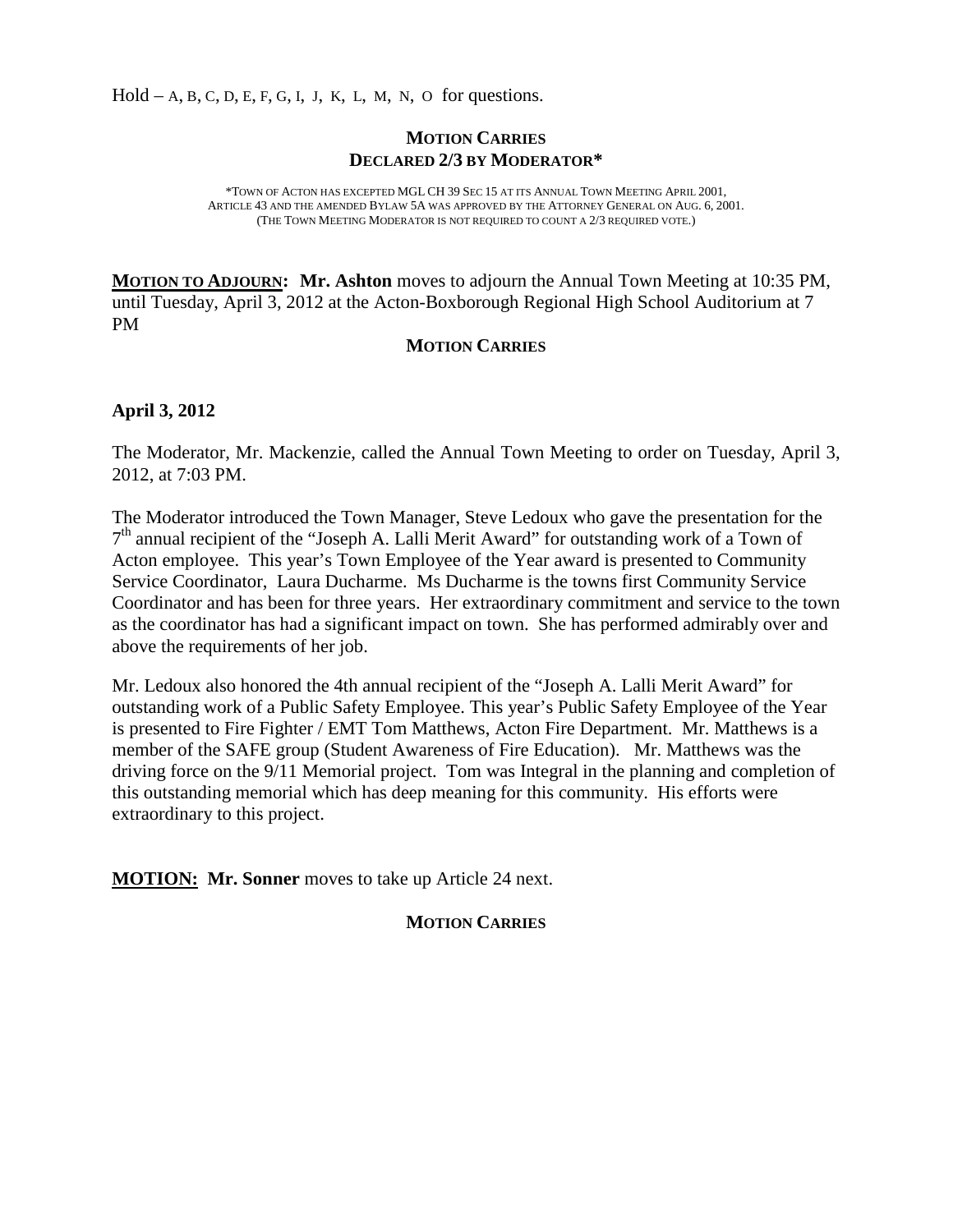#### **ARTICLE 24 ACTON 2020 COMPREHENSIVE COMMUNITY PLAN -** (Majority vote) **GOALS AND OBJECTIVES**

To see if the Town will vote to adopt the following Goals and Objectives of the Acton 2020 Comprehensive Community Plan (Master Plan):



Today. Tomorrow. Together.

#### **Comprehensive Community Plan Goals and Objectives:**

The Acton 2020 Plan is based on seven major goals that were developed through listening to nearly 2000 residents. Care has been taken to weave all of them together in a well thought out Implementation Plan, which can be viewed at [www.acton2020.info.](http://www.acton2020.info/) The seven goals and their corresponding objectives are listed below. Please note that the numbering of the Goals and Objectives does not reflect any prioritization of the Goals and Objectives.

**GOAL 1: Preserve and Enhance Town Character**

**We feel strongly about preserving and enhancing what makes Acton special and unique, including its rural characteristics, historic buildings and landscapes, and its village centers.**

- Objective 1.1: Strengthen planning tools to manage growth pro-actively.
- Objective 1.2: Preserve and enhance key centers.
- Objective 1.3: Preserve rural characteristics and open space.
- Objective 1.4: Preserve historic buildings and landscapes.
- Objective 1.5: Foster an understanding and appreciation for what makes Acton unique, including its history.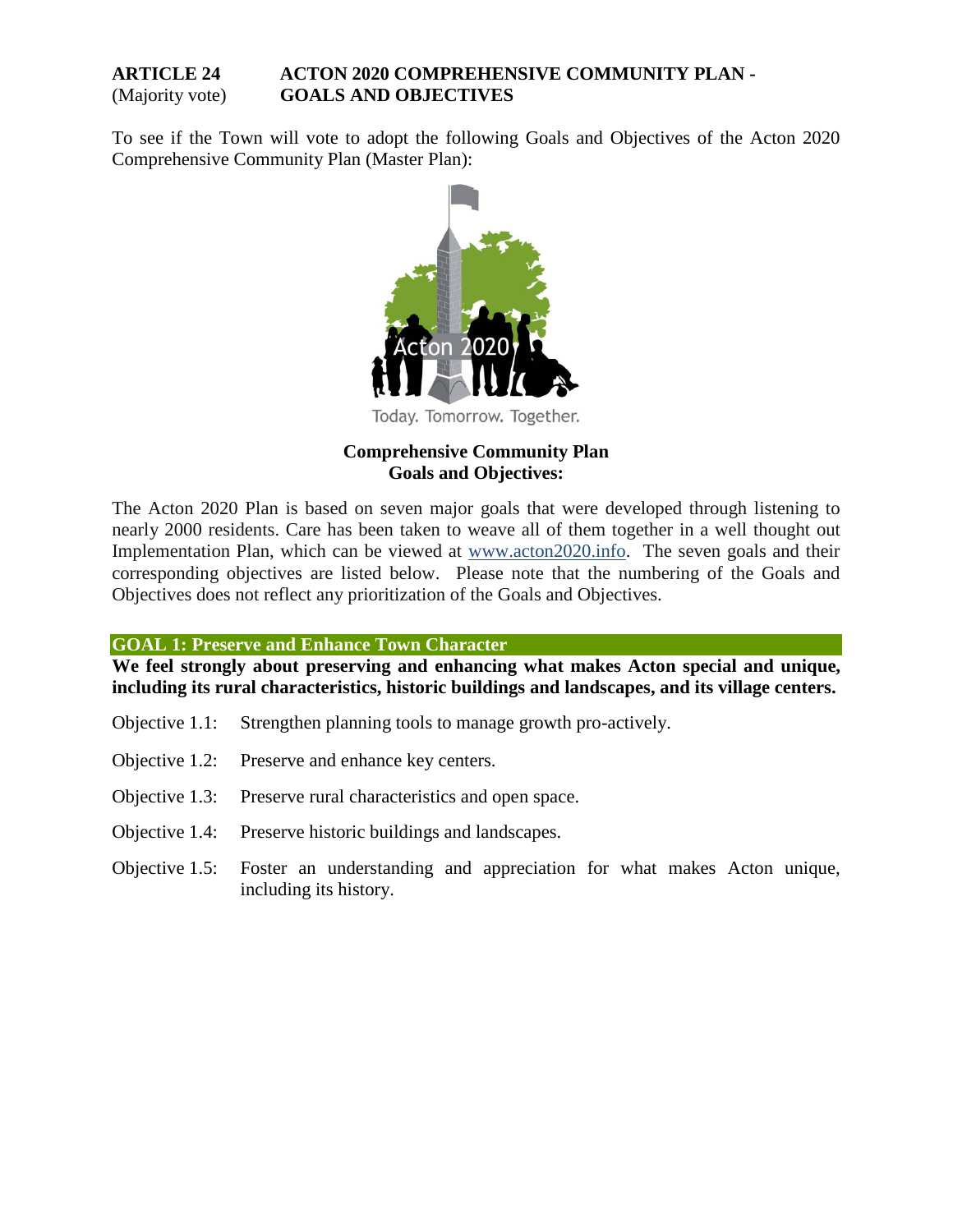#### **GOAL 2: Ensure Environmental Sustainability**

**We recognize that our health and well-being depend on protecting the web of life of which we are a part. Therefore, it is vital that we live and work here in a manner that supports that web and the well-being of people everywhere, including future Acton residents.**

- Objective 2.1: Protect the quality and quantity of Acton's water.
- Objective 2.2: Reduce waste and the accumulation of toxins.
- Objective 2.3: Reduce emissions of carbon dioxide and other greenhouse gases.
- Objective 2.4: Move toward patterns of land use and land protection that support broad biodiversity, soil preservation, and healthy local agriculture.

#### **GOAL 3: Improve Connections**

**We recognize that a community that is connected is safer, stronger, and provides more opportunities for meaningful interaction. We envision supporting these connections through physical means including sidewalks, bike paths, trails and public transportation to connect people and places, and to support independent and safe travel for all. We also envision open communication as a means to further connect residents (e.g. through the web, cable TV, community bulletin boards, etc.).**

- Objective 3.1: Make walking and biking easier and safer.
- Objective 3.2: Improve transportation around town.
- Objective 3.3: Promote communication among town government, citizens, schools, and the business community.
- Objective 3.4: Support and strengthen neighborhoods.

**GOAL 4: Provide More Opportunities for Community Gathering and Recreation**

**We value the small town feeling and appreciate the sense of community that results from frequent opportunities for interaction. We support providing places for casual social interaction and organized events that bring members of the community together. We believe in offering opportunities for intergenerational experiences and for sharing of intercultural celebration, and we aim to provide recreational opportunities for all ages.**

- Objective 4.1: Create new gathering spaces and make better use of existing ones.
- Objective 4.2: Provide more playgrounds, fields for team sports, parks, and conservation lands.
- Objective 4.3: Support additional cultural activities.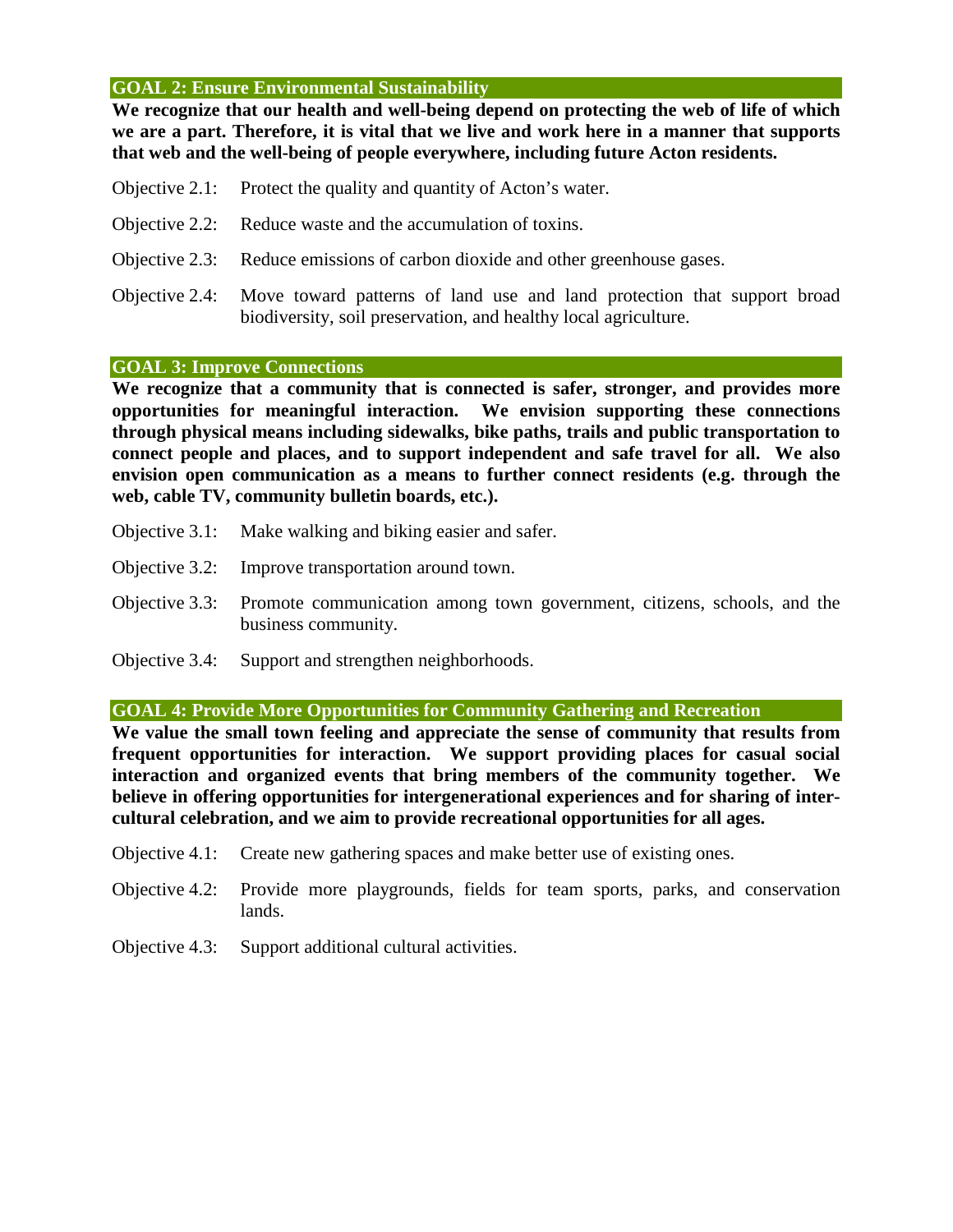#### **GOAL 5: Support Inclusion and Diversity**

**We value our diversity in all of its forms. We welcome citizens of all ages, socio-economic, cultural, racial and ethnic backgrounds. We strive to foster respect and appreciation, promote interaction, and actively encourage a wide variety of individuals to live, work, and play in Acton.** 

- Objective 5.1: Support residents of all ages.
- Objective 5.2: Support households of all income levels.
- Objective 5.3: Embrace cultural diversity.
- Objective 5.4: Support citizens with disabilities in participating fully in the life of the community.

#### **GOAL 6: Preserve and Enhance Town-Owned Assets & Services**

**We value our Town assets and wish to preserve and enhance them. These include our open spaces, schools, municipal properties and facilities.**

- Objective 6.1: Protect Town-owned open space.
- Objective 6.2: Support excellence in schools.
- Objective 6.3: Manage the Town's facilities efficiently.
- Objective 6.4: Provide high quality services that are responsive to community needs.
- Objective 6.5: Provide excellent public health and safety services.

#### **GOAL 7: Maintain and Improve the Financial Well-Being of the Town**

**We believe it is critical for us to sustain and strengthen our town's financial well-being. This includes commercial and economic development that reflects the long-term goals of both businesses and residents of the community. This also includes promoting vigilance in controlling town expenses and continual evaluation of the balance between reasonable taxation and providing quality town services.**

- Objective 7.1: Promote fiscal responsibility.
- Objective 7.2: Promote economic development that supports other Acton 2020 planning goals.
- Objective 7.3: Improve existing commercial areas.
- Objective 7.4: Support the financial ability of all residents to stay in Acton for a lifetime.

**MOTION: Ms. Busse** moves that the Town adopt the goals and objectives of the Acton 2020 Comprehensive Community Plan as set forth in the article.

#### **MOTION CARRIES**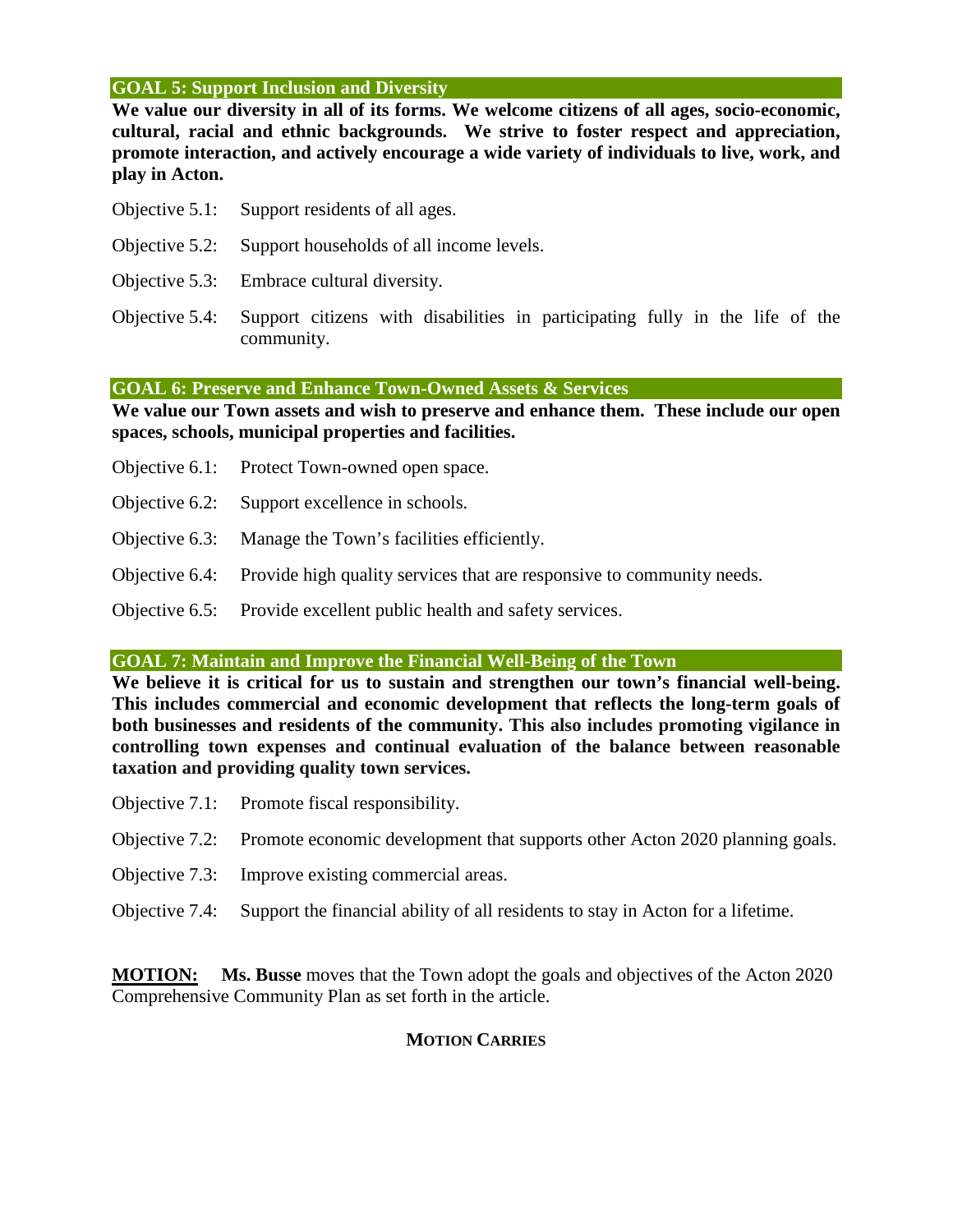#### **ARTICLE 15 FUND COLLECTIVE BARGAINING AGREEMENT –** (Majority vote) **POLICE PATROL OFFICERS (FY09-FY11)**

To see if the Town will vote to raise and appropriate, transfer and/or appropriate from available funds a sum of money necessary to fund the cost items contained in Collective Bargaining Agreement(s) between the Town and its police patrol officers union as filed with the Town Clerk, or take any other action relative thereto.

**MOTION: Ms. Adachi** moves that the Town transfer from Free Cash and appropriate \$305,324 to fund the cost items contained in the fiscal year 2009 through 2011 Collective Bargaining Agreement between the Town and the Acton Police Patrol Officers Association in accordance with the Decision and Award by the Arbitrator in Interest Arbitration Case No. JLMC-09-37P dated March 22, 2012.

The Moderator asked Town meeting to allow Chris Prehl, Vice President of the Acton Police Patrol Officers Association to speak on this Article. Motion Carries unanimously to allow speaker.

The Moderator asked Town meeting to allow Paul Hodnett, Labor council to speak on this Article.

Motion Carries unanimously to allow speaker.

#### **MOTION CARRIES UNANIMOUSLY**

**Ms. Adachi** moves that the Town transfer from Free Cash and appropriate \$140,197 to fund the additional cost items for fiscal year 2012 concerning the Acton Police Patrol Officers Association resulting from the Collective Bargaining Agreement determined by the Decision and Award by the Arbitrator in Interest Arbitration Case No. JLMC-09-37P dated March 22, 2012.

#### **MOTION CARRIES UNANIMOUSLY**

**Ms. Adachi** moves that the Town transfer from Free Cash and appropriate \$193,800 to fund the additional cost items for fiscal year 2013 concerning the Acton Police Patrol Officers Association resulting from the Collective Bargaining Agreement determined by the Decision and Award by the Arbitrator in Interest Arbitration Case No. JLMC-09-37P dated March 22, 2012.

#### **MOTION CARRIES UNANIMOUSLY**

#### **ARTICLE 16 FUND COLLECTIVE BARGAINING AGREEMENT –** (Majority vote) **HIGHWAY AND MUNICIPAL PROPERTIES (FY09-FY11)**

To see if the Town will vote to raise and appropriate, transfer and/or appropriate from available funds a sum of money necessary to fund the cost items contained in Collective Bargaining Agreement(s) between the Town and its highway and municipal properties personnel union as filed with the Town Clerk, or take any other action relative thereto.

**MOTION: Ms. Adachi** moves that the Town transfer from the fiscal year 2012 Town Operating Budget and appropriate \$145,443 to fund the cost items contained in the fiscal year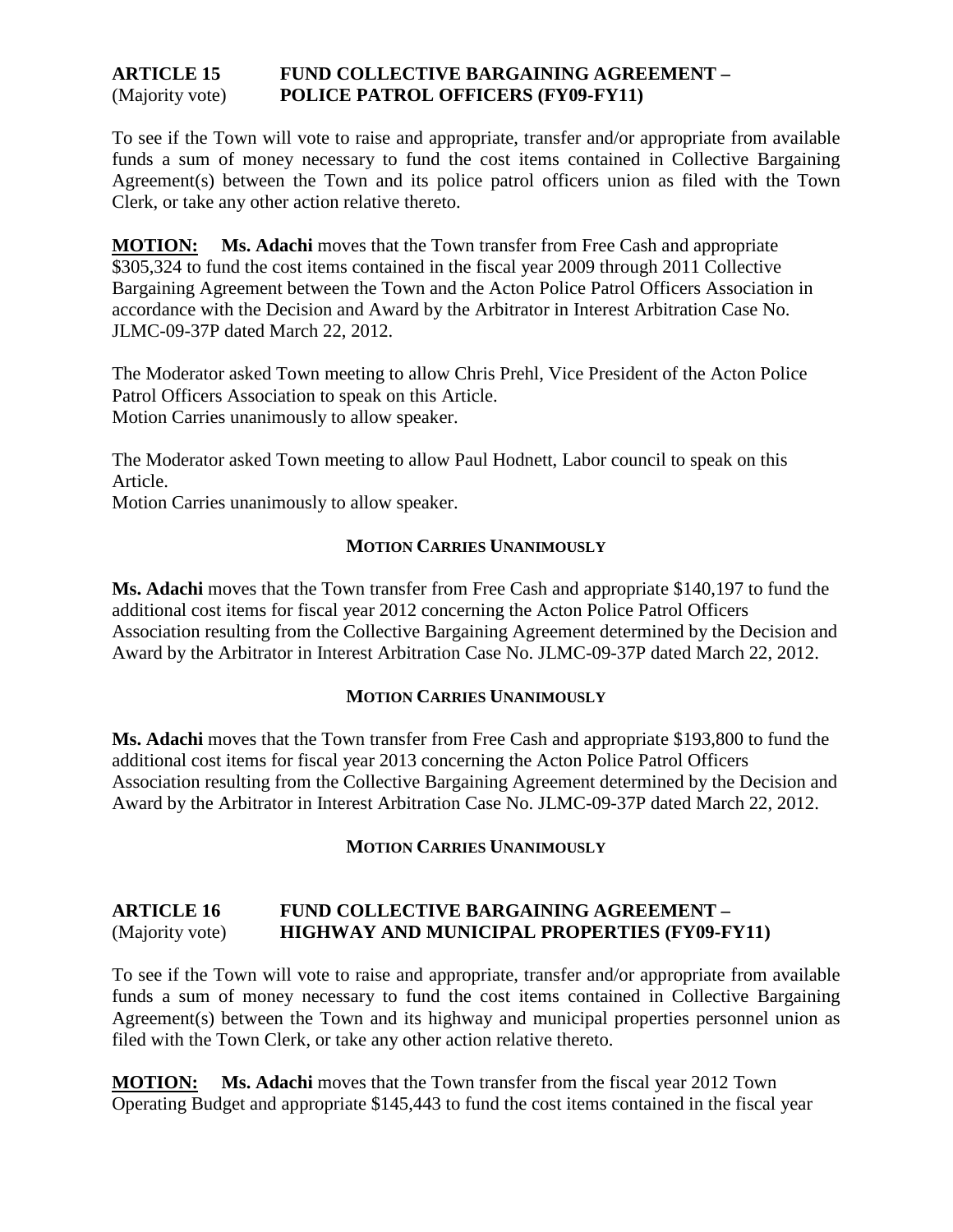2009 through 2011 Collective Bargaining Agreement between the Town and the Highway and Municipal Properties Union, American Federation of State, County and Municipal Employees, AFL-CIO, Council #93, Local 1703.

#### **MOTION CARRIES UNANIMOUSLY**

#### **ARTICLE 17 FUND COLLECTIVE BARGAINING AGREEMENT –** (Majority vote) **HIGHWAY AND MUNICIPAL PROPERTIES (FY12)**

To see if the Town will vote to raise and appropriate, transfer and/or appropriate from available funds a sum of money necessary to fund the cost items contained in Collective Bargaining Agreement(s) between the Town and its highway and municipal properties personnel union as filed with the Town Clerk, or take any other action relative thereto.

**MOTION: Ms. Adachi** moves that the Town appropriate \$50,520 to fund the cost items contained in the fiscal year 2012 Collective Bargaining Agreement between the Town and the Highway and Municipal Properties Union, American Federation of State, County and Municipal Employees, AFL-CIO, Council #93, Local 1703, and to raise such amount,

\$27,520 be transferred from Free Cash and \$23,000 be transferred from the fiscal year 2012 Town Operating Budget.

#### **MOTION CARRIES UNANIMOUSLY**

#### **ARTICLE 18 FUND COLLECTIVE BARGAINING AGREEMENT –** (Majority vote) **DISPATCH (FY12)**

To see if the Town will vote to raise and appropriate, transfer and/or appropriate from available funds a sum of money necessary to fund the cost items contained in Collective Bargaining Agreement(s) between the Town and its public safety dispatcher personnel union as filed with the Town Clerk, or take any other action relative thereto.

**MOTION: Ms. Adachi** moves that the Town transfer from Free Cash and appropriate \$8,838 to fund the cost items contained in the fiscal year 2012 Collective Bargaining Agreement between the Town and the Public Safety Dispatchers Union, International Brotherhood of Teamsters Local Union 25.

#### **MOTION CARRIES UNANIMOUSLY**

#### **ARTICLE 19 FUND COLLECTIVE BARGAINING AGREEMENT –** (Majority vote) **DISPATCH (FY13)**

To see if the Town will vote to raise and appropriate, transfer and/or appropriate from available funds a sum of money necessary to fund the cost items contained in Collective Bargaining Agreement(s) between the Town and its public safety dispatcher personnel union as filed with the Town Clerk, or take any other action relative thereto.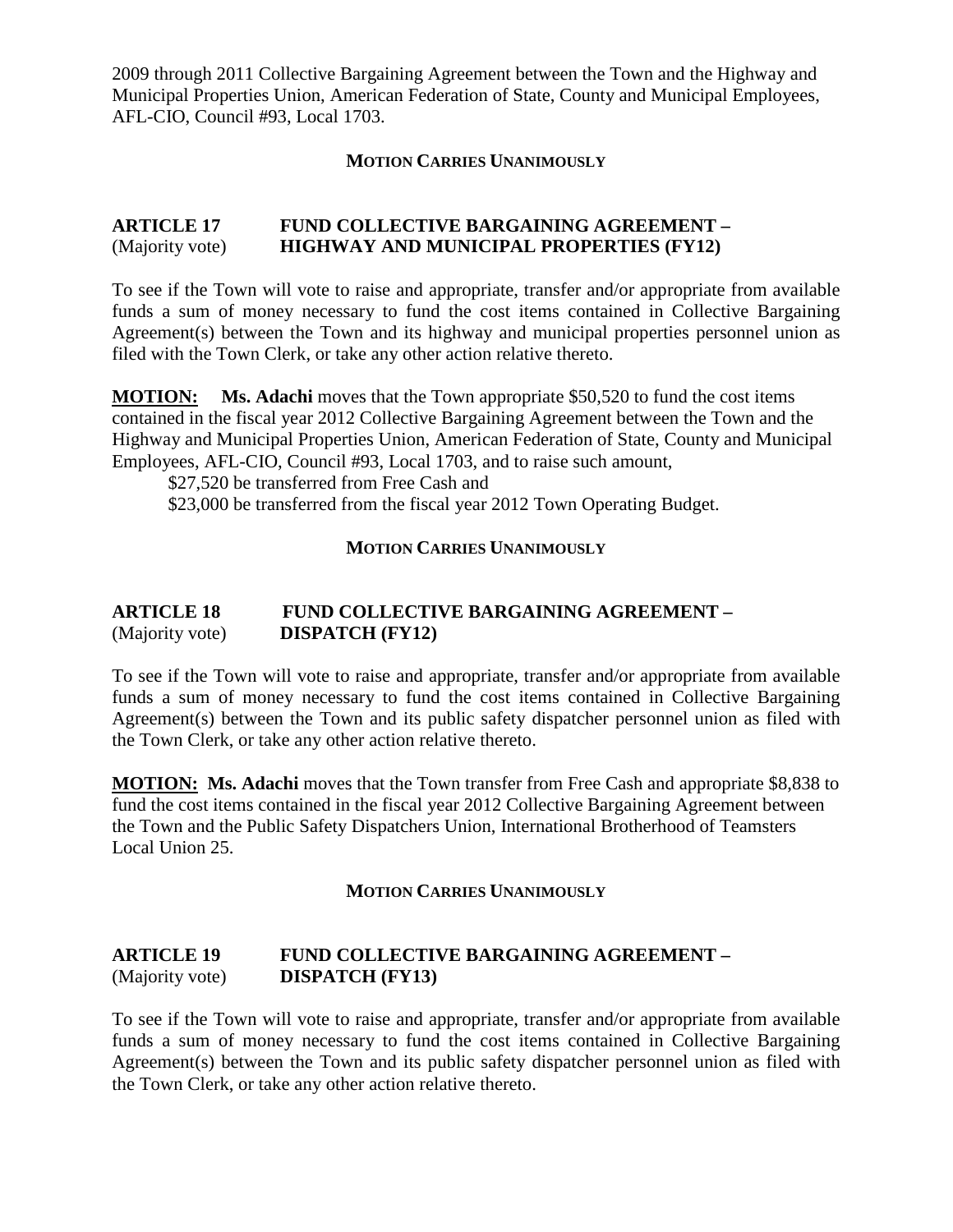**MOTION: Ms. Adachi** moves that the Town raise and appropriate \$10,775 to fund the fiscal year 2013 first-year cost items contained in the July 1, 2012 to June 30, 2015 Collective Bargaining Agreement between the Town and the Public Safety Dispatchers Union, International Brotherhood of Teamsters Local Union 25.

#### **MOTION CARRIES UNANIMOUSLY**

#### **ARTICLE 20 OTHER POST EMPLOYMENT BENEFITS LIABILITY TRUST**  (Majority vote) **FUND - ACCEPT LEGISLATION C.32B S.20**

To see if the Town will vote to accept the provisions of Chapter 32B, Section 20 of the Massachusetts General Laws relative to establishing an Other Post-Employment Benefits Liability Trust Fund, or take any other action relative thereto.

**MOTION: Mr. Clough** moves that the Town accept the provisions of Chapter 32B, Section 20 of the Massachusetts General Laws relative to establishing an Other Post-Employment Benefits Liability Trust Fund.

#### **MOTION CARRIES UNANIMOUSLY**

#### **ARTICLE 21 OTHER POST EMPLOYMENT BENEFITS LIABILITY TRUST**  (Majority vote) **FUND - APPROPRIATION**

To see if the Town will raise and appropriate, or appropriate from available funds, and transfer a sum of money to the Other Post-Employment Benefits Liability Trust Fund established in accordance with Massachusetts General Laws Chapter 32B, Section 20, for the purpose of funding Other Post-Employment Benefits Liabilities, or take any other action relative thereto.

**MOTION: Mr. Clough** moves that the Town transfer \$310,000 from the fund balance of the former North East Solid Waste Committee fund pursuant to Chapter 376 of the Acts of 2006 to the Other Post-Employment Benefits Liability Trust Fund for the purpose of funding Other Post-Employment Benefits Liabilities.

**MOTION TO AMEND : Mr. Kadlec** moves to amend the amount to be transferred from \$310,000 to \$1,364,000.

#### **MOTION TO AMEND LOST**

#### **ORIGINAL MOTION CARRIES**

#### **ARTICLE 22 # CITIZENS' PETITION – ESTABLISHMENT OF OTHER** (Majority vote) **POST-EMPLOYMENT BENEFITS (OPEB) LIABILITY TRUST FUND**

To see if the Town will vote to accept the provisions of Chapter 32B, Section 20 of the Massachusetts General Laws relative to establishing an Other Post-Employment Benefits Liability Trust Fund, or take any other action relative thereto.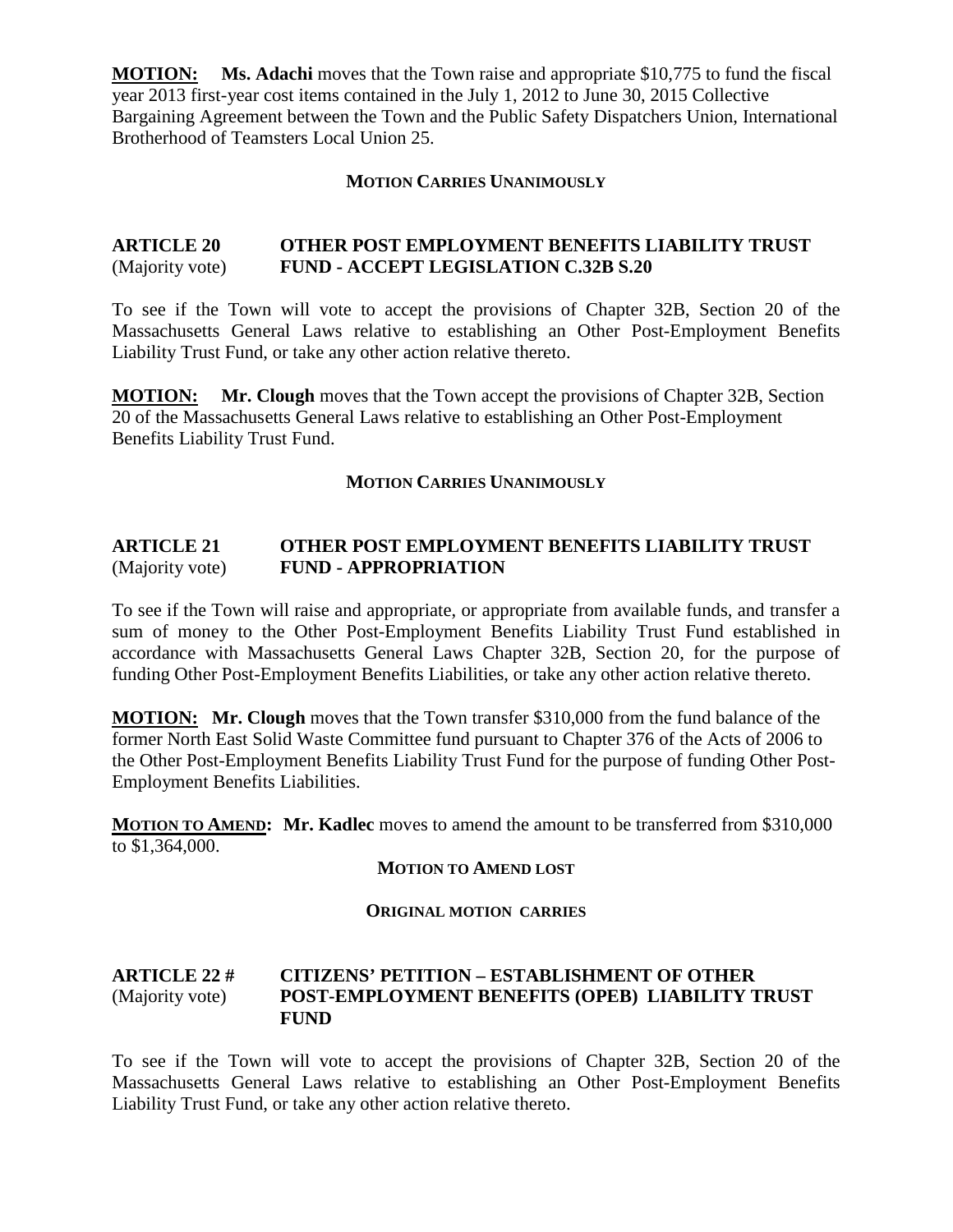**MOTION: Mr. Kadlec** moves that the Town take no action.

#### **MOTION CARRIES UNANIMOUSLY**

#### **ARTICLE 23 # CITIZENS' PETITION – OPEB APPROPRIATION** (Majority vote)

To see if the Town will raise and appropriate, or appropriate from available funds, and transfer a sum of money to the Other Post-Employment Benefits Liability Trust Fund established in accordance with Massachusetts General Laws Chapter 32B, Section 20, for the purpose of funding Other Post-Employment Benefits Liabilities, or take any other action relative thereto.

**MOTION: Mr. Kadlec** moves that the Town take no action.

#### **MOTION CARRIES UNANIMOUSLY**

#### **ARTICLE 25 ACTON PUBLIC SCHOOLS BUDGET**

(Majority vote)

To see if the Town will raise and appropriate, or appropriate from available funds, a sum of money to defray the necessary expenses of the Acton Public School System, or take any other action relative thereto.

**MOTION: Mr. Coppolino** moves that the Town raise and appropriate \$26,562,103 to be expended by the Superintendent of Schools to fund the fiscal year 2013 Acton Public Schools budget.

#### **MOTION CARRIES**

#### **ARTICLE 26 ACTON-BOXBOROUGH REGIONAL SCHOOL**  (Majority vote) **DISTRICT ASSESSMENT**

To see if the Town will raise and appropriate, or appropriate from available funds, a sum of money to defray the necessary expenses of the Acton-Boxborough Regional School District, or take any other action relative thereto.

**MOTION: Mr. Petersen** moves that the Town raise and appropriate \$25,193,314 to be expended by the Superintendent of Schools to fund the fiscal year 2013 assessment of the Acton-Boxborough Regional School District.

#### **MOTION CARRIES**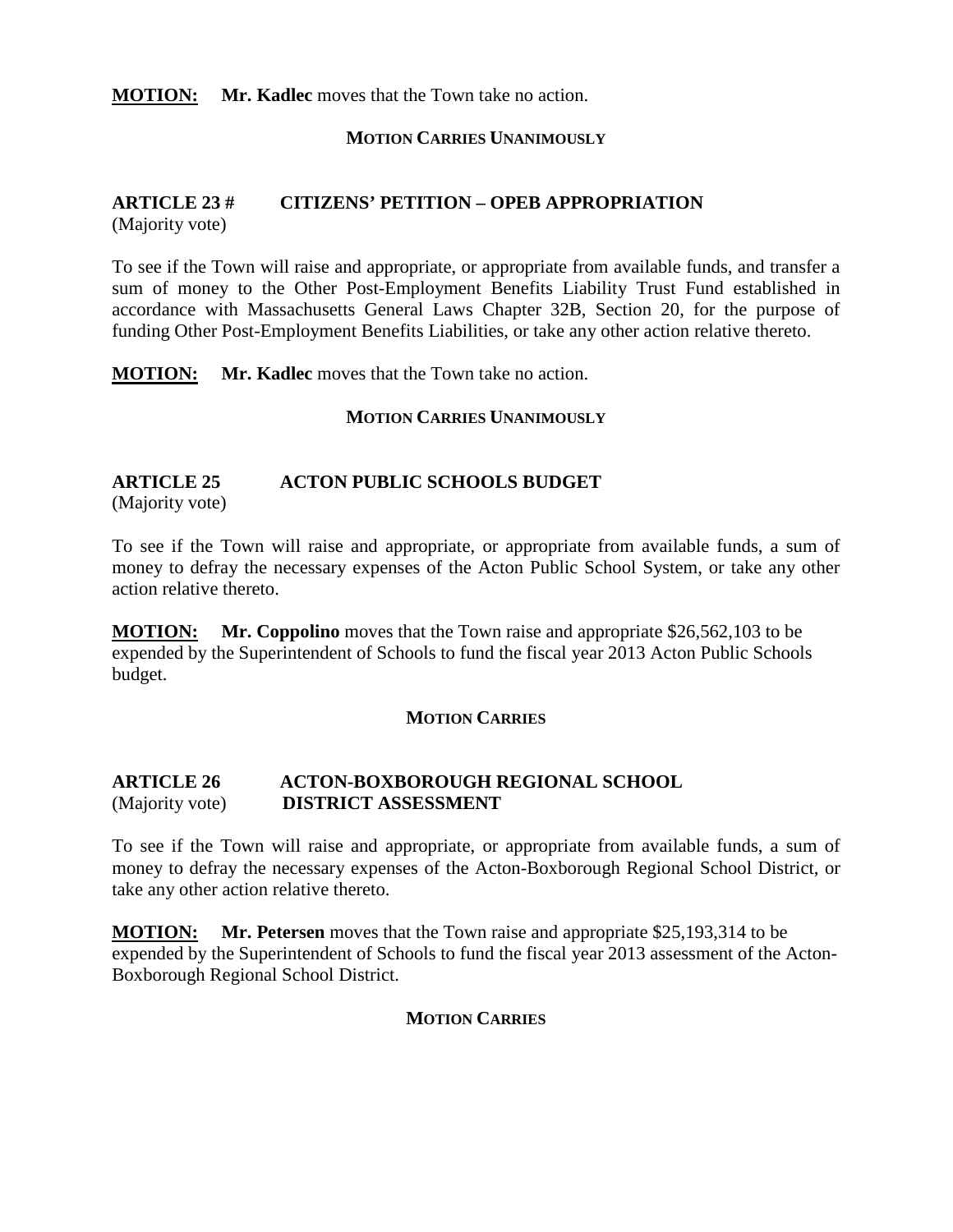#### **ARTICLE 27 ACTON-BOXBOROUGH REGIONAL SCHOOLS** (Two-thirds vote) **LOWER FIELDS BORROWING**

To see if the Town will approve the \$1.5 Million borrowing authorized by the Acton-Boxborough Regional School District, for the purpose of paying costs of construction of outdoor recreational and athletic facilities at the Regional School District property, and for the payment of all other costs incidental and related thereto, said amount to be expended at the direction of the Regional School District School Committee, or take other action relative thereto.

**MOTION: Mr. Petersen** moves that the Town hereby approves the \$1.5 Million borrowing authorized by the Acton-Boxborough Regional School District, for the purpose of paying costs of construction of outdoor recreational and athletic facilities at the Regional School District property, and for the payment of all other costs incidental and related thereto, said amount to be expended at the direction of the Regional School District School Committee.

#### **MOTION CARRIES DECLARED 2/3 BY MODERATOR\***

\*TOWN OF ACTON HAS EXCEPTED MGL CH 39 SEC 15 AT ITS ANNUAL TOWN MEETING APRIL 2001, ARTICLE 43 AND THE AMENDED BYLAW 5A WAS APPROVED BY THE ATTORNEY GENERAL ON AUG. 6, 2001. (THE TOWN MEETING MODERATOR IS NOT REQUIRED TO COUNT A 2/3 REQUIRED VOTE.)

**MOTION TO ADJOURN:** Mr. Gowing moves to adjourn the Annual Town Meeting at 11:10 PM, until Wednesday, April 4, 2012 at the Acton-Boxborough Regional High School Auditorium at 7 PM.

#### **MOTION CARRIES**

#### **April 4, 2012**

The Moderator, Mr. Mackenzie, called the Annual Town Meeting to order on Wednesday, April 4, 2012, at 7:30 PM.

Mr. Mackenzie introduced the chairman of the Board of Selectmen, Mike Gowing, who then introduced the members at the table. Eva Szkaradek - Town Clerk, Stephen Anderson - Town Council, Steve Ledoux – Town Manager, Pamela Harting-Barrat – Vice Chair, Janet Adachi – Clerk, as well as, John Sonner and David Clough members of the Board of Selectmen

The Moderator introduced the Chair of the Finance Committee, Doug Tindal,who then introduced the members of the Finance Committee. Pat Clifford, Mary Ann Ashton, Brandy Brandon, Clint Seward, Steve Noone, Bill Mullin, Paulina Knibbe, and Bob Evans.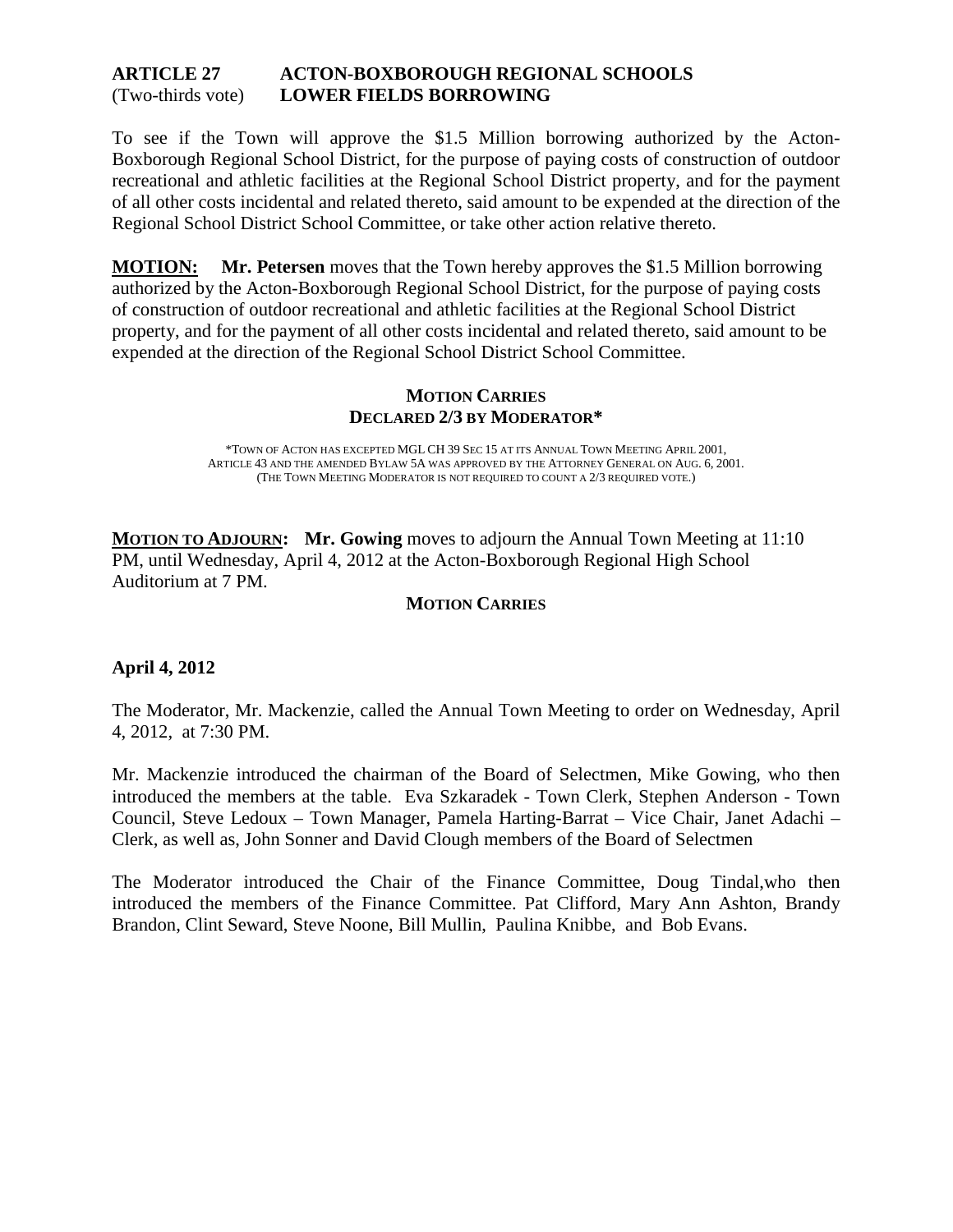#### **ARTICLE 28 MINUTEMAN REGIONAL SCHOOL**  (Majority vote) **DISTRICT ASSESSMENT**

To see if the Town will raise and appropriate, and/or transfer and appropriate from available funds, a sum of money to defray the necessary expenses of the Minuteman Regional Vocational Technical School District, or take any other action relative thereto.

**MOTION: Mr. Hunter** moves that the Town appropriate \$801,938 to fund the fiscal year 2013 assessment of the Minuteman Regional School District, and to raise such amount, \$126,355 be transferred from Free Cash and \$675,583 be raised from general revenues.

The Moderator asked Town meeting to allow Dr. Bouquillon, Superintendent-Director of the Minuteman Regional Vocational Technical School District to speak on this Article. Motion Carries unanimously to allow speaker.

#### **MOTION CARRIES UNANIMOUSLY**

#### **ARTICLE 29 MINUTEMAN REGIONAL SCHOOL DISTRICT** (Majority vote) **FACILITY REPAIR ASSESSMENT (FY12)**

To see if the Town will raise and appropriate, or appropriate from available funds, an additional sum of money to defray the necessary expenses of the Minuteman Regional Vocational Technical School District (the "District") for the District's 2012 fiscal year, or to take any other action relative thereto.

**MOTION: Mr. Hunter** moves that the Town transfer from the fund balance of the former North East Solid Waste Committee fund pursuant to Chapter 376 of the Acts of 2006 and appropriate \$24,279 for the purpose of supplementing the fiscal year 2012 Minuteman School District Assessment appropriated under Article 17 of the 2011 Annual Town Meeting, bringing the total appropriation to \$801,440.

#### **MOTION CARRIES UNANIMOUSLY**

#### **ARTICLE 30 MINUTEMAN REGIONAL SCHOOL DISTRICT** (Majority vote) **AUTHORIZE STABILIZATION FUND**

To see if the Town will approve the establishment of a Stabilization Fund by the Minuteman Regional Vocational School District to pay costs of capital repairs, renovations, and improvements to the regional district school and its associated facilities, in accordance with the provisions of Chapter 71 Section 16G½ of the Massachusetts General Laws; or to take any other action relative thereto.

**MOTION: Mr. Hunter** moves that the Town authorize the Minuteman Regional Vocational Technical School District to establish a stabilization fund as set forth in the article.

#### **MOTION LOST**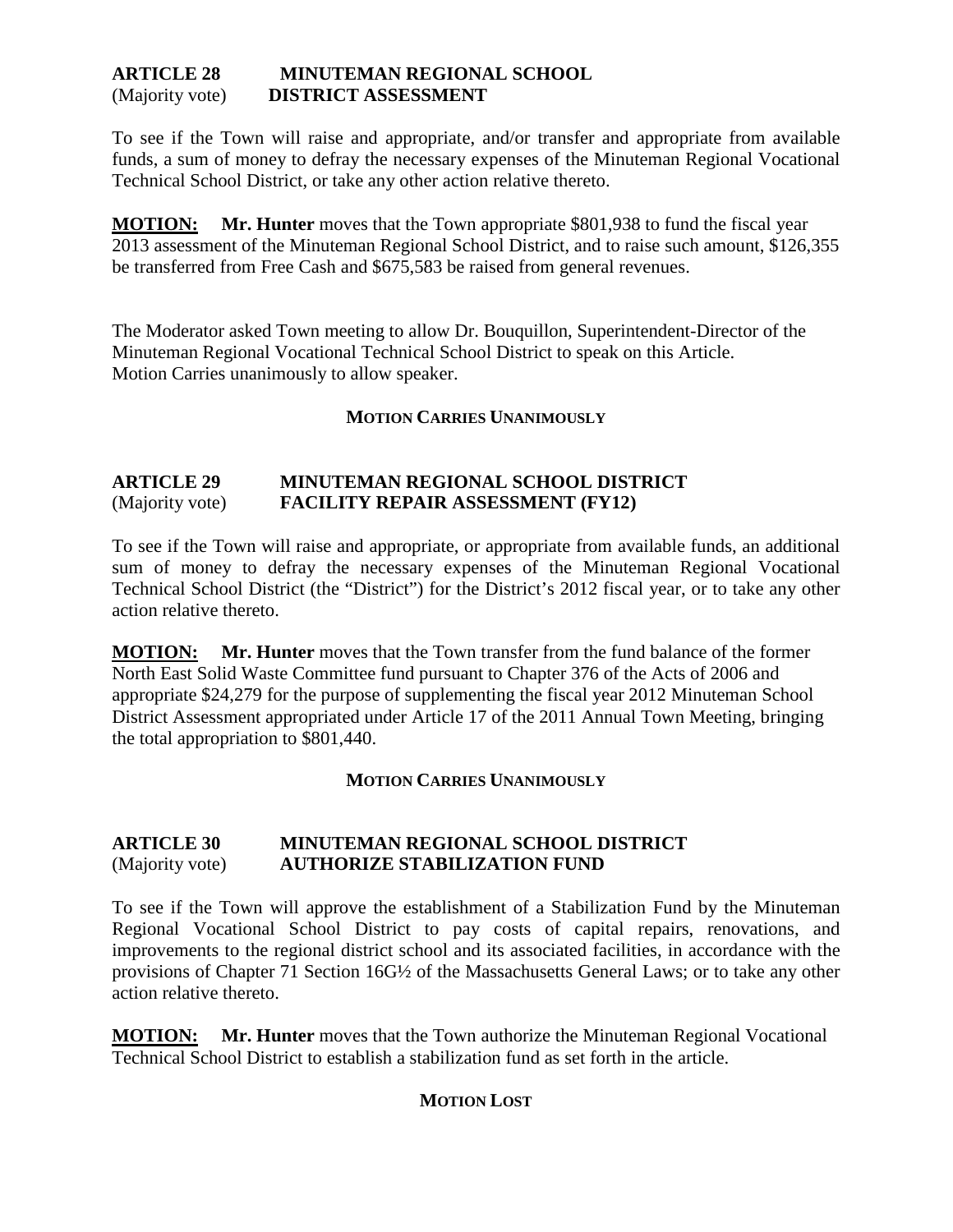#### **ARTICLE 31 SENSE OF THE MEETING - REGIONAL SCHOOL DISTRICT** (Majority vote) **STUDY COMMITTEE OF THE ACTON-BOXBOROUGH REGIONAL SCHOOL COMMITTEE – DRAFTING OF A NEW PRE-K TO GRADE 12 REGIONAL SCHOOL AGREEMENT**

To see if the Town will vote to adopt a resolution in substantially the following form:

It is the sense of Town Meeting that the Acton-Boxborough Regional School Committee direct the Regional School District Study Committee to draft a regional agreement between Acton and Boxborough that would include grades pre-kindergarten through 12 for approval at 2013 annual town meeting.

, or take any other action relative thereto.

**MOTION: Mr. Petersen** moves that the Town adopt the non-binding resolution as set forth in the article.

The Moderator asked Town meeting to allow Mr. Mac Reed, member of the Regional School District study committee to speak on this Article. Motion Carries unanimously to allow speaker

#### **MOTION CARRIES**

#### **ARTICLE 32 COMMUNITY PRESERVATION PROGRAM –** (Majority vote) **DIRECT APPROPRIATIONS FROM FUND BALANCES**

To see if the Town will vote to appropriate or set aside for later appropriation, and to authorize and direct the Board of Selectmen and the Town Manager to expend or set aside, from the FY 2011 Community Preservation Fund balances as set forth herein, the amounts listed below for community preservation purposes, with such expenditures to be subject to conditions listed in the Article's Summary and to be further specified in award letters from the Community Preservation Committee, with each item considered a separate appropriation;

| FY 2011 COMMUNITY PRESERVATION FUND BALANCES                             |                 |
|--------------------------------------------------------------------------|-----------------|
| <b>FY 2011 Community Preservation Fund Revenues</b>                      |                 |
| Community Preservation Fund Surcharge Collected in FY 2011               | 756,534.23      |
| State Community Preservation Trust Fund Receipt, October 2011            | 202,313.00      |
| <b>Other FY 2011 Community Preservation Fund Components</b>              |                 |
| Interest Earned in FY 2011                                               | 21,994.22<br>\$ |
| Recapture of unspent previous years' project appropriations (2006, 2007, | 83,832.50<br>\$ |
| and 2008)                                                                |                 |
| Unencumbered FY 2011 Fund Balance                                        | 324,593.03      |
| <b>Total - FY 2011 Community Preservation Fund Balance</b>               | \$1,389,266.98  |
|                                                                          |                 |
| FY 2011 Open Space Set-Aside                                             |                 |
| Set-Aside Fund Balance from appropriations for the Acquisition,          | \$1,395,000.00  |
| Creation, and Preservation of Open Space, and its Rehabilitation and     |                 |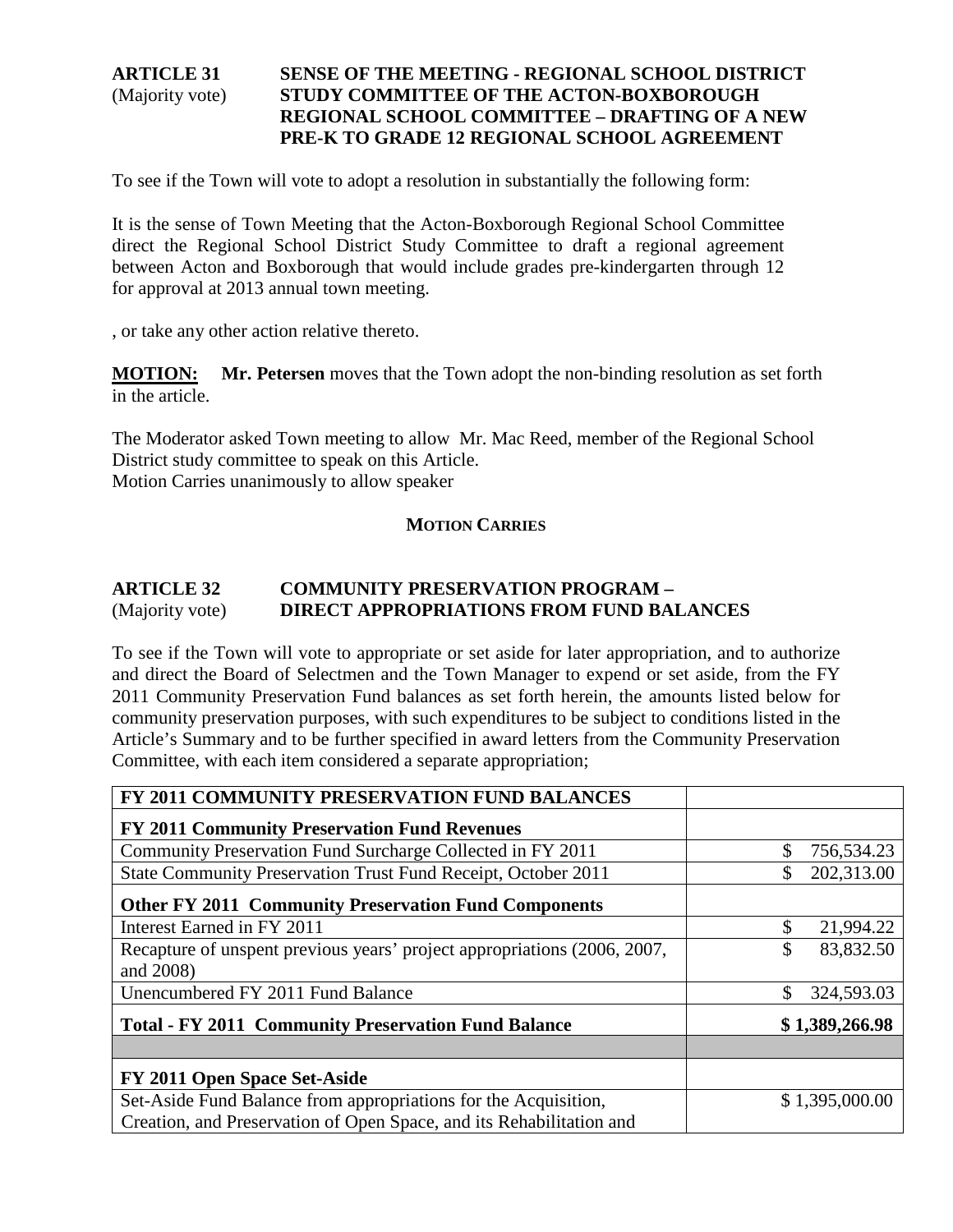| Restoration                                                            |                            |
|------------------------------------------------------------------------|----------------------------|
| Recapture of unspent previous years' project appropriations (2010 –    | 182,537.12<br>\$           |
| Caouette land purchase) to the Set-Aside Fund Balance for the          |                            |
| Acquisition, Creation, and Preservation of Open Space, and its         |                            |
| Rehabilitation and Restoration                                         |                            |
| <b>Total FY 2011 Open Space Set-Aside Fund Balance</b>                 | \$1,577,537.12             |
|                                                                        |                            |
| <b>APPROPRIATIONS</b>                                                  |                            |
| <b>Purposes</b>                                                        | <b>Recommended Amounts</b> |
| <b>Set Aside Appropriations for</b>                                    |                            |
| A. Acquisition, Creation, and Preservation of Open Space, and its      | 500,000.00<br>S            |
| <b>Rehabilitation and Restoration</b>                                  |                            |
| B. Acquisition, Preservation, Rehabilitation and Restoration of        | \$<br>528.00               |
| Historic Resources; compensates for under-spending in 2007             |                            |
| <b>Spending Appropriations</b>                                         |                            |
| C. 468 Main Street - Access for Persons with Disabilities              | \$<br>70,000.00            |
| D. Memorial Library - Window Restoration                               | \$<br>12,000.00            |
| E. Town Hall - Tower Clock Restoration                                 | \$<br>14,000.00            |
| F. Regional Housing Services Program                                   | \$<br>40,000.00            |
| G. Development Funds - Sachem Way                                      | \$<br>300,000.00           |
| H. T.J. O'Grady Skate Park - Improvements                              | \$<br>210,000.00           |
| <b>Administrative Spending Appropriation</b>                           |                            |
| A fund for CPC direct expenses and for reimbursing the Town of<br>I.   | \$<br>47,942.00            |
| Acton for administrative services and operating expenses provided      |                            |
| in support of the Community Preservation Committee                     |                            |
|                                                                        |                            |
| <b>Total Recommended Appropriations from FY 2011 Community</b>         | \$1,194,470.00             |
| <b>Preservation Fund Balance and Current Historic Set-Aside Fund</b>   |                            |
|                                                                        |                            |
| <b>Resulting Fund Balances</b>                                         |                            |
| Remaining FY 2011 Community Preservation Fund Balance                  | 194,797.00<br>\$           |
| Resulting Balance in the Set-Aside Fund for the Acquisition, Creation, |                            |
| and Preservation of Open Space, and its Rehabilitation and Restoration |                            |
|                                                                        | \$2,077,537.12             |
| Resulting Balance in the Set-Aside Fund for the Acquisition,           |                            |
| Preservation, Rehabilitation and Restoration of Historic Resources     | \$<br>528.00               |

, or take any other action relative thereto;

And, whereas Massachusetts General Laws, Chapter 44B requires that the Town appropriate for spending, or set-aside for future spending, from the 2011 Community Preservation Fund Revenues at least 10% for open space, 10% for historic preservation, and 10% for community housing;

And, whereas the recommended appropriations for open space, historic preservation, and community housing each meet or exceed 10% of the 2011 Community Preservation Fund Revenues;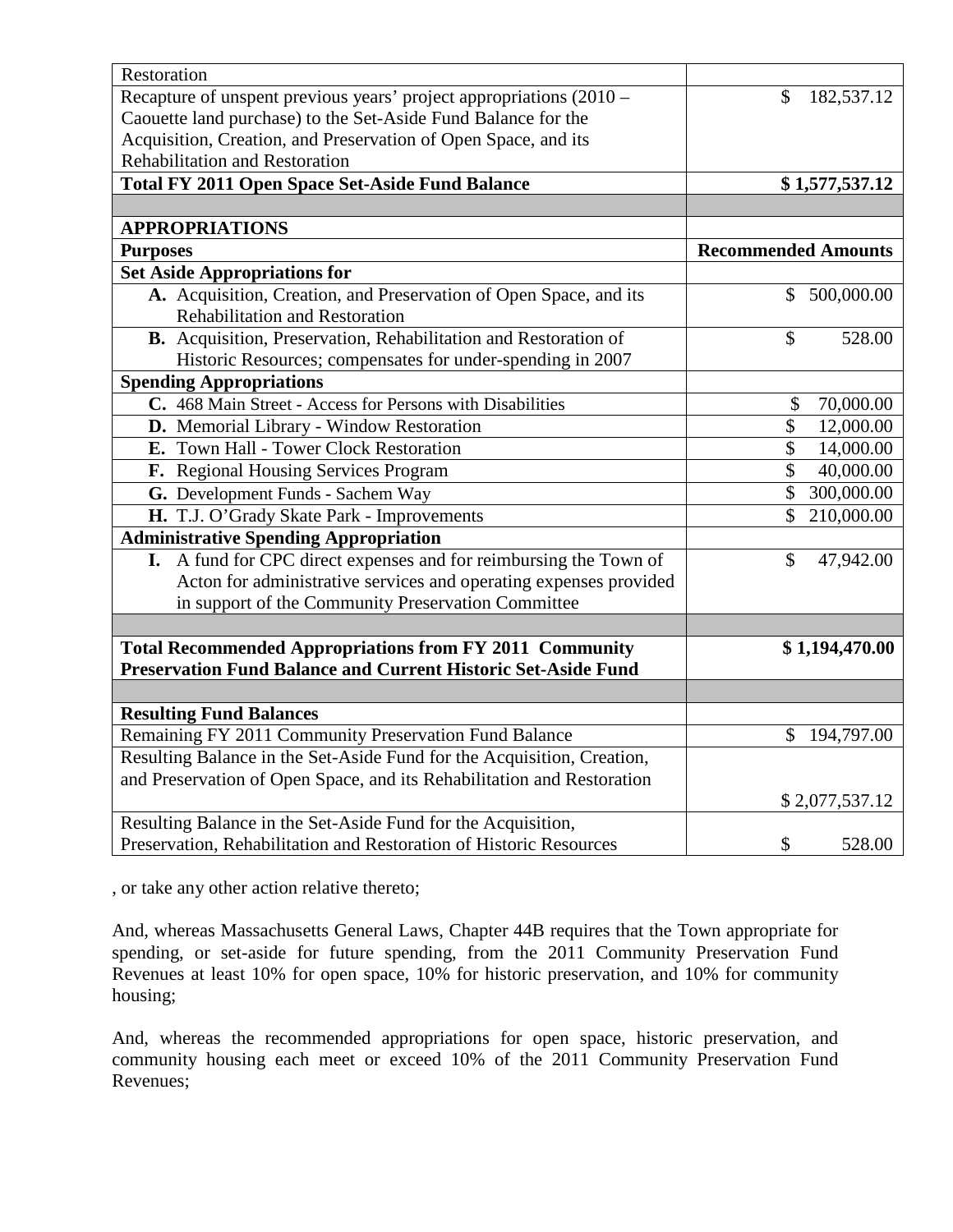And, whereas Town Meeting may vote to delete or reduce any of the recommended amounts;

Therefore, in the event that recommended amounts are deleted or reduced, vote to appropriate as a set-aside for future spending from the FY 2011 Community Preservation Fund Balance the minimum necessary amounts to allocate not less than 10% of the FY 2011 Community Preservation Fund Revenues for open space (\$95,884.73), not less than 10% of the FY 2011 Community Preservation Fund Revenues for historic preservation (\$95,884.73), not less than 10% of the FY 2011 Community Preservation Fund Revenues (\$95,884.73) for community housing, or take any other action relative thereto.

#### **MOTION: Mr. Foster** moves that the Town:

- (1) transfer to and from the Community Preservation Fund and appropriate, re-appropriate, or set aside for current or later appropriation, \$1,194,470, all as set forth in the article, and
- (2) authorize the Town Manager to expend or set aside amounts as set forth in the article, and in compliance with conditions to be noted in the Community Preservation Committee's award letters.

Hold - C, E, G, H, I, for questions

**MOTION TO AMEND : Mr. Kadlec** move to delete \$14,000 under item E - Town Hall Tower Clock Restoration.

#### **MOTION TO AMEND LOST**

**MOTION TO AMEND : Mr. Farquhar** move to strike all of section G as pertains to Development Funds of Sachem Way.

#### **MOTION TO AMEND LOST**

#### **ORIGINAL MOTION CARRIES**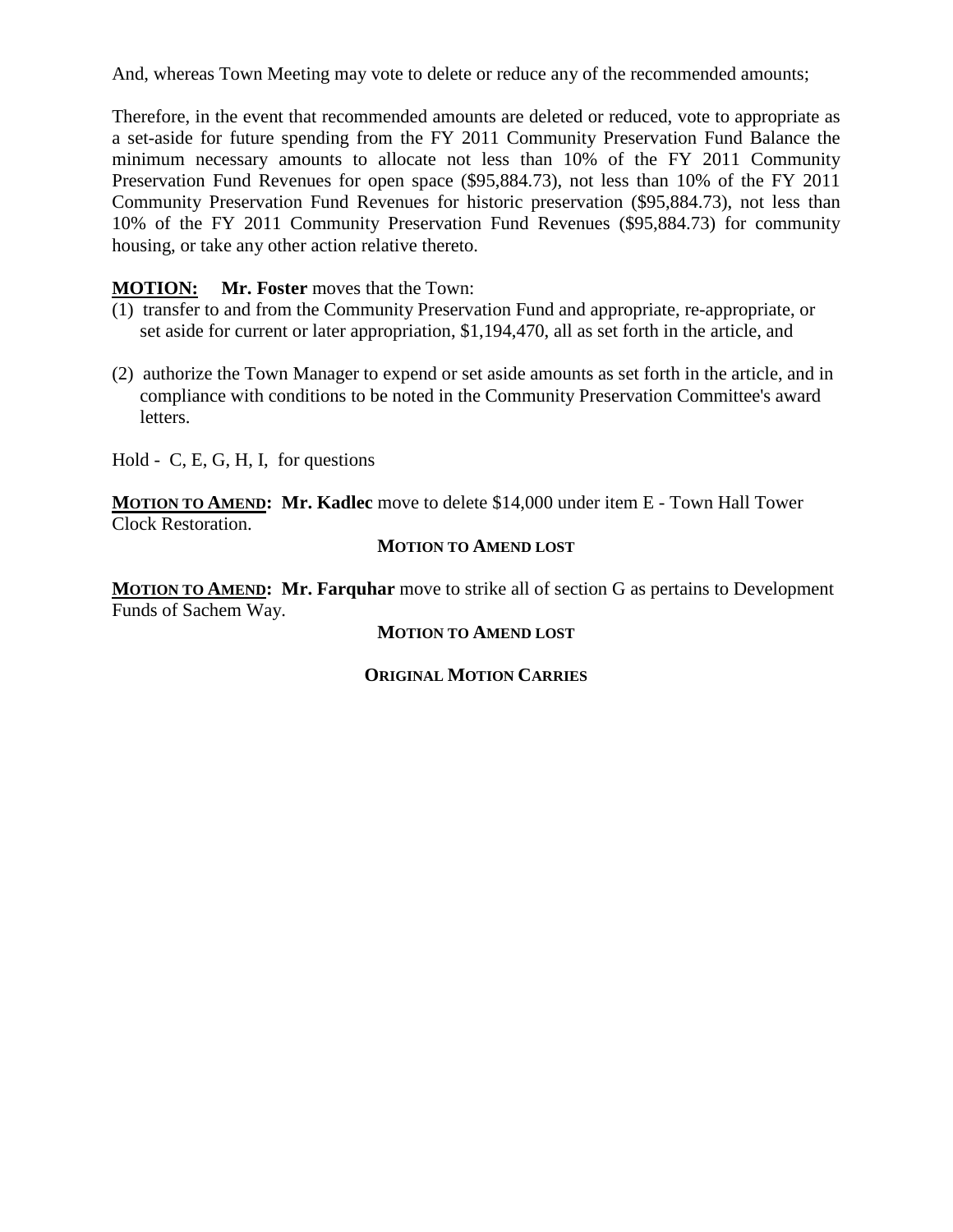#### **ARTICLE 33 LAND TRANSFER – TOWN FOREST AND GENERAL**  (Two-thirds vote) **MUNICIPAL**

To see if the Town will vote to transfer the following real property from and to the following uses, contingent and effective upon the adoption of Article 97 Home Rule legislation pursuant to this Article:

- 1. To transfer from Town Forest uses to general municipal uses under the care, custody and control of the Board of Selectmen that portion of Parcel 34 on Town Atlas Map B-5 consisting of approximately 2.3 acres more or less and identified as "Portion of Town Forest to be Transferred to General Municipal Uses" on a plan of land entitled Quarry Road Town Forest Plan of Land in Acton, Massachusetts, prepared by the Town of Acton Engineering Department, dated March 20, 2012, on file with the Town Clerk (the "Plan"), being a portion of the premises acquired by the Town from Charles E. Davis and Estelle T. Davis by deed dated December 30, 1943 and recorded in the Middlesex South District Registry of Deeds ("Registry") on December 31, 1943 at Book 6734, Page 596, and
- 2. To transfer from the municipal uses for which it was acquired and/or to which it has been put to Town Forest uses under the care, custody and control of the Board of Selectmen that portion of Parcel 3 on Town Atlas Map C-5 consisting of approximately 2.41 acres more or less and identified as "Portion of General Municipal Land to be Transferred to Town Forest Uses" on the Plan, being a portion of the premises acquired by the Town from Kennedy Land Corporation by deed dated January 28, 1976, recorded in the Registry on February 27, 1976, at Book 12940, Page 132,

And further to see if the Town will vote to authorize the Selectmen to petition the General Court for an Act pursuant to Article 97 of the Amendments to the Massachusetts Constitution, in a form acceptable to the Selectmen and Town Counsel, to authorize the transfer of the foregoing land from Town Forest uses to general municipal uses and from the municipal uses to Town Forest uses, all as set forth in this Article,

or take any other action relative thereto.

#### **MOTION: Mr. Gowing** moves that the Town:

- (1) authorize the transfer of the real property from and to the uses as set forth in the Article, both transfers to take effect if and when the General Court adopts Article 97 Home Rule legislation authorizing the transfers pursuant to this Article, and
- (2) authorize the Selectmen to petition the General Court for such Article 97 legislation as set forth in the Article.

#### **MOTION CARRIES DECLARED 2/3 BY MODERATOR\***

\*TOWN OF ACTON HAS EXCEPTED MGL CH 39 SEC 15 AT ITS ANNUAL TOWN MEETING APRIL 2001, ARTICLE 43 AND THE AMENDED BYLAW 5A WAS APPROVED BY THE ATTORNEY GENERAL ON AUG. 6, 2001. (THE TOWN MEETING MODERATOR IS NOT REQUIRED TO COUNT A 2/3 REQUIRED VOTE.)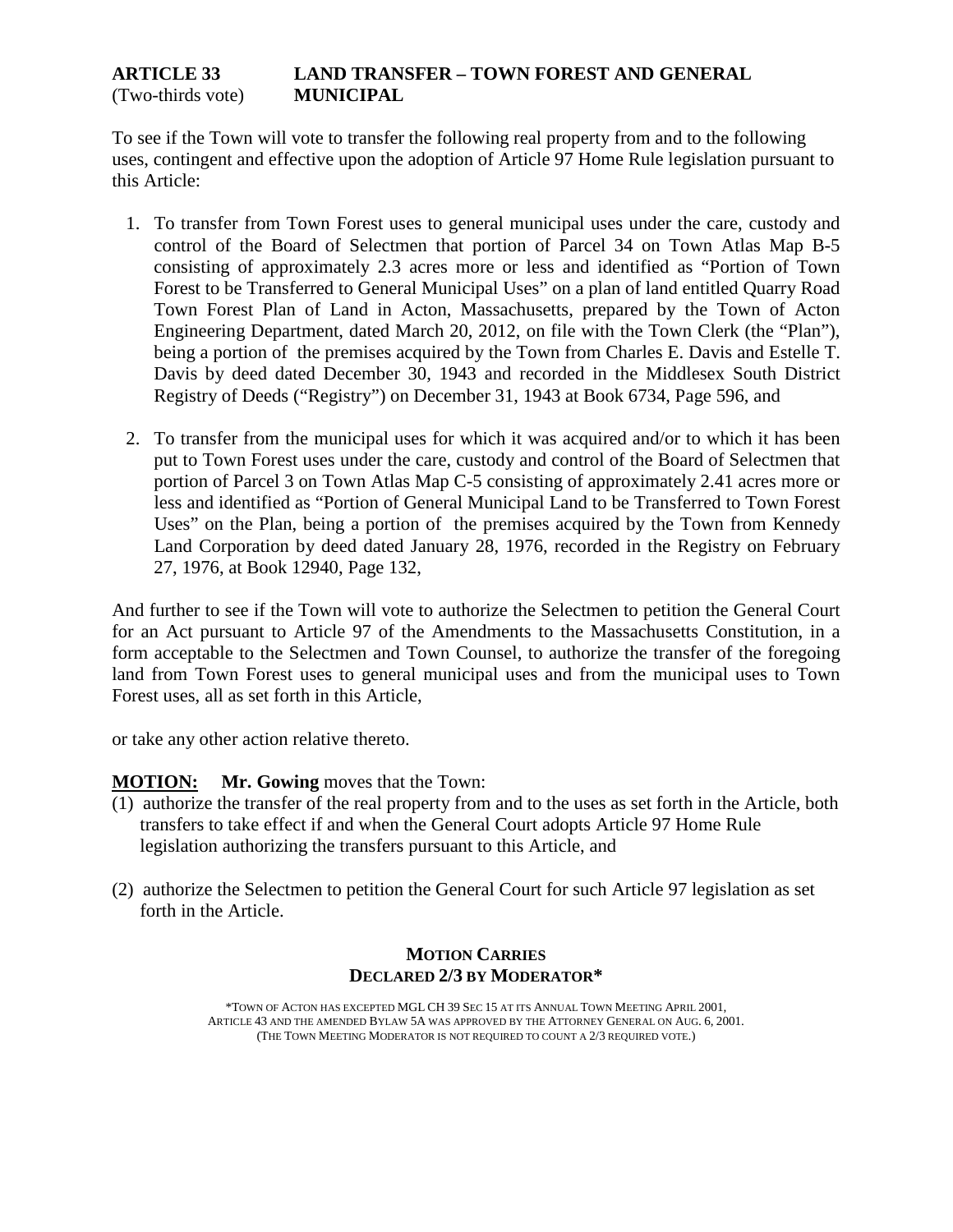## **ARTICLE 34 LAND LEASE OR EASEMENT – NARA MIRACLE FIELD**

(Two-thirds vote)

To see if the Town will vote to (a) authorize the transfer from the municipal use for which it was acquired and/or to which it has been put to recreational use under the care, custody and control of the Board of Selectmen or its designee a portion of Parcel 30-1 on Town Atlas Map B-5 consisting of approximately 41,000 square feet more or less as determined by the Selectmen (the "Property"); (b) authorize the Selectmen to accept on such terms and conditions as the Selectmen may determine gifts and grants of funds, fixtures, products, equipment, labor, services, structures and improvements for the development on the Property of an active recreation area primarily for the use of individuals with physical and mental disabilities, and authorize the appropriation of such funds for such purposes; and (c) authorize the Selectmen to enter into one or more leases, licenses or other agreements and/or to pursue any necessary home rule or Article 97 legislation, all on such terms and conditions as the Selectmen may determine, to ensure the development, improvement, use, care and maintenance of the Property for uses consistent with the purposes of this article, or take any other action relative thereto.

#### **MOTION: Mr. Gowing** moves that the Town:

- (1) authorize the transfer of the Property to recreational use and authorize the Selectmen to accept gifts and grants for the development of the Property for such use, and to enter into one or more leases, licenses or other agreements and to pursue any such necessary legislation for such purposes, all as set forth in the article and on such terms and conditions as the Selectmen may determine; and
- (2) appropriate for such purposes any and all gifts and grants of funds accepted by the Selectmen for such purposes.

#### **MOTION CARRIES UNANIMOUSLY**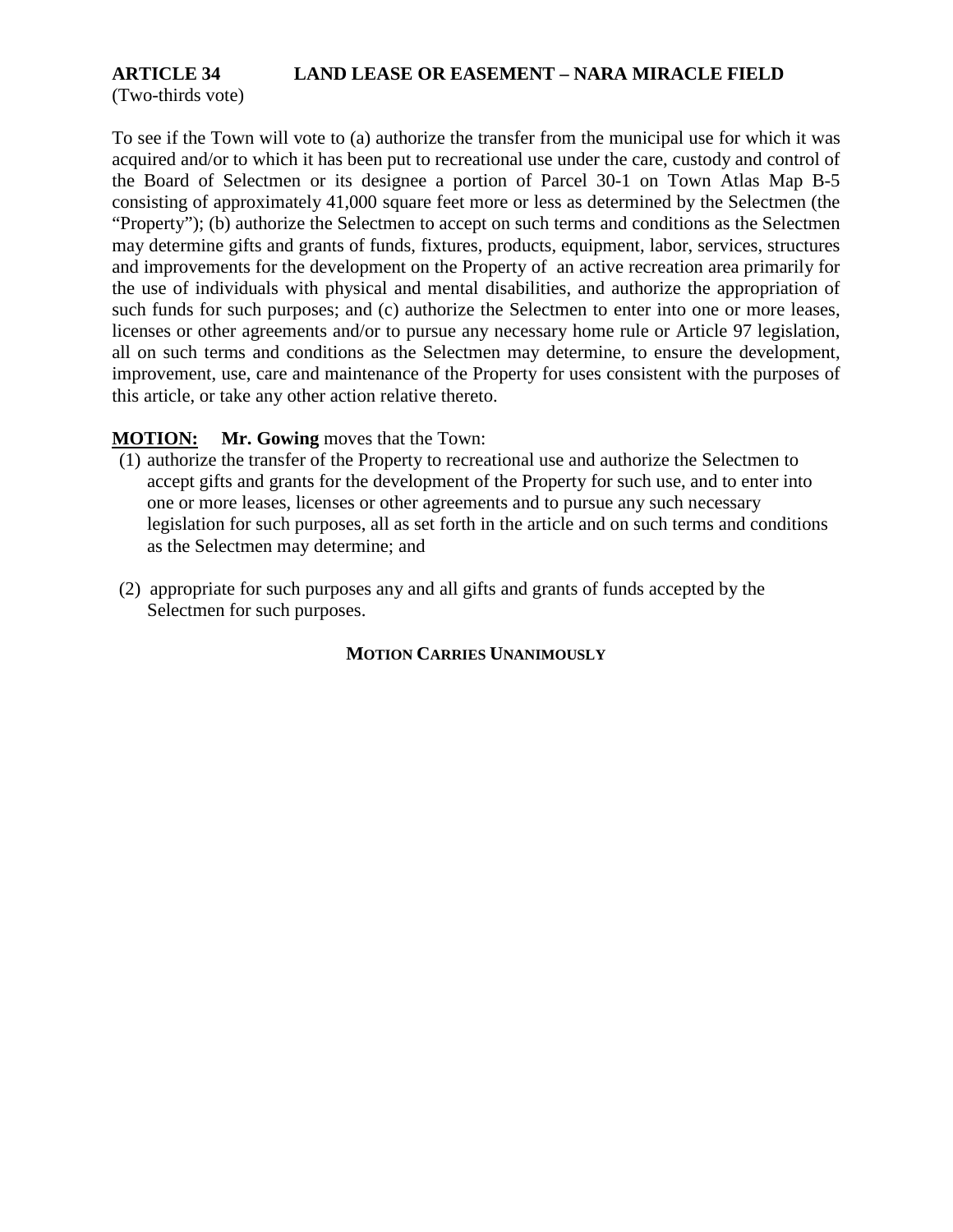#### **ARTICLE 35 HOME RULE PETITION – DEPUTY POLICE CHIEF** (Majority vote)

To see if the Town will vote to petition the General Court for an Act authorizing the continued employment of the deputy police chief in substantially the form set forth below, or take any other action relative thereto:

#### **AN ACT PROVIDING THAT ROBERT PARISI MAY CONTINUE EMPLOYMENT WITH THE POLICE DEPARTMENT OF THE TOWN OF ACTON.**

*Be it enacted by the Senate and House of Representatives in General Court assembled, and by the authority of the same, as follows:* 

**Section 1:** Notwithstanding any general or special law to the contrary, Robert Parisi, deputy police chief of the police department of the town of Acton, may continue in such office or position, or in such other office or position within the town's police department to which the appointing authority may in its discretion appoint him, until October 26, 2016 or until the date of his voluntary retirement, whichever occurs first, if he is mentally and physically capable of performing the duties of such office or position. The appointing authority may, at its own expense, require Robert Parisi to be examined by an impartial physician designated by the appointing authority to determine such capability. Robert Parisi shall hold the office or position subject to the approval of the appointing authority, and may be removed from the office or position by the appointing authority in accordance with any applicable provisions of the town charter and personnel bylaw. The appointing authority may grant Robert Parisi step or cost of living adjustments to his compensation in the normal course. Deductions shall continue to be made from the regular compensation of Robert Parisi under said Chapter 32 for any service performed before October 26, 2016, and upon retirement Robert Parisi shall receive a superannuation allowance, as applicable, equal to that appropriate for his full years of creditable service including any full years of service subsequent to the effective date of this act. If Robert Parisi is determined not to be capable of continuing in service pursuant to an examination by an impartial physician, as provided for in this act, he shall be retired for superannuation, and shall not be presumed by virtue of such determination to be disabled for the purposes of said Chapter 32.

**Section 2:** This Act shall take effect upon its passage.

**MOTION: Mr. Sonner** moves that the Town authorize the Board of Selectmen to petition the General Court for a Home Rule Act in substantially the form set forth in the Article.

The Moderator asked Town meeting to allow Marianne Fleckner, Director of Human Resources for the Town of Acton to speak on this Article. Motion Carries unanimously to allow speaker.

### **MOTION LOST**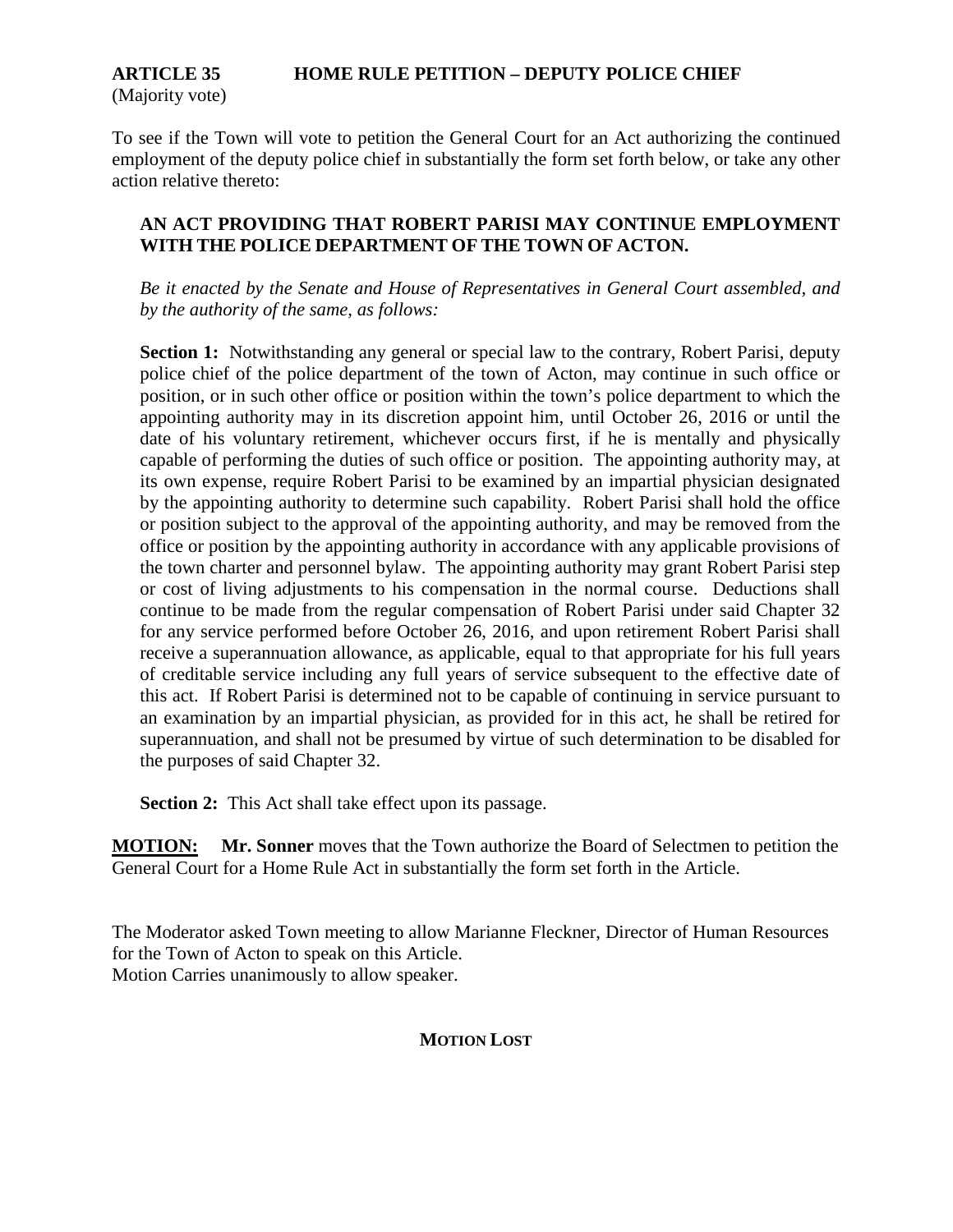#### **ARTICLE 36 HOME RULE PETITION – ENERGY EFFICIENCY FUND** (Majority vote)

To see if the Town will vote to authorize the Board of Selectmen to petition the General Court for an Act establishing a Town of Acton Energy Efficiency Fund, in substantially the form set forth below:

#### **AN ACT ESTABLISHING A TOWN OF ACTON ENERGY EFFICIENCY FUND**

*Be it enacted by the Senate and House of Representatives in General Court assembled, and by the authority of the same, as follows:*

SECTION 1. Notwithstanding the provisions of any general or special law, rule or regulation to the contrary, there is hereby established in the Town of Acton a dedicated account to be known as the Town of Acton Green Energy Fund to provide funds for energy savings in Townowned facilities or on Town-owned property, or for other energy efficiency, energy conservation, or renewable energy projects or activities of the Town.

SECTION 2. The Town may from time to time appropriate and transfer funds into said account by majority vote of Acton town meeting for the purpose of providing funds for said energy efficiency, energy conservation, or renewable energy projects or activities of the Town. Funds may also be deposited into said account, with the approval of a majority of the Acton board of selectmen, from gifts, grants and donations received from public or private sources; federal and state funding programs; revenues from energy efficiency incentive payments, power purchase agreements, renewable energy leases, and similar sources; and any other source authorized by law. Expenditures from said account may be made with the approval of a majority of the Acton board of selectmen without further appropriation.

SECTION 3. The Acton town manager, with approval of a majority of the Acton board of selectmen, may apply for public or private grants, incentives, or subsidies for energy efficiency, energy conservation, or renewable energy projects or activities, using any unencumbered balance of said dedicated account as necessary matching funds for such grants, incentives, or subsidies.

SECTION 4. Said account shall be maintained by the town treasurer as a separate account, and any interest accrued shall be credited to and become part of the fund. Any funds remaining in said account at the end of each fiscal year shall remain in said account to be used for the purposes provided for in this act. Each year the town treasurer shall provide a report to the Acton board of selectmen on monies deposited into and expended from said account.

SECTION 5. By two-thirds vote of the Acton town meeting, the Town may dissolve said account and, after paying any sums due therefrom, transfer the remaining unencumbered balance of said account to the Town's general fund.

SECTION 6. This act shall take effect upon its passage.

**MOTION: Mr. Loria** moves that the Town authorize the Board of Selectmen to petition the General Court for a Home Rule Act in substantially the form set forth in the Article.

#### **MOTION CARRIES**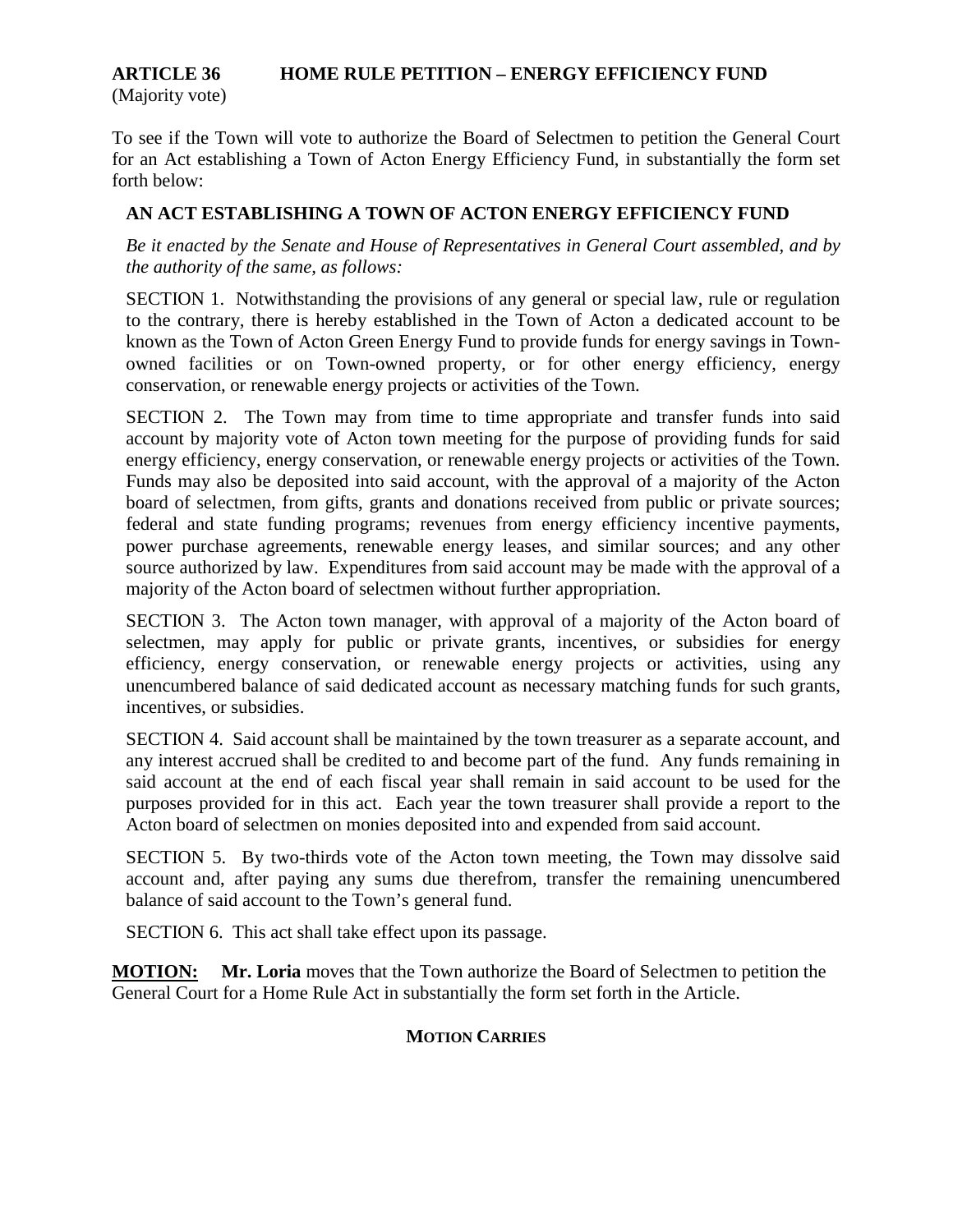#### **ARTICLE 37 RESOLUTION FOR CONSTITUTIONAL AMENDMENT**

(Majority vote)

To see if the Town will vote to adopt a resolution calling upon the Congress of the United States to pass and send to the States for ratification a constitutional amendment to reverse the decision of the United States Supreme Court in *Citizens United v. Federal Election Commission*, to declare that corporations are not "persons" under the First Amendment to the United States Constitution, and to restore to the People their right to regulate the expenditures of corporations to ensure fair elections, in substantially the following form:

WHEREAS, We the people adopted and ratified the First Amendment to the United States Constitution to protect the free speech and other rights of people, not corporations;

WHEREAS, Corporations are not people but entities created by the laws of states and nations;

WHEREAS, A narrow majority of the United States Supreme Court in *Citizens United v. Federal Election Commission* overturned longstanding precedent which permitted under the First Amendment to the United States Constitution laws prohibiting corporations from spending corporate general treasury funds in our elections;

WHEREAS, *Citizens United v. Federal Election Commission* invalidates federal laws, state laws and even state Constitutional provisions precluding the expenditure of corporate money in elections;

WHEREAS, *Citizens United v. Federal Election Commission* has unleashed an infusion of corporate money into our political process unmatched by any campaign expenditure totals in United States history;

WHEREAS, *Citizens United v. Federal Election Commission* presents a serious and direct threat to our republican democracy;

WHEREAS, Article V of the United States Constitution empowers the people and the states of the United States of America to use the constitutional amendment process to correct an egregiously wrong decision of the United States Supreme Court such as *Citizens United v. Federal Election Commission* which goes to the heart of our democracy and republican selfgovernment; and

WHEREAS, the people and states of the United States of America have strengthened the nation and preserved liberty and equality for all by using the amendment process throughout our history, in several instances to reverse Supreme Court decisions;

NOW THEREFORE BE IT RESOLVED THAT WE THE PEOPLE OF ACTON, MASSACHUSETTS CALL UPON THE CONGRESS OF THE UNITED STATES TO PASS AND SEND TO THE STATES FOR RATIFICATION A CONSTITUTIONAL AMENDMENT TO REVERSE THE DECISION OF THE UNITED STATES SUPREME COURT IN *CITIZENS UNITED V. FEDERAL ELECTION COMMISSION*, TO DECLARE THAT CORPORATIONS ARE NOT "PERSONS" UNDER THE FIRST AMENDMENT TO THE UNITED STATES CONSTITUTION, AND TO RESTORE TO THE PEOPLE THEIR RIGHT TO REGULATE THE EXPENDITURES OF CORPORATIONS TO ENSURE FAIR ELECTIONS.

, or take any other action relative thereto.

**MOTION: Mr. Hunter** moves that the Town take no action.

#### **MOTION CARRIES**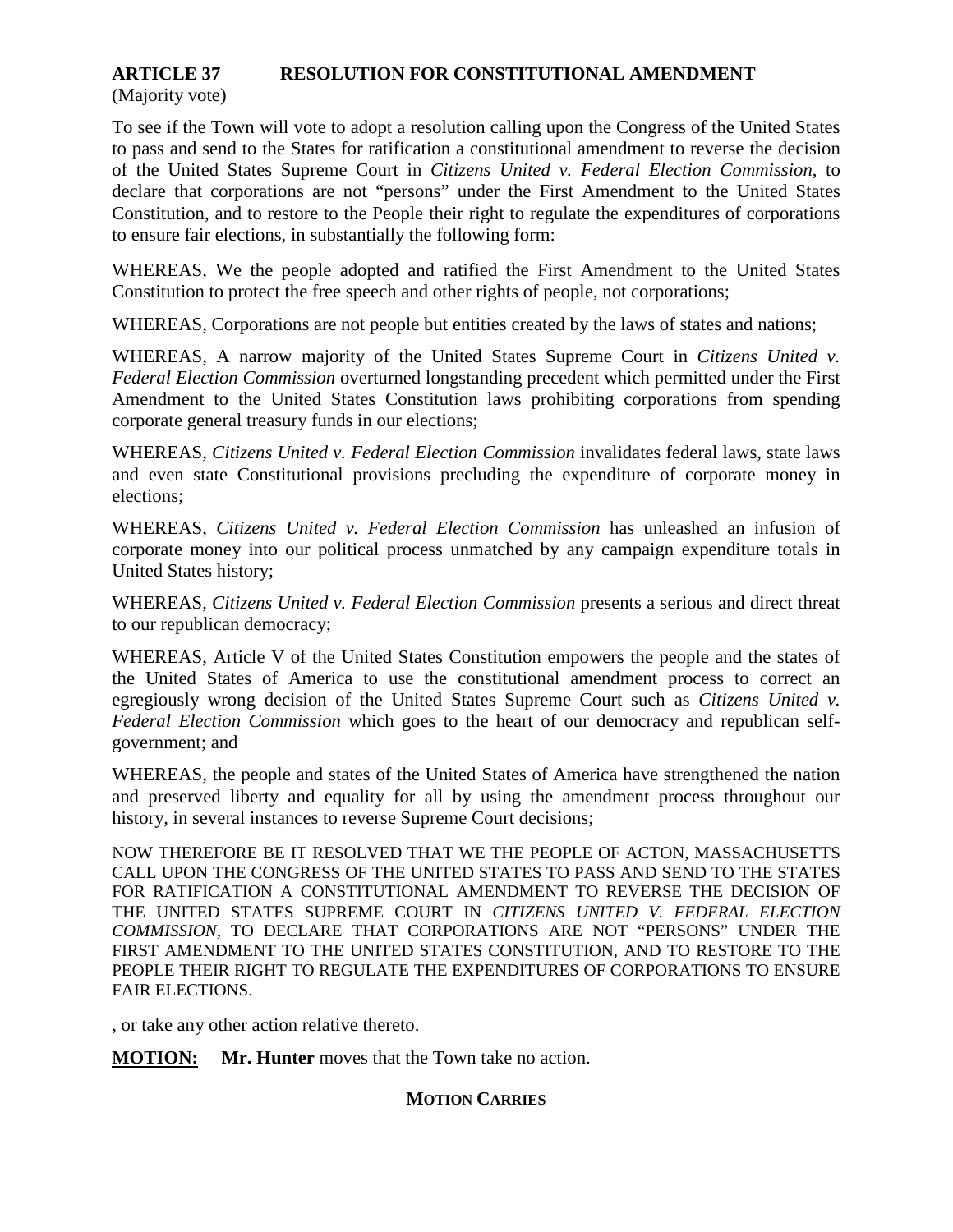#### General Consent **(Two-thirds vote)**

[Note to Moderator: Please declare if a two-thirds vote is reached for this vote] (Articles requiring a two-thirds vote are listed in **bold**, majority vote are listed in *italics*)

**CONSENT MOTION: Mr. Gowing** moves that the Town take up the eighteen articles in the Consent Calendar, except for Article 51and 53, on pages 65 through 89 of the Warrant: Articles *38*, **41**, **42**, **43**, **44**, **45**, **47**, **48**, **50**, **52**, *54*, *55*, *56*, *57*, *58*, *59*, **60** and *61*.

Hold 43

#### **REMAINING CONSENT MOTION CARRIES UNANIMOUSLY**

**Article 38 \* Amend Town Bylaws – Commission on Disabilities Membership(majority vote) Ms. Adachi** moves that the Town adopt the general bylaw amendments as set forth in the Article.

#### **Article 41 \* Amend Zoning Bylaw – Political Signs (two-thirds vote)**

**Mr. Clymer** moves that the Town adopt the zoning bylaw amendments as set forth in the Article.

**Article 42 \* Amend Zoning Bylaw – Definition of Agriculture (two-thirds vote) Mr. Clymer** moves that the Town adopt the zoning bylaw amendments as set forth in the Article.

#### **Article 43 \* Amend Zoning Bylaw – Brookside Shops (two-thirds vote) Mr. Clymer** moves that the Town adopt the zoning bylaw amendments as set forth in the Article.

#### **Article 44 \* Amend Zoning Bylaw –Specifications for Access, Frontage, Width, and Front Yard (two-thirds vote)**

**Mr. Clymer** moves that the Town adopt the zoning bylaw amendments as set forth in the Article.

#### **Article 45 \* Amend Zoning Bylaw – Residential Garages, Sheds, Barns, etc. (two-thirds vote)**

**Mr. Clymer** moves that the Town adopt the zoning bylaw amendments as set forth in the Article.

**Article 47 \* Amend Zoning Bylaw – Renting & Boarding Rooms (two-thirds vote) Mr. Clymer** moves that the Town adopt the zoning bylaw amendments as set forth in the Article.

#### **Article 48 \* Amend Zoning Bylaw – Vehicle Sales, Rental Repair and Body Shop (twothirds vote)**

**Mr. Clymer** moves that the Town adopt the zoning bylaw amendments as set forth in the Article.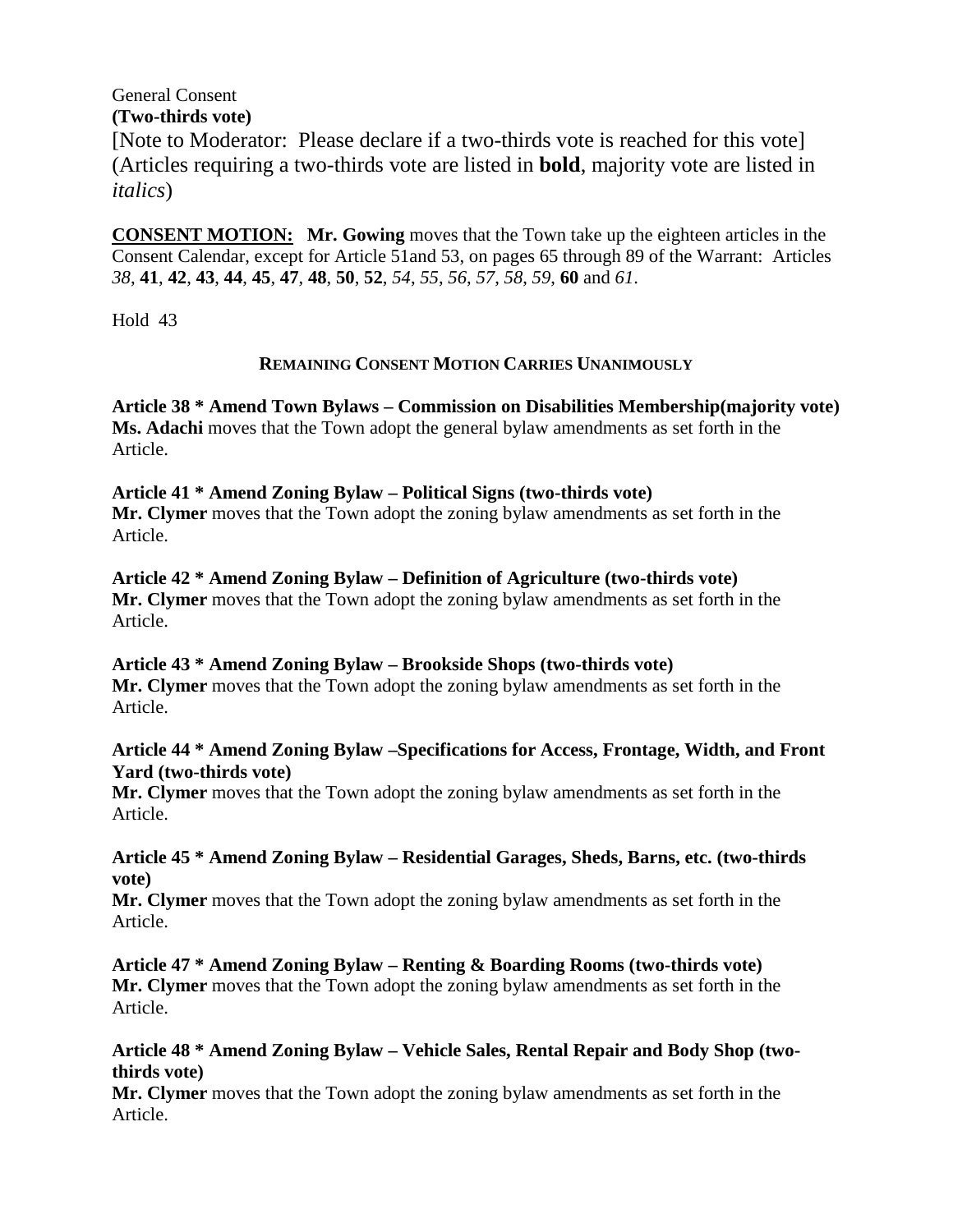#### **Article 50 \* Revise Street Layout – Ticonderoga Road (two-thirds vote**

**Ms. Adachi** moves that the Town modify the layout of the portion of Ticonderoga Road in the vicinity of 15 Ticonderoga Road as set forth in the Article.

#### **Article 52 \* Accept Land Gift – Faulkner Hill Road (two-thirds vote)**

**Mr. Clough** moves that the Town accept the gift of land as set forth in the Article.

#### **Article 54 \* Hear and Accept Reports (majority vote)**

**Mr. Clough** moves that the Town accept the reports of the various Town Officers and Boards as set forth in the 2011 Town Report and that the Moderator call for any other reports.

#### **Article 55 \* Highway Reimbursement Program (Chapter 90) (majority vote)**

**Ms. Adachi** moves that the Town Manager is authorized to accept Highway funds from all sources and that such funds are hereby appropriated for highway purposes.

#### **Article 56 \* Insurance Proceeds (majority vote)**

**Ms. Adachi** moves that the Town Manager is authorized to accept insurance proceeds of any name and nature whatsoever from all sources and such funds are hereby appropriated.

#### **Article 57 \* Gifts or Grants (majority vote)**

**Ms. Adachi** moves that the proceeds of any gifts or grants from any source accepted pursuant to Massachusetts General Law, Chapter 44, Section 53A, and any interest thereon, are hereby appropriated for the stated purposes of the gifts or grants, and may be expended with the approval of the Board of Selectmen or otherwise as stated in Section 53A.

### **Article 58 \* Federal and State Reimbursement Aid (majority vote)**

**Mr. Sonner** moves that the Town Manager is authorized to accept federal and state reimbursement funds from all sources and that such funds are hereby appropriated for the purposes outlined by such reimbursement.

### **Article 59 \* Performance Bonds (majority vote)**

**Ms. Adachi** moves that the Town appropriate the proceeds of any performance bonds, for the purposes stated in said bonds, available as a result of any default, non-performance or other covered conditions.

### **Article 60 \* Sale of Foreclosed Properties (two-thirds vote)**

**Dr. Harting-Barrat** moves in the words of the Article.

#### **Article 61 \* Elderly Tax Relief – Reauthorize Chapter 73 of the Acts of 1986 (majority vote)**

**Dr. Harting-Barrat** moves that the Town continue to accept the provisions of Chapter 73 of the Acts of 1986, as amended by Chapter 126 of the Acts of 1988, providing for a 100% increase in certain property tax exemptions.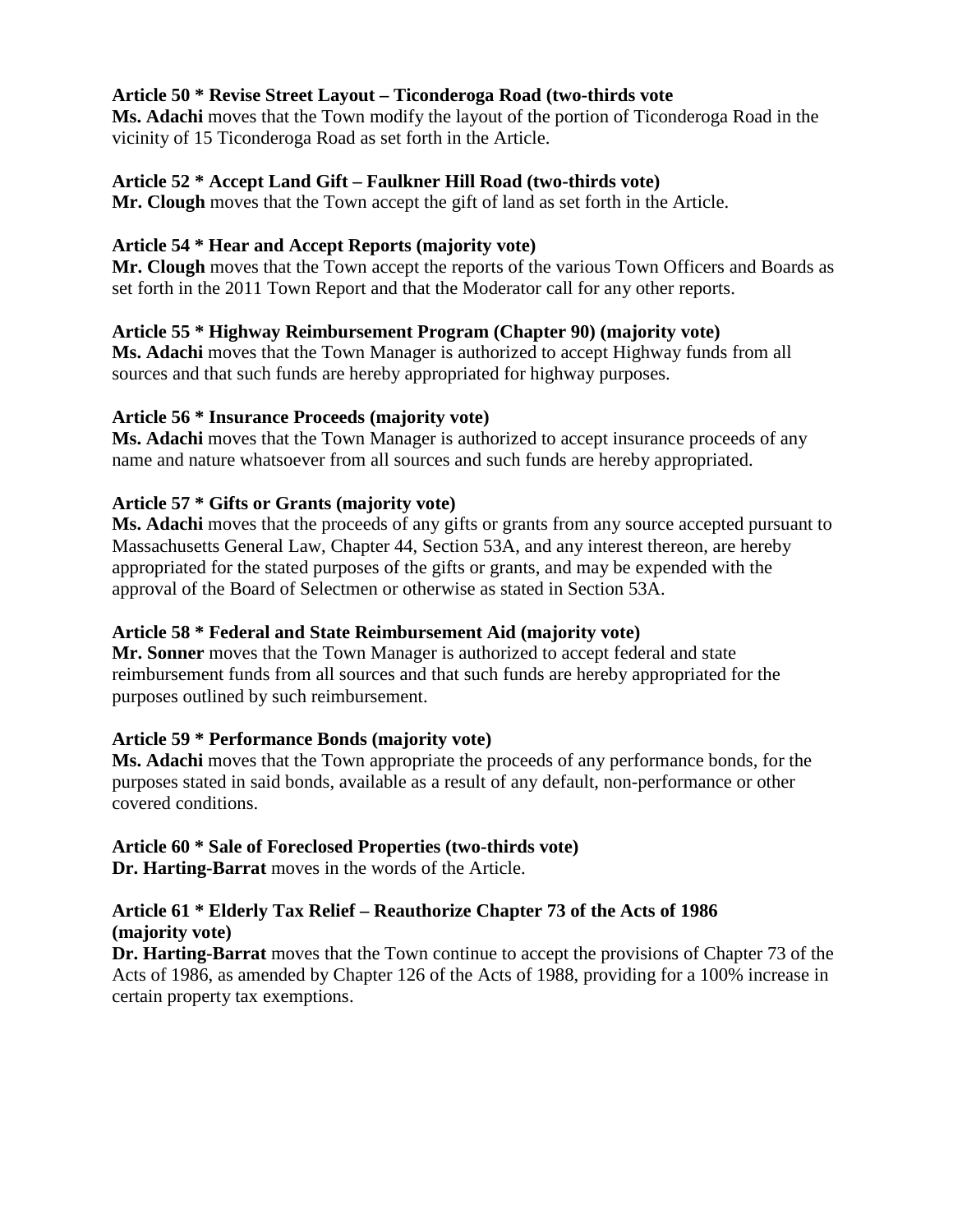#### **ARTICLE 38 \* AMEND TOWN BYLAWS -** (Majority vote) **COMMISSION ON DISABILITIES MEMBERSHIP**

To see if the Town will vote to amend Section B23 of Chapter B of the General Bylaws of the Town to read as follows:

#### **B23. Commission on Disabilities**

- **23.1** This Commission on Disabilities shall consist of five (5) members and two (2) associate members, appointed by the Board of Selectmen, each serving a three (3) year term, pursuant to Charter § 4-2.
- **23.2** A quorum of the Commission on Disabilities shall consist of three (3) members or associate members, if designated by the Chair in the case of absence, inability to act, or conflict of interest on the part of any regular member, or in the event of a vacancy on the Commission.
- **23.3** The Commission on Disabilities shall act by a majority vote of its members or associate members, designated as described herein, present or otherwise entitled to vote under the Open Meeting Law, provided however, that if only a quorum of three (3) members or associate members is present, the vote must be unanimous to carry.

or take any other action relative thereto.

**MOTION: Ms. Adachi** moves that the Town adopt the general bylaw amendments as set forth in the Article.

#### **CONSENT MOTION CARRIES UNANIMOUSLY**

#### **ARTICLE 39 AMEND ZONING BYLAW -** (Two-thirds vote) **SIGNS & ADVERTISING DEVICES**

To see if the Town will vote to amend the Zoning Bylaw, Section 7 (Signs and Advertising Devices) as follows:

- A. In section 7.2 Definitions, insert a new sub-section 7.2.11 as stated below and renumber current sub-sections 7.2.11 through 7.2.17 to 7.2.12 through 7.2.18 respectively:
	- 7.2.11 **LED SIGN** A SIGN that features light emitting diodes arranged in a pattern to create pictures, symbols or letters.

In sections 7.4.3.4 a), 7.5.16, and 7.5.17 replace all occurrences of the word "NEON" with "NEON or LED"; and

*[Note - Sections 7.4.3.4 a), 7.5.16 and 7.5.17 currently read:*

*7.4.3.4 a) NEON SIGNS, subject to Sections 7.5.17 and 7.13.1.6.*

*7.5.16 WINDOW SIGNS – WINDOW SIGNS, other than a NEON SIGN, in the Business, Village, Industrial and Office Districts shall not require a SIGN Permit provided that their aggregate DISPLAY AREA covers no more than 25 percent of the window in which they*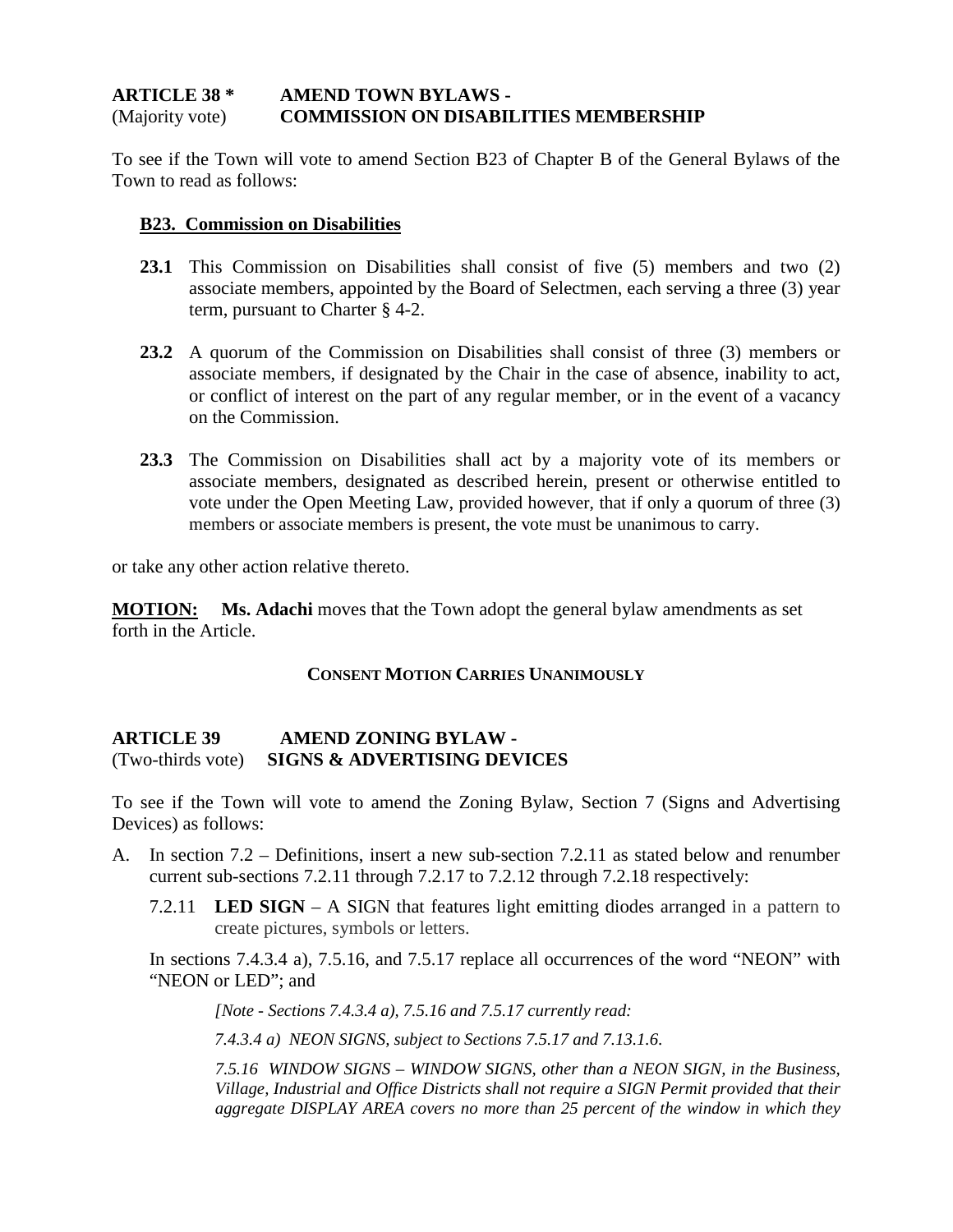*are ERECTED. Such SIGN shall not be illuminated. WINDOW SIGNS promoting a public service or charitable event shall not be calculated in the allowable 25 percent.*

*7.5.17 NEON WINDOW SIGNS – NEON WINDOW SIGNS in the Business, Village, Industrial, and Office Park Districts shall not require a SIGN Permit provided that the DISPLAY AREA shall not exceed ten square feet or cover more than 25% of the window in which they are ERECTED, whichever is less. There shall be not more than one such SIGN allowed per PRINCIPAL USE. In the Village Districts, a NEON WINDOW SIGN may only be placed in a ground floor window. As with any other SIGN, a NEON WINDOW SIGN shall not be illuminated longer than 30 minutes before opening of after closing of the store or business.]*

In section 7.13 dealing with signs requiring a special permit from the Planning Board, delete sub-section 7.13.1.6, and replace it with the following:

7.13.1.6 Except in the Village Districts, a NEON or LED SIGN to be ERECTED on a LOT in place of a SIGN otherwise permitted, provided it features an individualized, custom made design showing only a drawing, logo, symbol or illustration, but not letters. A NEON or LED SIGN hereunder shall comply with all applicable dimensional standards. A NEON SIGN shall be composed of primarily single strand glass tubing with a maximum 1 inch diameter.

*[Note - Section 7.13.1.6 currently reads:*

*7.13.1.6 Except in the Village Districts, a NEON SIGN to be ERECTED on a LOT in place of a SIGN otherwise permitted, provided it features an individualized, custom made design showing only a drawing, logo, symbol or illustration, but not letters. A NEON SIGN hereunder shall comply with all applicable dimensional standards. It shall be composed of primarily single strand glass tubing with a maximum 1 inch diameter.]*

- B. In section 7.2 Definitions, insert a new sub-section 7.2.19 as follows:
	- 7.2.19 **TEMPORARY or SPECIAL EVENT SIGN** A temporary SIGN to announce a church bazaar, fair, circus, festival, business or shop opening, special sale by a store or business, or similar event; or a temporary SIGN for a business in place of a permanent sign.

And, except for section 7.10, change the words "Special Event Sign(s)" to "TEMPORARY or SPECIAL EVENT SIGN(S)" wherever they occur in the zoning bylaw.

- C. In section 7.3 Signs Prohibited in All Districts, delete section 7.3.8 and replace it with the following:
	- 7.3.8 Where this Bylaw requires minimum side or rear yards for BUILDINGS AND STRUCTURES, any FREESTANDING SIGN ERECTED in such minimum yard, unless such SIGN is a directional SIGN listed in Section 7.5.3.

*[Note - Section 7.3.8 currently reads:*

*7.3.8 Any SIGN ERECTED in a side or rear yard required under this Bylaw unless such SIGN is affixed to an existing BUILDING, or unless such SIGN is a directional SIGN listed in Section 7.5.3.]*

- D. Delete section 7.4.3.8 and replace it with the following:
	- 7.4.3.8 Where possible, the light fixtures used for SIGN illumination should be classified as "energy efficient", as defined by the power utility company serving the LOT.

*[Note – Section 7.4.3.8 currently reads:*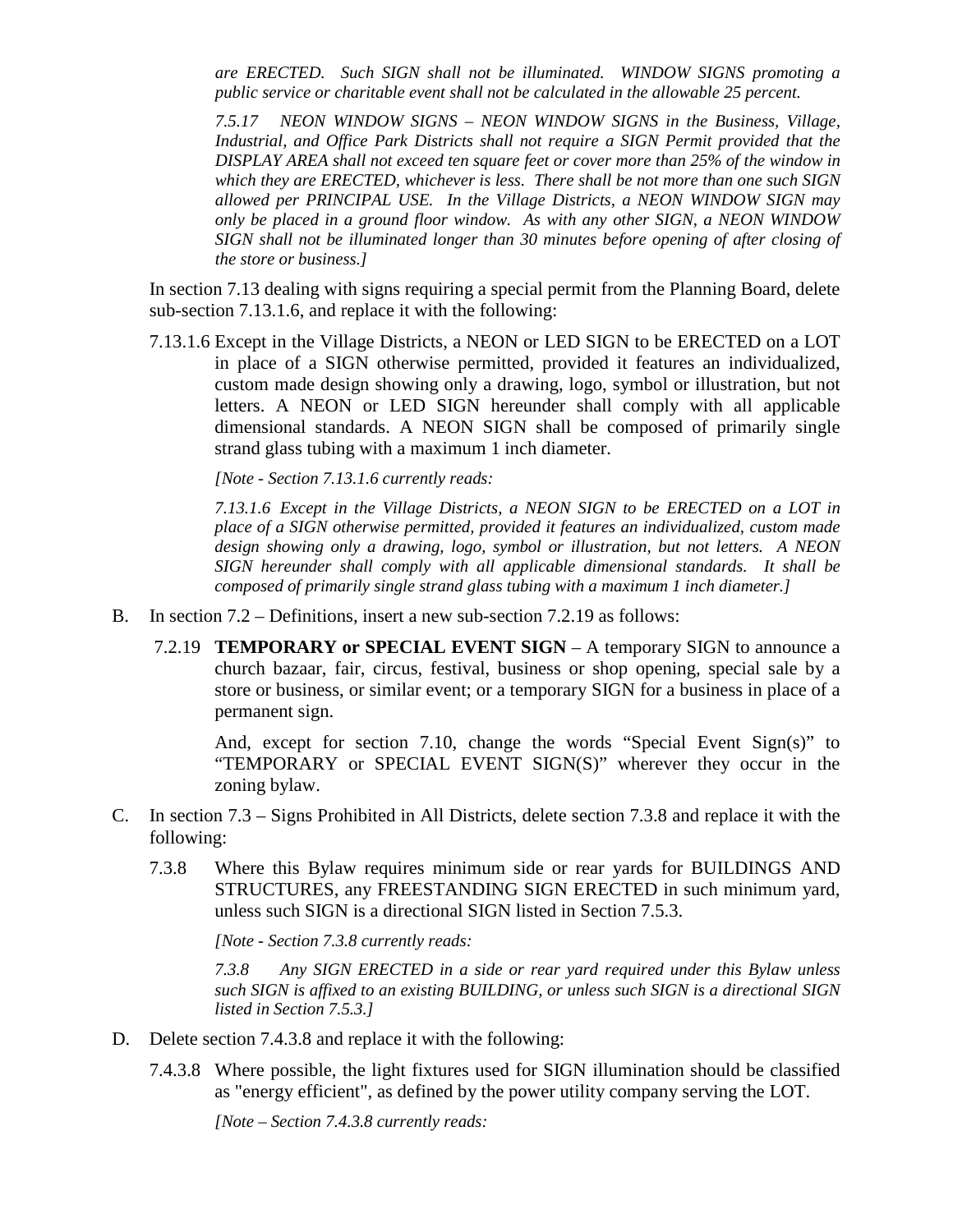*Light fixtures including bulbs or tubes used for SIGN illumination should be selected and positioned to achieve the desired brightness of the SIGN with the minimum possible wattage while ensuring compliance with all applicable requirements of this Bylaw. Where possible, the fixtures used for SIGN illumination should classify as "energy efficient", as defined by the power utility company serving the LOT.]*

E. In section 7.6.2, Time Limitations for SIGN Permit, change the words "60 days" and "60 day" to "45 days" and "45 day" respectively.

*[Note – Section 7.6.2 currently reads:*

*7.6.2 Time Limitations – The Zoning Enforcement Officer shall approve or disapprove any application for a SIGN Permit within 60 days of receipt of the application. If the Zoning Enforcement Officer should fail to approve or disapprove an application for a SIGN Permit within such 60 day period, the application shall be deemed to be approved.]*

- F. Delete Section 7.10, Special Event Signs, and replace it with a new section 7.10 as follows:
	- 7.10 TEMPORARY and SPECIAL EVENT SIGNS
		- 7.10.1 One SPECIAL EVENT SIGN may be ERECTED to announce a church bazaar, fair, circus, festival, business or shop opening, special sale by a store or business, or similar event. Such SIGN shall be ERECTED on the same LOT where the event is to occur. It may identify the event and the date of the event, and it may display the event's sponsor, organizer and main feature. Such a SIGN shall be removed not later than 1 day after completion of the event. The display time of SPECIAL EVENT SIGNS, taken together, shall be limited to 45 days per PRINCIPAL USE for each calendar year.
		- 7.10.2 In addition to SPECIAL EVENT SIGNS, any PRINCIPAL USE permitted in a Business, Industrial, Office or Village District that does not have a permanent FREESTANDING or EXTERIOR SIGN may ERECT one TEMPORARY SIGN on the same LOT where the PRINCIPAL USE is located for the duration between the application filing date for a permanent SIGN permit or special permit pursuant to section 7.6 and 7.13 and, if approved, up to 45 days after the issuance of a SIGN permit pursuant to section 7.6."
		- 7.10.3 Only one TEMPORARY or SPECIAL EVENT SIGN shall be ERECTED per PRINCIPAL USE at any given time.
		- 7.10.4 TEMPORARY and SPECIAL EVENT SIGNS shall not exceed 10 square feet in DISPLAY AREA.
		- 7.10.5 TEMPORARY and SPECIAL EVENT SIGNS shall neither be ERECTED on a sidewalk, walkway or driveway, nor within 5 feet from the sideline of a STREET or right of way customarily used by the general public.
		- 7.10.5 TEMPORARY and SPECIAL EVENT SIGNS shall comply with the provisions of Sections 7.3 and 7.4, except as set forth in this section, and they shall not be illuminated.
		- 7.10.6 Notwithstanding subsections 7.3.4, 7.3.6, and 7.4.1, TEMPORARY and SPECIAL EVENT SIGNS may be MOVABLE SIGNS, and in Village Districts may be made with materials not otherwise allowed; and SPECIAL EVENT SIGNS may consist of a flag or balloon, or may be decorated with ribbons, flags, streamers or balloons that remain reasonably within the confines of the SIGNS.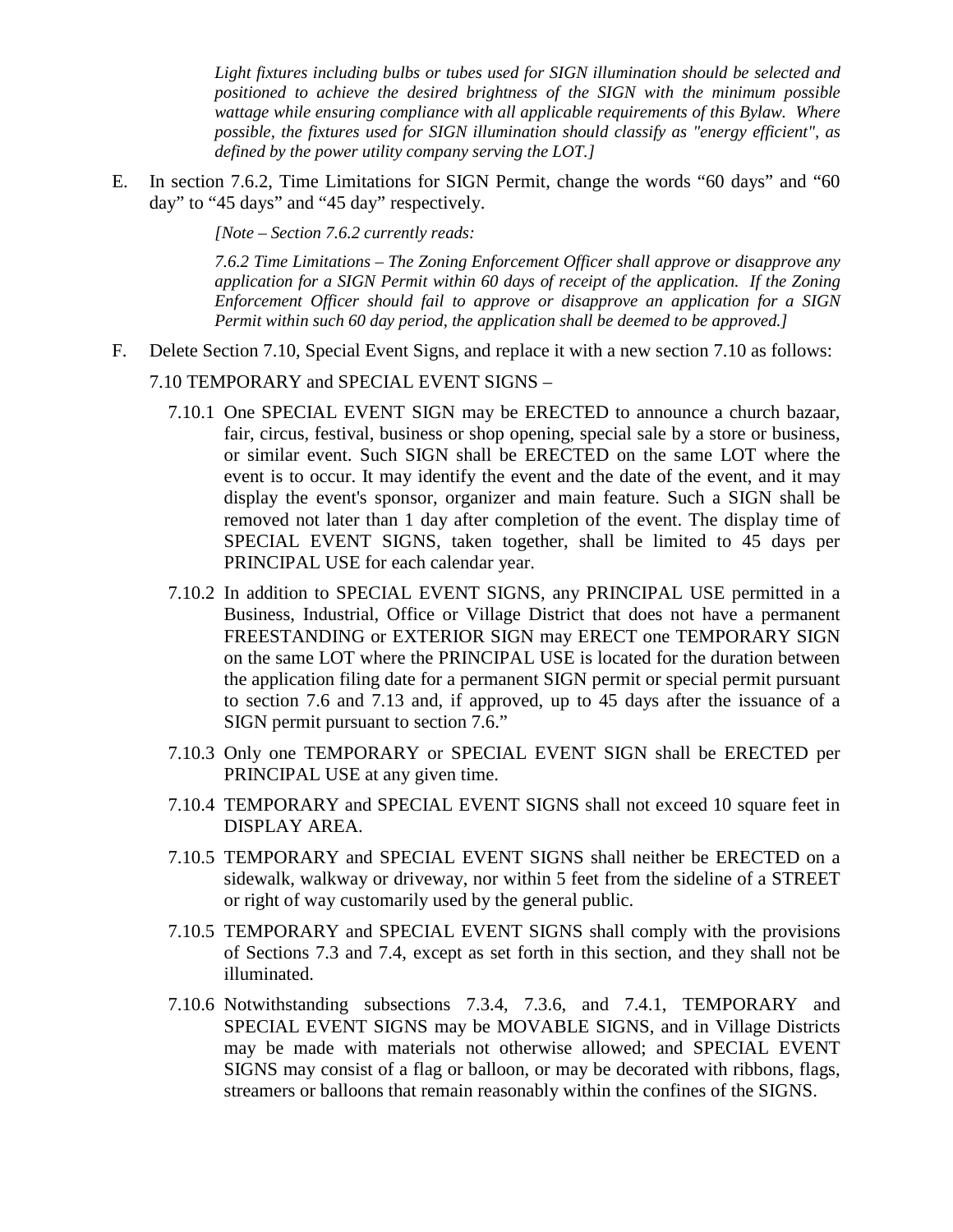7.10.7 No TEMPORARY or SPECIAL EVENT SIGN shall be ERECTED without a SIGN permit issued by the office of the Zoning Enforcement Officer pursuant to section 7.6, which may be a blanket SIGN permit that covers all TEMPORARY and SPECIAL EVENT SIGNS for a PRINCIPAL USE for up to one calendar year. The SIGN permit shall state the specific dates and time periods during which the TEMPORARY and SPECIAL EVENT SIGNS may be ERECTED and the specific location or locations on a LOT.

*[Note – Section 7.10 currently reads:*

*Special Event SIGNS – One SIGN may be ERECTED to announce a church bazaar, fair, circus, festival, business or shop opening, special sale by a store or business, or similar event. Such SIGN may identify the event and the date of the event, and it may display the event's sponsor, organizer or main feature. It shall not exceed 10 square feet in DISPLAY AREA and shall be ERECTED on the same LOT where the event is to occur. Such a SIGN shall neither be ERECTED on a sidewalk, walkway or driveway, nor be ERECTED within 5 feet from the sideline of a STREET or right of way customarily used by the general public. Such SIGN shall not be illuminated and shall comply with the provisions of Sections 7.3 and 7.4, except as set forth in this section. Notwithstanding subsections 7.3.4, 7.3.6, and 7.4.1, a Special Event SIGN may be a MOVABLE SIGN, may consist of a flag or balloon, may be decorated with ribbons, flags, streamers or balloons which remain reasonably within the confines of the SIGN, and in Village Districts may be made with materials not otherwise allowed. Such a SIGN shall be removed not later than 1 day after completion of the event. Only one such SIGN shall be ERECTED per PRINCIPAL USE at any given time. The display of all such SIGNS, taken together, shall be limited to 45 days per PRINCIPAL USE for each calendar year. No Special Event Signs shall be erected without a SIGN permit issued by the office of the Zoning Enforcement Officer pursuant to section 7.6, which may be a blanket SIGN permit that covers all special event SIGNS for a PRINCIPAL USE for up to one calendar year. The SIGN permit shall state the specific dates during which the Special Event SIGN may be ERECTED and the specific location on a LOT. The SIGN owner shall maintain records throughout the calendar year sufficient to demonstrate compliance with this section including without limitation dated photographs confirming when each Special Event SIGN was ERECTED and removed.]*

- G. Delete section 11.1.2 and replace with:
	- 11.1.2 Fine Each day that a violation of this Bylaw continues shall constitute a separate offense. Violation of this Bylaw shall be punishable by a fine of \$300.00 for each offense, except that violation of Section 7 of this Bylaw shall be punishable by a fine of \$50.00 for each offense for the first 7 days, and \$300.00 for each offense thereafter.

*[Note – Section 11.1.2 currently reads:*

*11.1.2 Fine – Violation of this Bylaw shall be punishable by a fine of \$300.00 for each offense. Each day that such violation continues shall constitute a separate offense.]*

, or take any other action relative thereto.

**MOTION: Mr. Clymer** moves that the Town adopt the zoning bylaw amendments as set forth in the Article.

#### **MOTION CARRIES UNANIMOUSLY**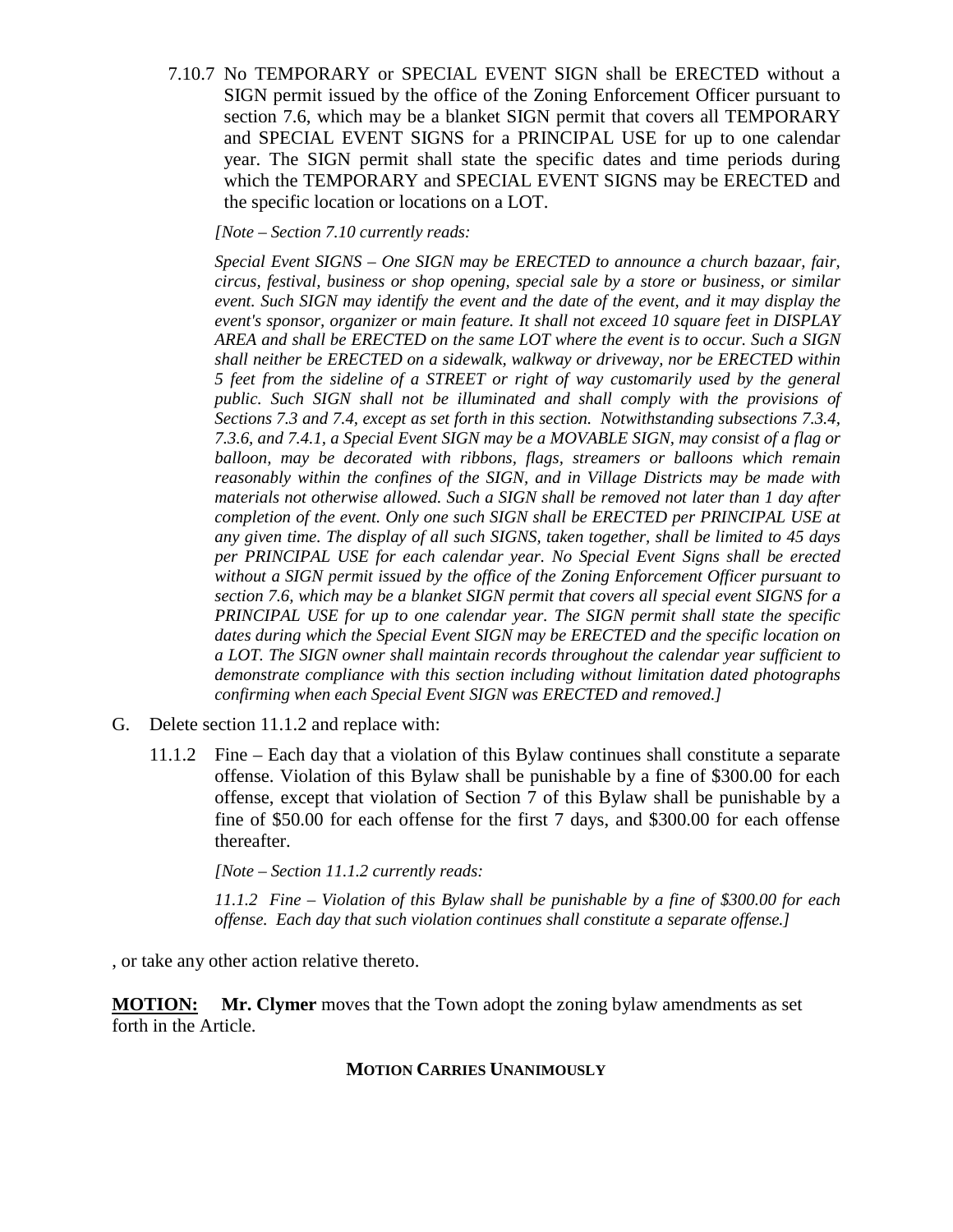#### **ARTICLE 40 AMEND TOWN BYLAWS – NON-CRIMINAL DISPOSITION,** (Majority vote) **ZONING BYLAW**

To see if the Town will vote to amend the General Bylaws, Chapter E (General Public Regulations) as follows:

In section E45 (Non-Criminal Disposition) delete Chapter M and replace with the following:

Chapter M - Zoning Bylaw; enforcing persons: Zoning Enforcement Officer. - Fine: Each day that a violation of the Zoning Bylaw continues shall constitute a separate offense. Violation of the Zoning Bylaw shall be subject to a penalty of \$300.00 for each offense, except that violation of Section 7 of the Zoning Bylaw shall be subject to a penalty of \$50.00 for each offense for the first 7 days, and \$300.00 for each offense thereafter.

*[Note: This section currently reads:*

*Chapter M - Zoning Bylaw; enforcing persons: Zoning Enforcement Officer. - Fine: \$300 for each offense. Each day that a violation continues shall constitute a separate offense."* 

, or take any other action relative thereto.

**MOTION: Mr. Clymer** moves that the Town adopt the general bylaw amendments as set forth in the Article.

#### **MOTION CARRIES UNANIMOUSLY**

#### **ARTICLE 41 \* AMEND ZONING BYLAW –** (Two-thirds vote) **POLITICAL SIGNS**

To see if the Town will vote to amend the Zoning Bylaw by deleting section 7.5.12 and replacing it with a new section 7.5.12 as follows:

7.5.12 Political SIGNS – In addition to WINDOW SIGNS, SIGNS may be ERECTED on a LOT displaying political messages. Such SIGNS shall be stationary and shall not be illuminated. The height of such SIGNS shall not exceed 4 feet and their DISPLAY AREA shall not exceed 6 square feet. SIGNS associated with a political event such as elections, primaries, balloting, or voter registration shall be removed within 5 days after the event.

*[Note – Section 7.5.12 currently reads:*

*7.5.12 Political SIGNS – In addition to WINDOW SIGNS, one SIGN may be ERECTED on a LOT displaying a political message. Such a SIGN shall be stationary and shall not be illuminated. Its height shall not exceed 4 feet and its DISPLAY AREA shall not exceed 6 square feet. SIGNS associated with a political event such as elections, primaries, balloting, or voter registration shall not be ERECTED earlier than 25 days prior to such event and shall be removed within 5 days after the event. SIGNS not associated with a particular political event shall be ERECTED for a period of no longer than 30 days, or if ERECTED for a longer duration shall not exceed 2 square feet in DISPLAY AREA. Such SIGN may be a MOVABLE SIGN.]*

, or take any other action relative thereto.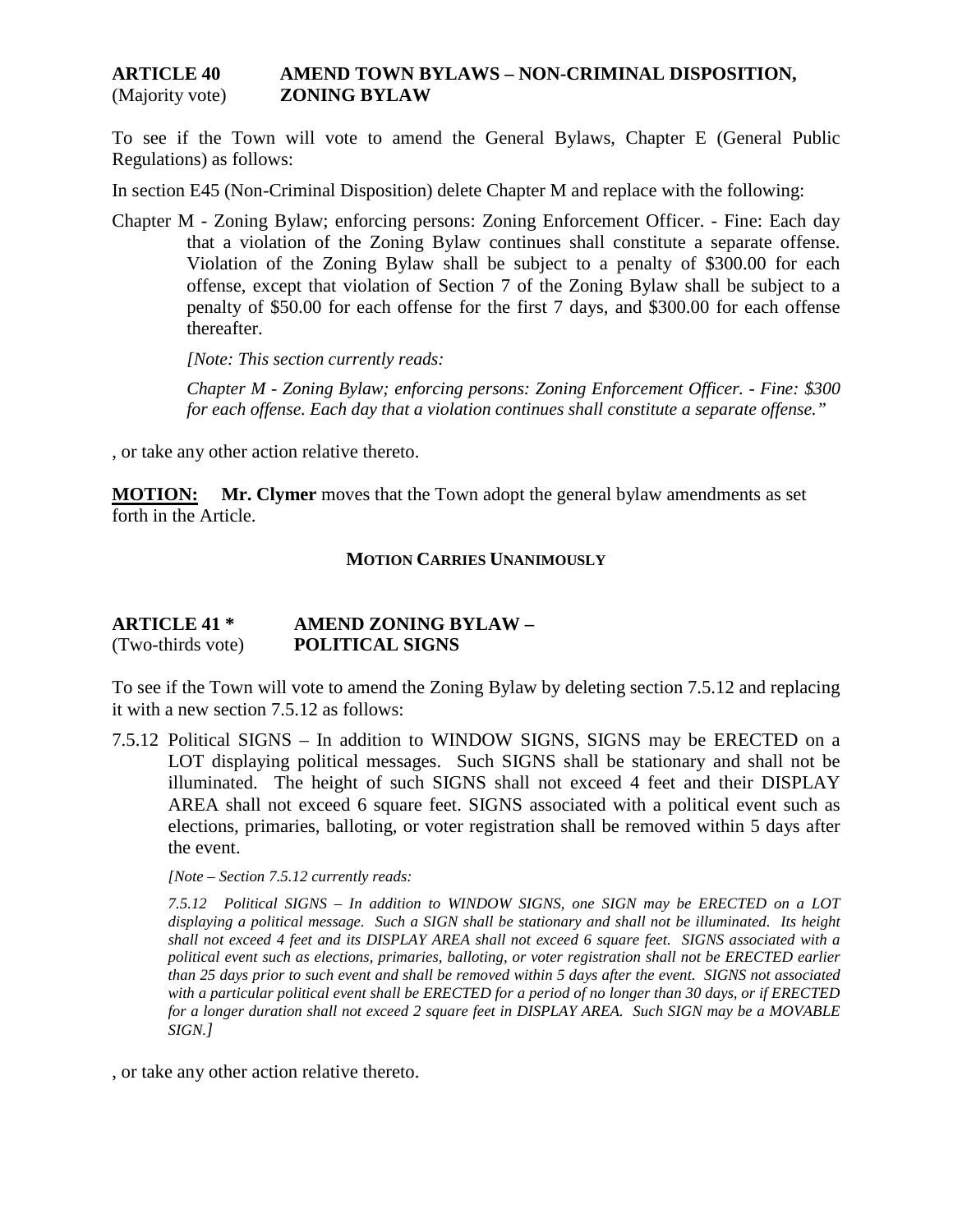**MOTION: Mr. Clymer** moves that the Town adopt the zoning bylaw amendments as set forth in the Article.

#### **CONSENT MOTION CARRIES UNANIMOUSLY**

#### **ARTICLE 42 \* AMEND ZONING BYLAW -** (Two-thirds vote) **DEFINITION OF AGRICULTURE**

To see if the Town will vote to amend the Zoning Bylaw by deleting section 3.2.1 and replacing it with a new section 3.2.1 as follows:

3.2.1 Agriculture – Agriculture or farming as defined in M.G.L Ch. 128, s. 1A; the boarding, keeping or raising of livestock, including horses, as a commercial enterprise; aquaculture; silviculture; horticulture; floriculture; or viticulture; the use of BUILDINGS and STRUCTURES for the primary purpose of these activities; and the sale of farm products. The aforesaid uses and activities shall be limited to parcels of 2 acres or more, whereby land divided by a public or private way or a waterway shall be construed as one parcel, and they shall be subject to and in conformance with the definitions, criteria, thresholds, and requirements as they pertain to these activities conducted on not less than 2 acres or not less than 5 acres, respectively, all as set forth in MGL Ch. 40A, s. 3.

*[Note – Section 3.2.1 currently reads:*

*3.2.1 Agriculture - On a parcel of more than five acres: Agriculture, including the boarding, keeping or raising of livestock; horticulture (including without limitation the growing and keeping of nursery stock and the sale thereof, whether such nursery stock is grown in the ground or in burlap, containers, or other suitable manner, provided it is nourished, maintained and managed while on the premises); floriculture; or viticulture; the use of buildings and structures for the primary purpose of these activities, including the sale of farm products. All of the aforesaid shall be subject to and in conformance with the definitions and requirements for these activities under MGL Ch. 40A, s. 3. On a parcel of two acres or more: Cultivating, harvesting and storing of field crops, produce or fruit, and storage of farm equipment that is necessary for these activities; the boarding, keeping and raising of not more than one horse, goat or sheep, plus its offspring up to one year of age.]*

, or take any other action relative thereto.

**MOTION: Mr. Clymer** moves that the Town adopt the zoning bylaw amendments as set forth in the Article.

#### **CONSENT MOTION CARRIES UNANIMOUSLY**

#### **ARTICLE 43 \* AMEND ZONING BYLAW –** (Two-thirds vote) **BROOKSIDE SHOPS**

To see if the Town will vote to amend the Zoning Bylaw, Map Number 1, by changing the zoning district designation for Town Atlas parcel F-4/37 (145 to 149 Great Road) from Residence 8 (R-8) to Limited Business (LB), or take any other action relative thereto.

**MOTION: Mr. Clymer** moves that the Town adopt the zoning bylaw amendments as set forth in the Article.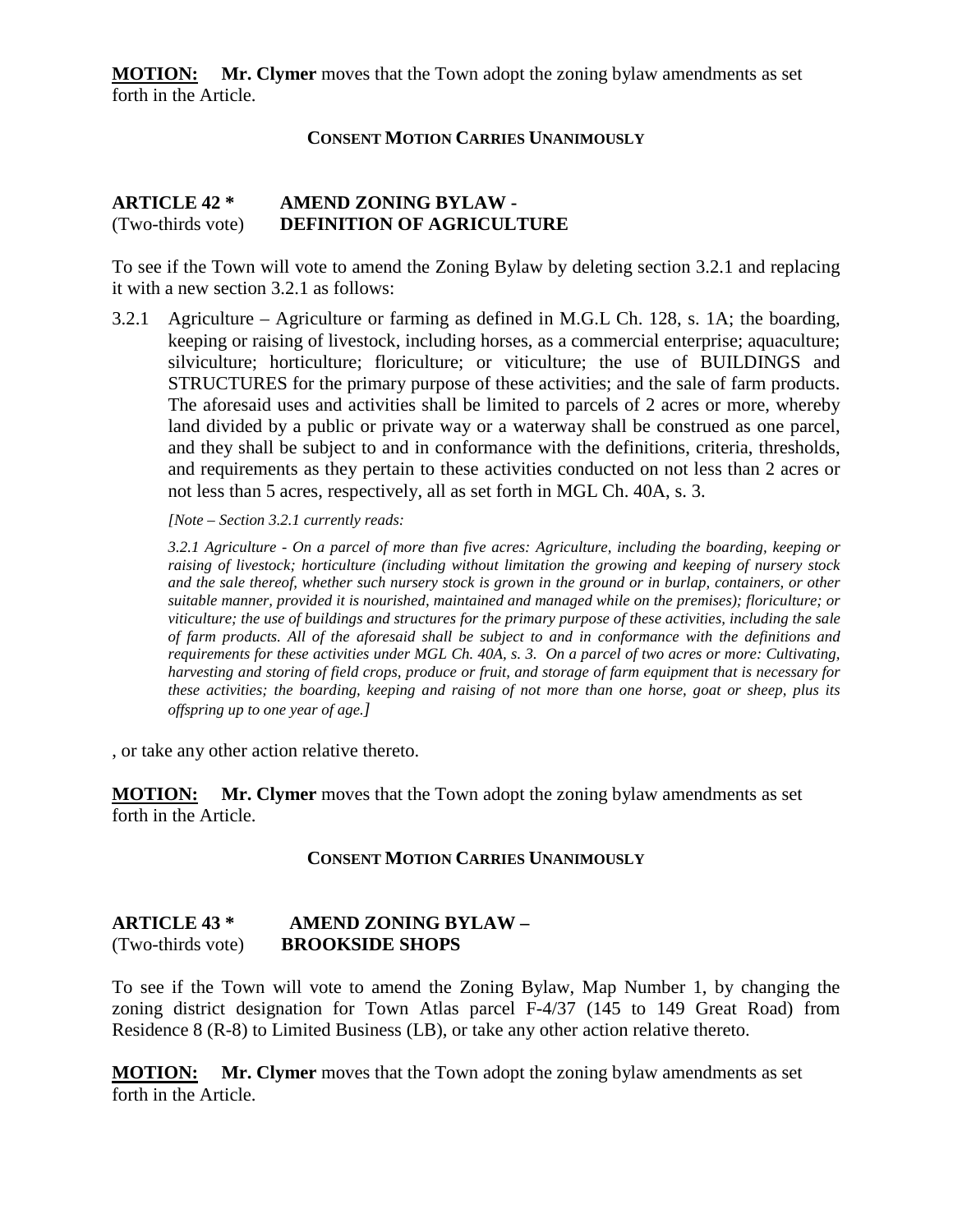#### **MOTION LOST DECLARED 2/3 BY MODERATOR\***

\*TOWN OF ACTON HAS EXCEPTED MGL CH 39 SEC 15 AT ITS ANNUAL TOWN MEETING APRIL 2001, ARTICLE 43 AND THE AMENDED BYLAW 5A WAS APPROVED BY THE ATTORNEY GENERAL ON AUG. 6, 2001. (THE TOWN MEETING MODERATOR IS NOT REQUIRED TO COUNT A 2/3 REQUIRED VOTE.)

#### **ARTICLE 44 \* AMEND ZONING BYLAW – SPECIFICATIONS FOR ACCESS,** (Two-thirds vote) **FRONTAGE, WIDTH AND FRONT YARD**

To see if the Town will vote to amend the Zoning Bylaw as follows:

- A. Delete section 1.3.1 (Definition of Access) and replace it with a new section 1.3.1 as follows:
	- 1.3.1 ACCESS: ACCESS shall mean that (1) there is sufficient right of vehicular passage onto the LOT from the STREET on which it has FRONTAGE and (2) vehicular passage is or may be provided between the FRONTAGE and the STRUCTURE on the LOT. Such ACCESS shall be consistent with the USE or potential USE of the LOT. Nothing in this definition shall be construed to require:
		- 1. Actual entry through the LOT'S FRONTAGE if, in the opinion of the license or permit granting authority, alternate means of entry will better fulfill the purposes of this Bylaw;
		- 2. Actual or potential ACCESS through the minimum required FRONTAGE set forth elsewhere in this zoning bylaw; or
		- 3. Actual or potential ACCESS through any portion of the LOT that meets minimum LOT width requirements set forth elsewhere in this zoning bylaw.

*[Note – Section 1.3.1 currently reads:*

*1.3.1 ACCESS: The actual or potential provision of vehicular entry onto a LOT by means of its FRONTAGE on a STREET to a degree consistent with the USE or potential USE of the LOT. For example, in the case of a residential LOT, ACCESS shall mean that (1) there is sufficient right of vehicular passage onto the LOT from the STREET on which it has FRONTAGE and (2) vehicular passage is or may be provided between the FRONTAGE and the DWELLING UNIT on the LOT. Nothing in this definition shall be construed to require actual ACCESS over the STREET or through the FRONTAGE if, in the opinion of the license or permit granting authority, alternate means of ACCESS will better fulfill the purposes of this Bylaw.]*

B. Delete section 1.3.10 (definition of frontage) and replace it with the following:

1.3.10 FRONTAGE A continuous LOT line along the sideline of a STREET. The sideline of a STREET is defined by the front boundary lines of LOTS along a STREET and not necessarily the pavement edge of a STREET or sidewalk.

*[Note – Section 1.3.10 currently reads: 1.3.10 A continuous LOT line along the sideline of a STREET.]*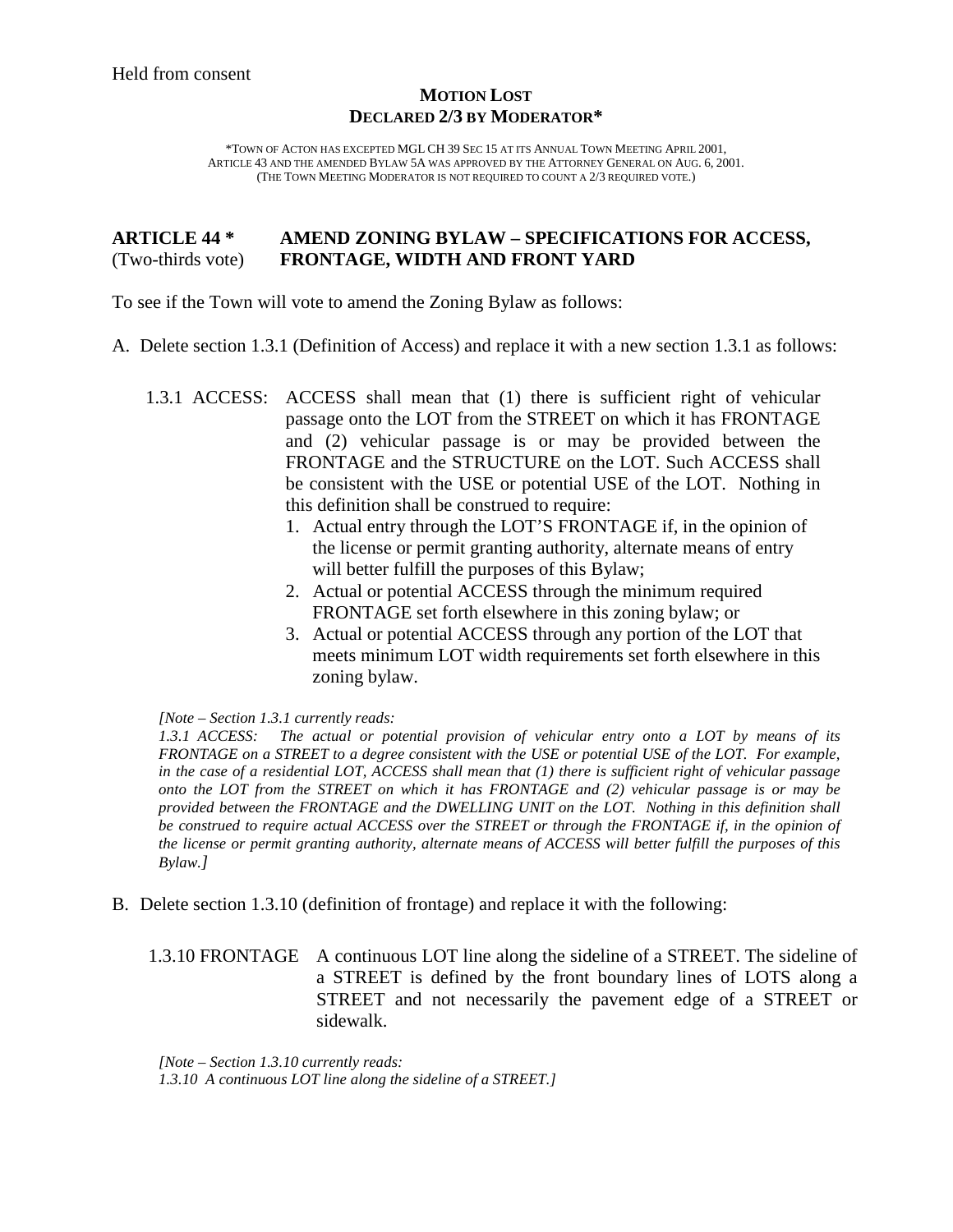- C. Delete section 5.2.2.2 (specification for measuring frontage for lots on more than one street) and replace it with a new section 5.2.2.2 as follows:
	- 5.2.2.2 If a LOT has FRONTAGE on more than one STREET, the FRONTAGE on one STREET only may be used to satisfy the minimum required LOT FRONTAGE.

*[Note – Section 5.2.2.2 currently reads: 5.2.2.2 If a LOT has FRONTAGE on more than one STREET, the FRONTAGE on one STREET only may be used to satisfy the minimum LOT FRONTAGE.]*

- D. Delete section 5.2.3 (specification for measuring lot width) and replace it with a new section 5.2.3 as follows:
	- 5.2.3 LOT Width The minimum required LOT width shall be determined by measuring the diameter of a circle, which can be located along a continuous but not necessarily straight line from any LOT FRONTAGE to the principal STRUCTURE on the LOT without the circumference of the circle intersecting the side LOT lines.

*[Note – Section 5.2.3 currently reads:*

*5.2.3 LOT Width – LOT width shall be determined by measuring the diameter of the largest circle which can be located along a continuous, but not necessarily straight line from the LOT FRONTAGE to the principal STRUCTURE on the LOT without the circumference intersecting the side LOT lines.]*

- E. Delete section 5.2.4 (specification for measuring front yards) and replace it with a new section 5.2.4 as follows:
	- 5.2.4 Front Yards Front yards shall be the distance measured in a straight line between any LOT FRONTAGE and the nearest point of any BUILDING or STRUCTURE, excluding roof overhangs. Roof overhangs shall not extend further than two feet into the minimum required front yard. A LOT having FRONTAGE on two or more STREETS shall have two or more front yards, each of which shall comply with the minimum required front yard. In no case shall any BUILDING or STRUCTURE be located closer to the sideline of a STREET than the minimum required front yard. The sideline of a STREET is defined by the front boundary lines of LOTS along a STREET and not necessarily the pavement edge of a STREET or sidewalk.

*[Note – Section 5.2.4 currently reads:*

*5.2.4 Front Yards – Front yards shall be the distance measured in a straight line between the LOT FRONTAGE and the nearest point of any BUILDING or STRUCTURE, excluding roof overhangs. Roof overhangs shall not extend further than two feet into the minimum required front yard. A LOT having FRONTAGE on two or more STREETS shall have two or more front yards, each of which shall comply with the requirements of the front yard provisions. In no case shall any BUILDING or STRUCTURE be located closer to the sideline of a STREET than the minimum required front yard.]*

, or take any other action relative thereto.

**MOTION: Mr. Clymer** moves that the Town adopt the zoning bylaw amendments as set forth in the Article.

#### **CONSENT MOTION CARRIES UNANIMOUSLY**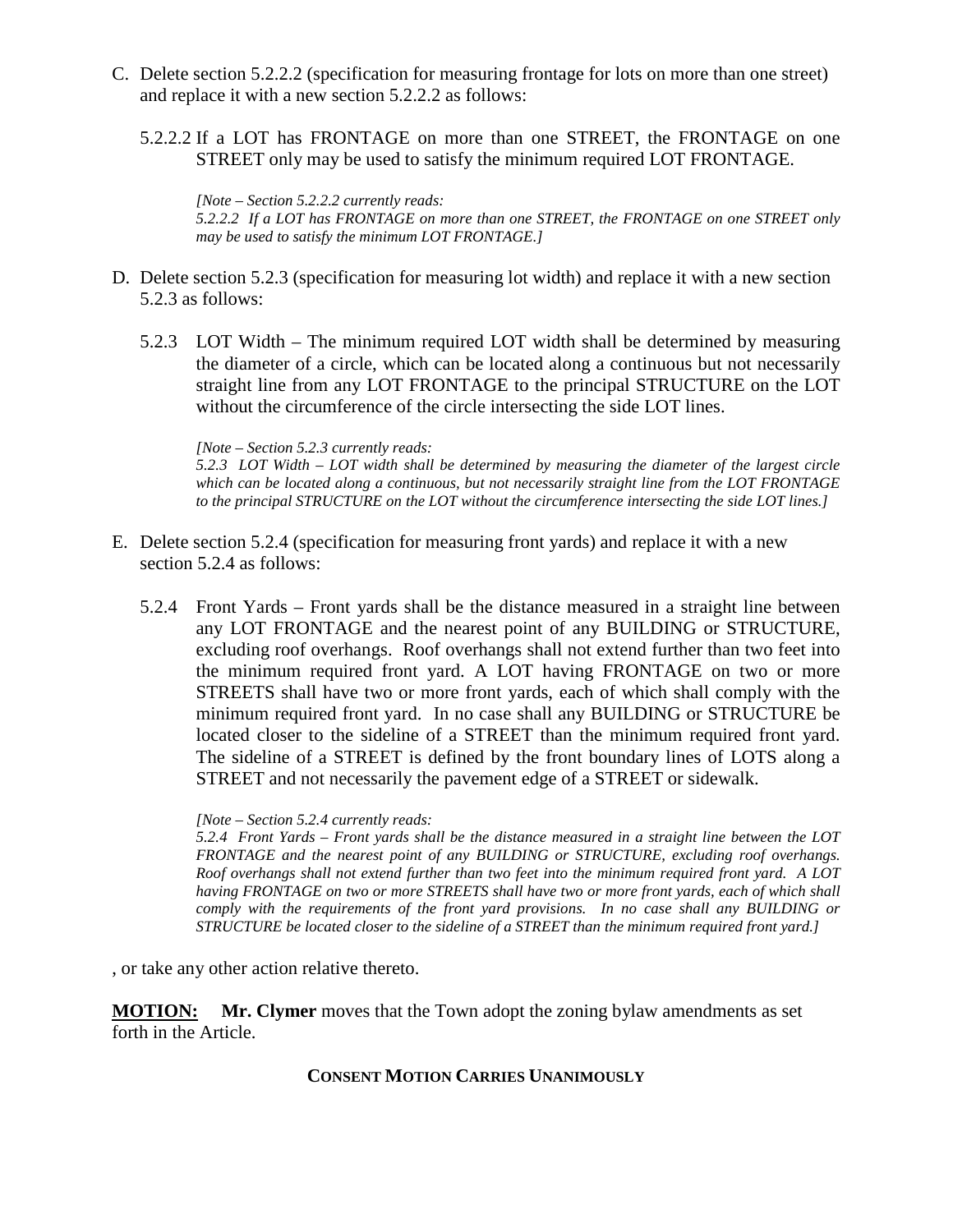#### **ARTICLE 45 \* AMEND ZONING BYLAW -** (Two-thirds vote) **RESIDENTIAL GARAGES, SHEDS, BARNS, ETC.**

To see if the Town will vote to amend section 3.8.1 of the Zoning Bylaw (ACCESSORY USES Permitted in the Residential Districts and dwellings in the Non-Residential Districts) by deleting sub-section 3.8.1.1 and replacing it with the following:

3.8.1.1 Private garages or carports; solar systems; greenhouses; tool sheds; barns; swimming pools or tennis courts provided that such recreational facilities are used only by the residents and their guests.

*[Note – Section 3.8.1.1 currently reads:*

*3.8.1.1 Private garage or carport for not more than four motor vehicles, solar system, greenhouse, tool shed or barn; swimming pool or tennis court provided that such recreational facilities are used only by the residents and their guests.]*

, or take any other action relative thereto.

**MOTION: Mr. Clymer** moves that the Town adopt the zoning bylaw amendments as set forth in the Article.

#### **CONSENT MOTION CARRIES UNANIMOUSLY**

#### **ARTICLE 46 AMEND ZONING BYLAW –** (Two-thirds vote) **NONCONFORMING LOTS**

To see if the Town will vote to amend the Zoning Bylaw by deleting Sections 8.1 (Nonconforming Lots) and 8.3.6 (Structures on Nonconforming Lots) and replacing them with a new Section 8.1 as follows:

#### **8.1 Nonconforming Lots**

- 8.1.1 Continuation of Existing LOT The requirements of Section 6 of "The Zoning Act" Chapter 40A of the General Laws, as amended, shall apply.
- 8.1.2 Changes to Unimproved LOTS Any unimproved LOT which complied with the minimum area, FRONTAGE, LOT width, yard and depth requirements, if any, in effect at the time the boundaries of the LOT were defined by recorded deed or plan, may be built upon for single FAMILY, or where permitted two-FAMILY, residential USE, notwithstanding the adoption of new or increased LOT area, FRONTAGE, LOT width, yard or depth requirements, provided that:
	- 8.1.2.1 At the time of the adoption of such new or increased requirements such LOT was held, and has continued to be held, in ownership separate from that of adjoining land; and
	- 8.1.2.2 The LOT had at least 5,000 square feet of area and 50 feet of FRONTAGE at the time the boundaries of the LOT were defined; and
	- 8.1.2.3 Any proposed STRUCTURE is situated on an unimproved LOT so as to conform with the minimum yard requirements, if any, in effect at the time the boundaries of such LOT were defined. In the case where no minimum yard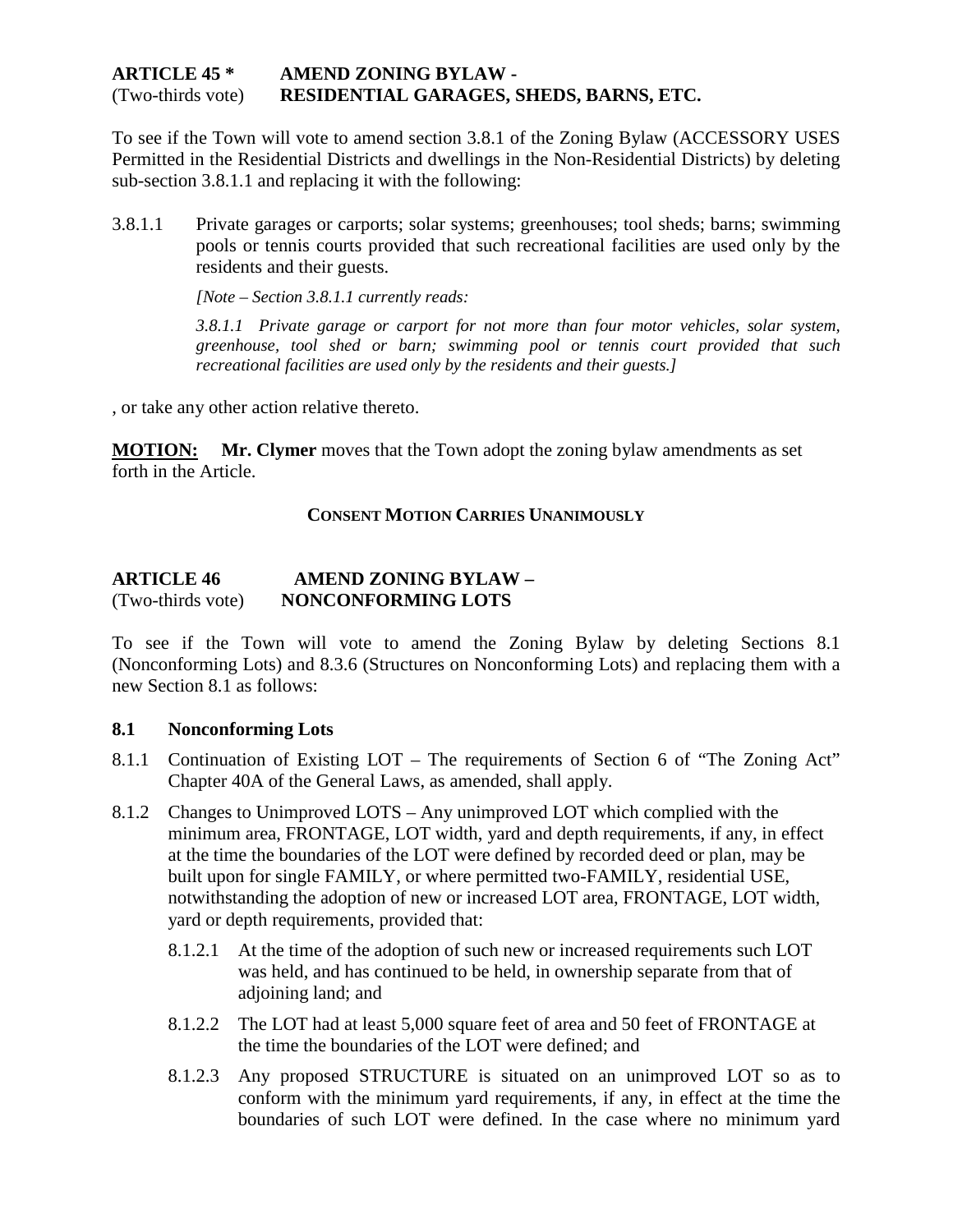requirements were in effect at the time the boundaries of such LOT were defined, the minimum front yard shall be 20 feet and the minimum side and rear yards shall be 10 feet.

- 8.1.3 Replacement of Single- and Two-Family Dwellings on Nonconforming Lots A STRUCTURE in single family residential USE on a nonconforming LOT may be razed and rebuilt for single family residential USE; and a STRUCTURE in two-family residential USE on a nonconforming LOT may be razed and rebuilt for two-family residential USE; in both cases subject to the following conditions and limitations:
	- 8.1.3.1 The replacement STRUCTURE shall not exceed the FLOOR AREA RATIO on the LOT of the STRUCTURE that existed on the LOT before it was razed or damaged.
	- 8.1.3.2 The replacement STRUCTURE shall meet all minimum yard and maximum height requirements of this Bylaw.
	- 8.1.3.3 In the absence of architectural and plot plans for the existing structure to be razed, the FLOOR AREA RATIO shall be determined by using the information on record at the Town of Acton Assessor's office.
	- 8.1.3.4 Additions to the replacement STRUCTURE may be made after two years following the date of initial occupancy of the replacement STRUCTURE, if otherwise permissible and subject to any permits and special permits that may be required.
- 8.1.4 Extensions, alterations or changes of Single- and Two-Family Dwellings on Nonconforming Lots – One or more extensions, alterations or changes to a single or twofamily residential STRUCTURE on a nonconforming LOT shall be deemed not to increase any nonconformity and shall not require special permits under Section 8.1.5, provided that such extensions, alterations or changes comply with all applicable yard requirements and in total do not increase the size of the STRUCTURE by more than 15 percent of the GROSS FLOOR AREA in existence on April 1, 2012 or the date that LOT became nonconforming, whichever is later.
- 8.1.5 In all other cases, the Board of Appeals may, by special permit, allow such reconstruction of, or extension, alteration or change to a single or two-family residential STRUCTURE on a nonconforming LOT, where it determines either that the proposed modification does not increase the nonconformity or, if the proposed modification does increase the nonconformity, it will not be substantially more detrimental to the neighborhood than the existing STRUCTURE on the nonconforming LOT.

*[Note Sections 8.1 and 8.3.6 currently read:* 

- *8.1 Nonconforming LOTS - Any LOT which complied with the minimum area, FRONTAGE, LOT width, yard and depth requirements, if any, in effect at the time the boundaries of the LOT were defined by recorded deed or plan, may be built upon or used for single FAMILY, or where permitted two-FAMILY, residential USE, notwithstanding the adoption of new or increased LOT area, FRONTAGE, LOT width, yard or depth requirements, provided that:*
- *8.1.1 At the time of the adoption of such new or increased requirements such LOT was held, and has continued to be held, in ownership separate from that of adjoining land; and*
- *8.1.2 The LOT had at least 5,000 square feet of area and 50 feet of FRONTAGE at the time the boundaries of the LOT were defined; and*
- *8.1.3 Any proposed STRUCTURE is situated on an unimproved LOT so as to conform with the minimum yard requirements, if any, in effect at the time the boundaries of such LOT were defined. In the case where no minimum yard requirements were in effect at the time the boundaries of such LOT*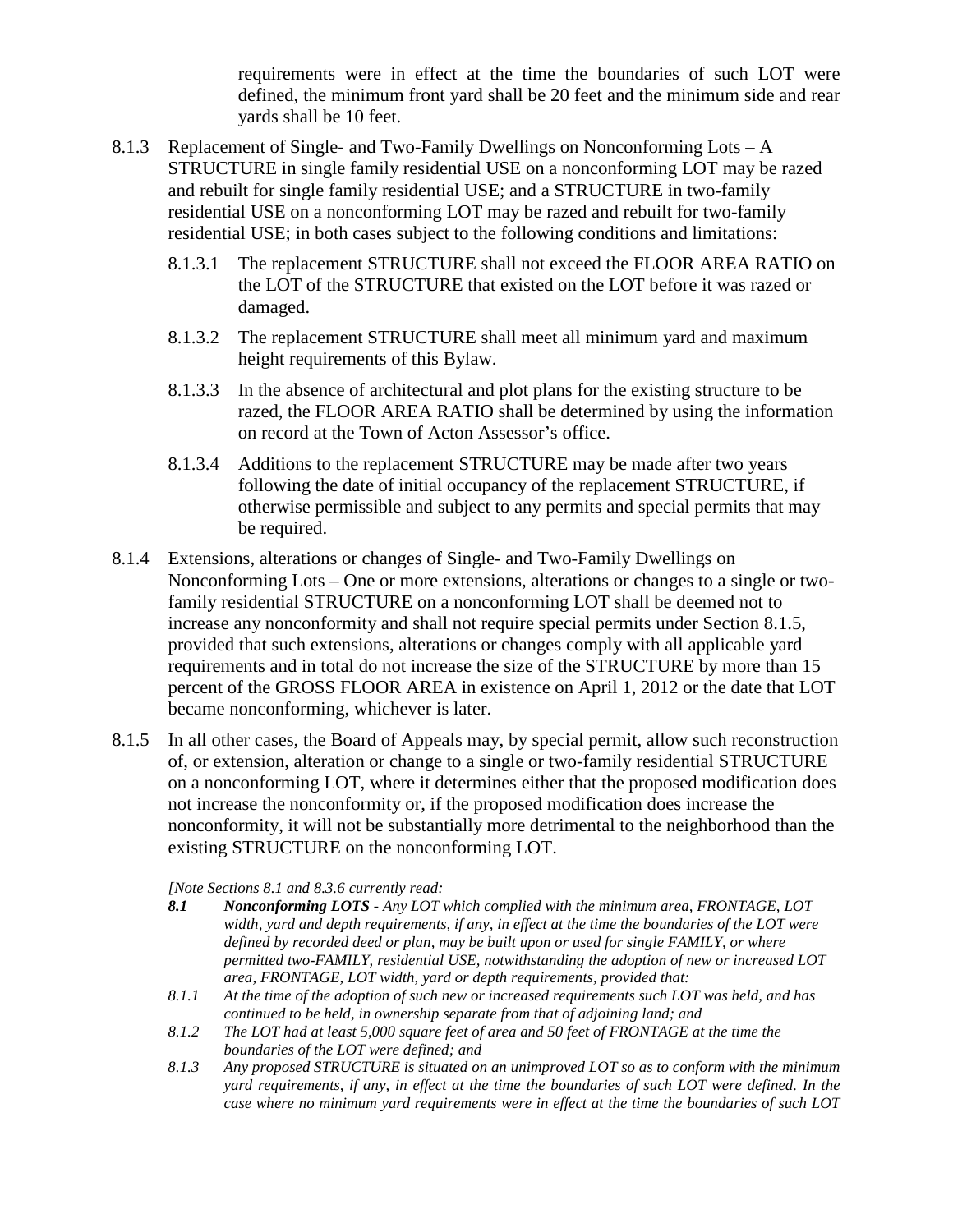*were defined, the minimum front yard shall be 20 feet and the minimum side and rear yards shall be 10 feet.*

# *8.3 Nonconforming STRUCTURES*

- *8.3.6 Replacement of Single- and Two-Family Dwellings – A STRUCTURE in single family residential USE on a nonconforming LOT, that cannot otherwise be built on under the requirements of Section 8.1, may be razed and rebuilt for single family residential USE, or rebuilt for single family residential USE after damage from fire or natural disaster except flood, regardless of the degree of damage; and a STRUCTURE in two-family residential USE on a nonconforming LOT, that cannot otherwise be built on under the requirements of Section 8.1, may be razed and rebuilt for two-family residential USE, or rebuilt for two-family residential USE after damage from fire or natural disaster except flood, regardless of the degree of damage; in both cases subject to the following conditions and limitations:*
- *8.3.6.1 The replacement STRUCTURE shall not exceed the FLOOR AREA RATIO on the LOT of the STRUCTURE that existed on the LOT before it was razed or damaged.*
- *8.3.6.2 The replacement STRUCTURE shall meet all minimum yard and maximum height requirements of this Bylaw.*
- *8.3.6.3 In the absence of architectural and plot plans for the existing structure to be razed, the FLOOR AREA RATIO shall be determined by using the information on record at the Town of Acton Assessor's office.*
- *8.3.6.4 Additions to the replacement STRUCTURE may be made after two years following the date of initial occupancy of the replacement STRUCTURE, if otherwise permissible and subject to any permits and special permits that may be required.]*

, or take any other action relative thereto.

**MOTION: Mr. Clymer** moves that the Town adopt the zoning bylaw amendments as set forth in the Article.

#### **MOTION CARRIES UNANIMOUSLY**

#### **ARTICLE 47 \* AMEND ZONING BYLAW -** (Two-thirds vote) **RENTING & BOARDING ROOMS**

To see if the Town will vote to amend the Zoning Bylaw by deleting section 3.8.1.3 (renting of rooms or boarding as an accessory use in residential districts) and replacing it with as new section 3.8.1.3 as follows:

3.8.1.3 The renting of rooms or boarding for not more than three persons; except that by Special Permit from the Board of Appeals the renting of rooms or boarding to more than three persons may be allowed. In either case, the service shall be operated by a resident owner of the premises.

*[Note: Section 3.8.1.3 currently reads:*

*3.8.1.3 The renting of rooms or boarding for not more than four persons; except that by Special Permit from the Board of Appeals the renting of rooms or boarding to more than four persons may be allowed. In either case, the service shall be operated by a resident owner of the premises.*

, or take any other action relative thereto.

**MOTION: Mr. Clymer** moves that the Town adopt the zoning bylaw amendments as set forth in the Article.

**CONSENT MOTION CARRIES UNANIMOUSLY**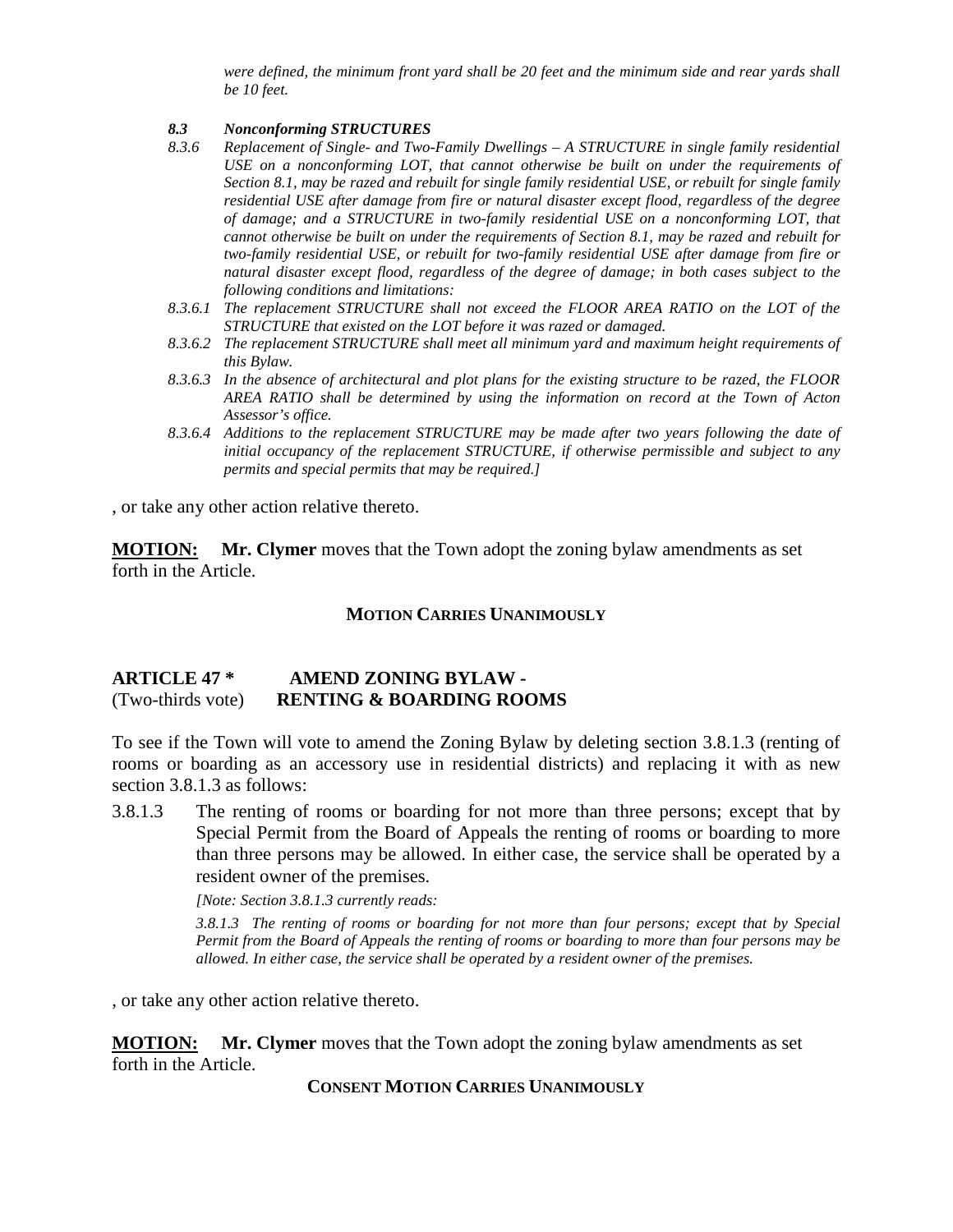#### **ARTICLE 48 \* AMEND ZONING BYLAW - VEHICLE SALES,** (Two-thirds vote) **RENTAL REPAIR AND BODY SHOP**

To see if the Town will vote to amend the Zoning Bylaw, Section 3.5.20 (Vehicle Repair), 3.5.21 (Vehicle Body Shop), and 3.5.22 (Vehicle Sale Rental) by deleting from each of these sections the words "maximum gross vehicle weight of 10,000 pounds and a wheel base no larger than 135-inches" and replacing them in each of these section with:

"maximum gross vehicle weight of 14,000 pounds".

*[Note: Sections 3.5.20 through 3.5.22 currently read:*

*3.5.20 Vehicle Repair – Establishment where the principal service is the mechanical repair, excluding body work, of automobiles, trucks, boats, motorcycles, trailers, recreational vehicles, farm equipment or similar motor vehicles, having a maximum gross vehicle weight of 10,000 pounds and a wheel base no larger than 135-inches, provided that all but minor repairs shall be conducted entirely within a BUILDING.*

*3.5.21 Vehicle Body Shop – Establishment where the principal service is the repair and painting of automobiles, trucks, boats, motorcycles, trailers, recreational vehicles, farm equipment or similar motor vehicles having a maximum gross vehicle weight of 10,000 pounds and a wheel base no larger than 135 inches, provided that all but minor repairs shall be conducted entirely within a BUILDING.*

*3.5.22 Vehicle Sale, Rental – Facility for the rental, leasing or sale of automobiles, trucks, boats, motorcycles, trailers, recreational vehicles, farm equipment or similar motor vehicles having a maximum gross vehicle weight of 10,000 pounds and a wheel base no larger than 135-inches; including open-air display. The open-air display area shall comply with the standards of Section 6.7 of this Bylaw.*

*See separate article in this warrant proposing to change the gross vehicle weight limit to 14,000 pounds.]*

, or take any other action relative thereto.

**MOTION: Mr. Clymer** moves that the Town adopt the zoning bylaw amendments as set forth in the Article.

#### **CONSENT MOTION CARRIES UNANIMOUSLY**

#### **ARTICLE 49 AMEND ZONING BYLAW - MOTOR VEHICLE SALES** (Two-thirds vote) **AS ACCESSORY USE TO VEHICLE REPAIR**

To see if the Town will vote to amend the Zoning Bylaw by inserting under section 3.8.3 (Accessory Use Permitted in any Zoning District) a new sub-section 3.8.3.7 as follows:

- 3.8.3.7 In any zoning district where, pursuant to the Table of PRINCIPAL USES, Vehicle Repair is a USE allowed by right (Y) or by special permit (SPS), the sale of used motor vehicles as an ACCESSORY USE to Vehicle Repair, provided that:
	- a) Any motor vehicle that is for sale does not exceed a maximum gross vehicle weight of 14,000 pounds;
	- b) Not more than 10 used motor vehicles shall be for sale at any one time;
	- c) Where Vehicle Repair requires a special permit, such special permit has been issued and the Vehicle Repair USE is in compliance with said special permit; and
	- d) Where Vehicle Repair requires a special permit, not more than 5 motor vehicles that are for sale shall be placed for open-air display between the STREET and any BUILDING on the LOT. Where such open-air display occurs, the open air display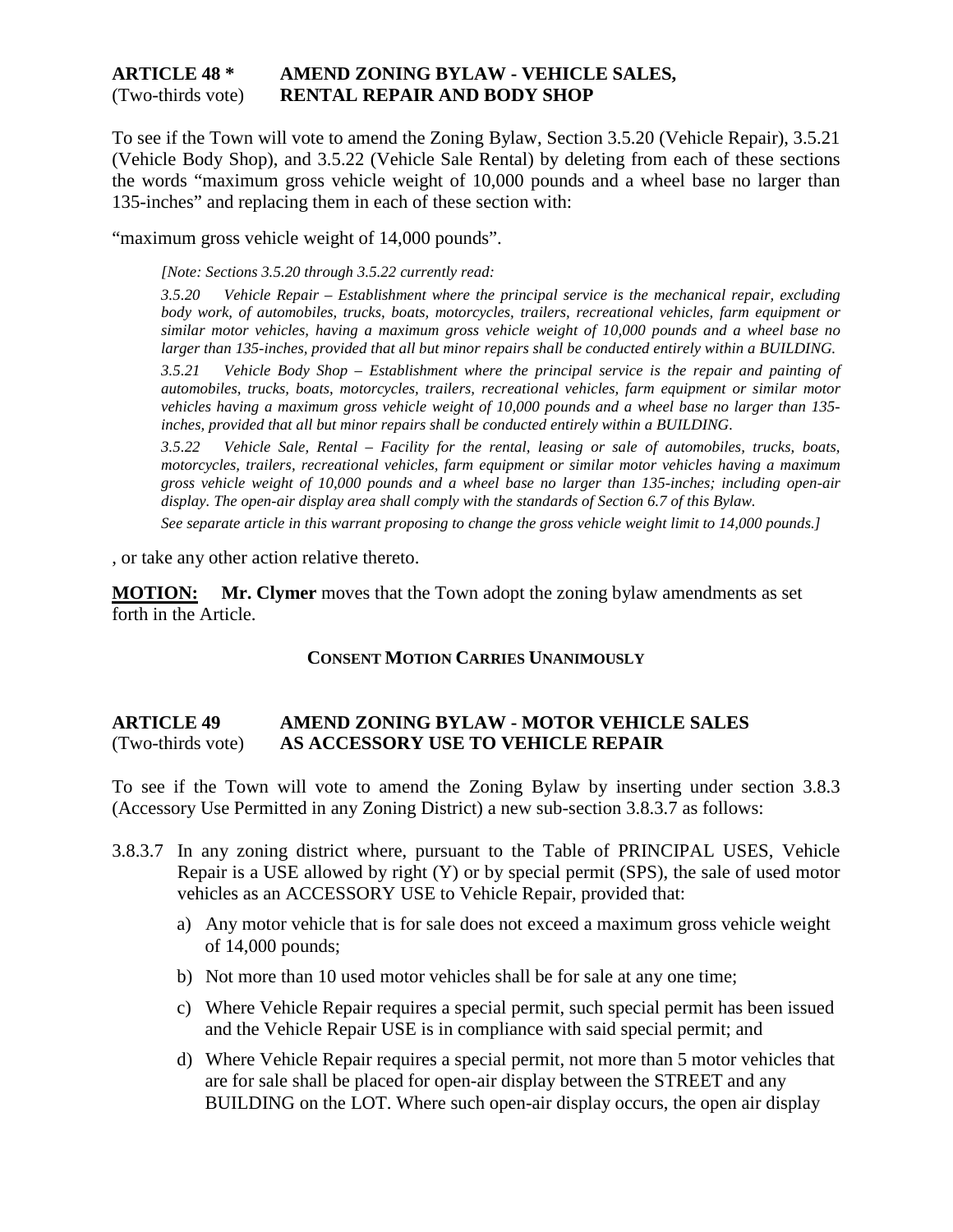area shall comply with the standards of Section 6.7 or 6.9 of this Bylaw as applicable for the zoning district in which the Vehicle Repair USE is located.

*[Note: Related Use Definitions in the Zoning Bylaw:*

*3.5.20 Vehicle Repair – Establishment where the principal service is the mechanical repair, excluding body work, of automobiles, trucks, boats, motorcycles, trailers, recreational vehicles, farm equipment or similar motor vehicles, having a maximum gross vehicle weight of 10,000 pounds and a wheel base no larger than 135-inches, provided that all but minor repairs shall be conducted entirely within a BUILDING.*

*3.5.22 Vehicle Sale, Rental – Facility for the rental, leasing or sale of automobiles, trucks, boats, motorcycles, trailers, recreational vehicles, farm equipment or similar motor vehicles having a maximum gross vehicle weight of 10,000 pounds and a wheel base no larger than 135-inches; including open-air display. The open-air display area shall comply with the standards of Section 6.7 of this Bylaw.*

*See separate article in this warrant proposing to change the gross vehicle weight limit to 14,000 pounds.]*

, or take any other action relative thereto.

**MOTION:** Mr. Clymer moves that the Town adopt the zoning bylaw amendments as set forth in the Article

#### **MOTION CARRIES DECLARED 2/3 BY MODERATOR\***

\*TOWN OF ACTON HAS EXCEPTED MGL CH 39 SEC 15 AT ITS ANNUAL TOWN MEETING APRIL 2001, ARTICLE 43 AND THE AMENDED BYLAW 5A WAS APPROVED BY THE ATTORNEY GENERAL ON AUG. 6, 2001. (THE TOWN MEETING MODERATOR IS NOT REQUIRED TO COUNT A 2/3 REQUIRED VOTE.)

#### **ARTICLE 50 \* REVISE STREET LAYOUT – TICONDEROGA ROAD** (Two-thirds vote)

To see if the Town will vote to modify the layout of that portion of Ticonderoga Road in the vicinity of 15 Ticonderoga Road to abandon from the layout an area of land shown as "Easement for Road Extension" on that certain plan recorded with the Middlesex South District Registry of Deeds as Plan Number 984 of 1961, a copy of which is on file with the Town Clerk, because the Town no longer needs an easement for road extension access across 15 Ticonderoga Road and has terminated its easement rights to said parcel of land pursuant to that certain Termination of Road Easement dated October 17, 2011 and recorded with said Registry in Book 57709, Page 179; or to take any other action relative thereto.

**MOTION: Ms. Adachi** moves that the Town modify the layout of the portion of Ticonderoga Road in the vicinity of 15 Ticonderoga Road as set forth in the Article.

#### **CONSENT MOTION CARRIES UNANIMOUSLY**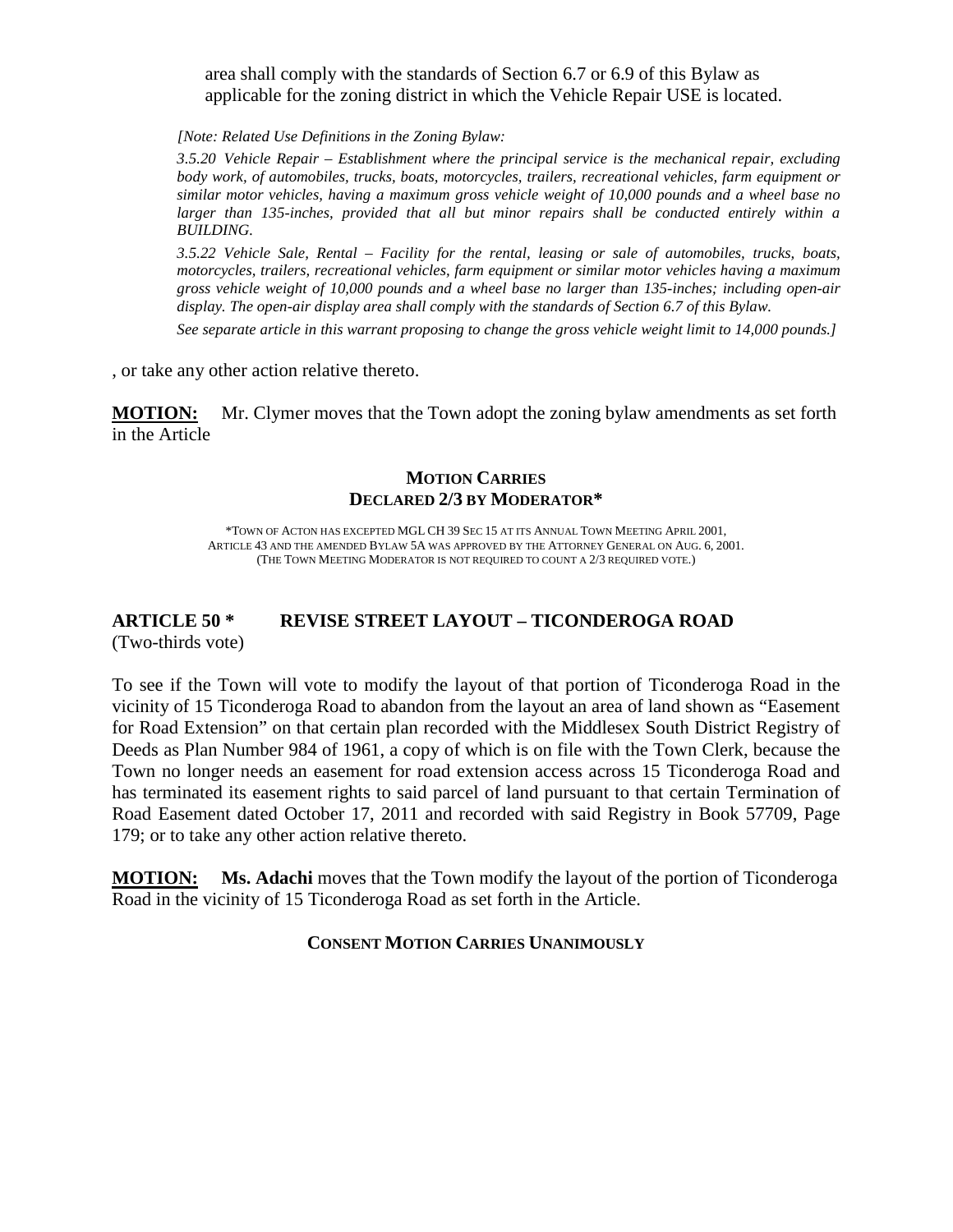## **ARTICLE 51 \* ACCEPT LAND GIFT – SQUIRREL HILL ROAD**

(Two-thirds vote)

To see if the Town will authorize the Board of Selectmen to acquire on such terms and conditions as the Selectmen may determine, by purchase, gift, eminent domain or otherwise and to accept the deed of a fee simple interest in a certain parcel of land on Squirrel Hill Road that is owned by the Colonial Realty Trust, containing approximately 3,818 square feet of land more or less, and shown on Town Atlas Map G-1 as Parcel 322, for municipal purposes, and further to see if the Town will raise, appropriate, transfer from available funds, or accept gifts for this purpose, or take any other action relative thereto.

**MOTION: Mr. Clough** moves that the Town take no action.

Held from consent

**MOTION CARRIES UNANIMOUSLY**

#### **ARTICLE 52 \* ACCEPT LAND GIFT – FAULKNER HILL ROAD**

(Two-thirds vote)

To see if the Town will authorize the Board of Selectmen to acquire on such terms and conditions as the Selectmen may determine, by purchase, gift, eminent domain or otherwise and to accept the deed of a fee simple interest in a certain parcel of land on Faulkner Hill Road that was conveyed on August 3, 1993 by a deed to Robert Magliozzi, recorded in the South Middlesex Registry of Deeds in Book 23497 Page 123, containing approximately 12,060 square feet of land more or less, and shown on Town Atlas Map H-3A as Parcel 60, for municipal purposes, and further to see if the Town will raise, appropriate, transfer from available funds, or accept gifts for this purpose, or take any other action relative thereto.

**MOTION: Mr. Clough** moves that the Town accept the gift of land as set forth in the Article.

#### **CONSENT MOTION CARRIES UNANIMOUSLY**

### **ARTICLE 53 \* ACCEPT LAND GIFT – QUARRY ROAD**

(Two-thirds vote)

To see if the Town will authorize the Board of Selectmen to acquire on such terms and conditions as the Selectmen may determine, by purchase, gift, eminent domain or otherwise and to accept the deed of a fee simple interest in a certain parcel of land on Quarry Road that was conveyed on June 2, 1989 by a deed to Mary Gustin, David Flavin, Maureen Sloan, Margaret Doran and Richard Flavin, recorded in the South Middlesex Registry of Deeds in Book 19913 Page 577, containing approximately 1.5 acres of land more or less, and shown on Town Atlas Map B-5 as Parcel 13, for municipal purposes, and further to see if the Town will raise, appropriate, transfer from available funds, or accept gifts for this purpose, or take any other action relative thereto.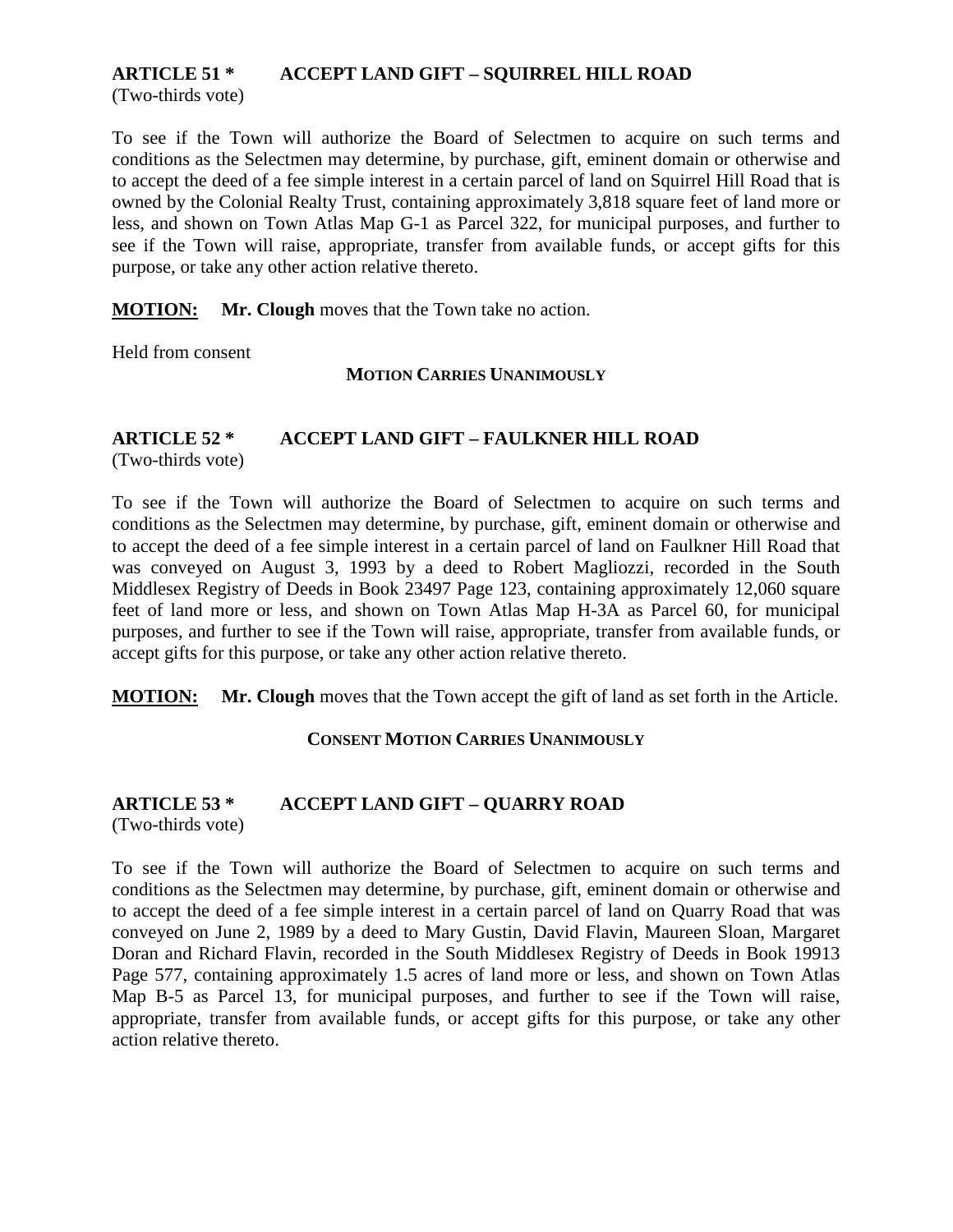**MOTION: Mr. Clough** moves that the Town authorize the Selectmen to accept the gift of land as set forth in the Article, subject to a deed restriction or conservation restriction for conservation purposes, on such terms and conditions as the selectmen may determine.

Held from consent

#### **MOTION CARRIES UNANIMOUSLY**

#### **ARTICLE 54 \* HEAR AND ACCEPT REPORTS**

(Majority vote)

To see if the Town will accept reports and hear and act upon the report of any committee chosen at any previous Town Meeting that has not already reported, or take any other action relative thereto.

**MOTION: Mr. Clough** moves that the Town accept the reports of the various Town Officers and Boards as set forth in the 2011 Town Report and that the Moderator call for any other reports.

**CONSENT MOTION CARRIES UNANIMOUSLY**

#### **ARTICLE 55 \* HIGHWAY REIMBURSEMENT PROGRAM (CHAPTER 90)** (Majority vote)

To see if the Town will vote to raise and appropriate, or appropriate from available funds, a sum of money for highway improvements under the authority of Massachusetts General Law, Chapter 90, and any other applicable laws, or take any other action relative thereto.

**MOTION: Ms. Adachi** moves that the Town Manager is authorized to accept Highway funds from all sources and that such funds are hereby appropriated for highway purposes.

#### **CONSENT MOTION CARRIES UNANIMOUSLY**

# **ARTICLE 56 \* INSURANCE PROCEEDS**

(Majority vote)

To see if the Town will vote to appropriate the proceeds of any insurance policy reimbursements of costs incurred as a result of any covered loss, including without limitation any liability insurance, property insurance, casualty insurance, workers' compensation insurance, health insurance, disability insurance, automobile insurance, police and fire injury and medical costs, and any other insurance of any name and nature whatsoever, or take any other action relative thereto.

**MOTION: Ms. Adachi** moves that the Town Manager is authorized to accept insurance proceeds of any name and nature whatsoever from all sources and such funds are hereby appropriated.

**CONSENT MOTION CARRIES UNANIMOUSLY**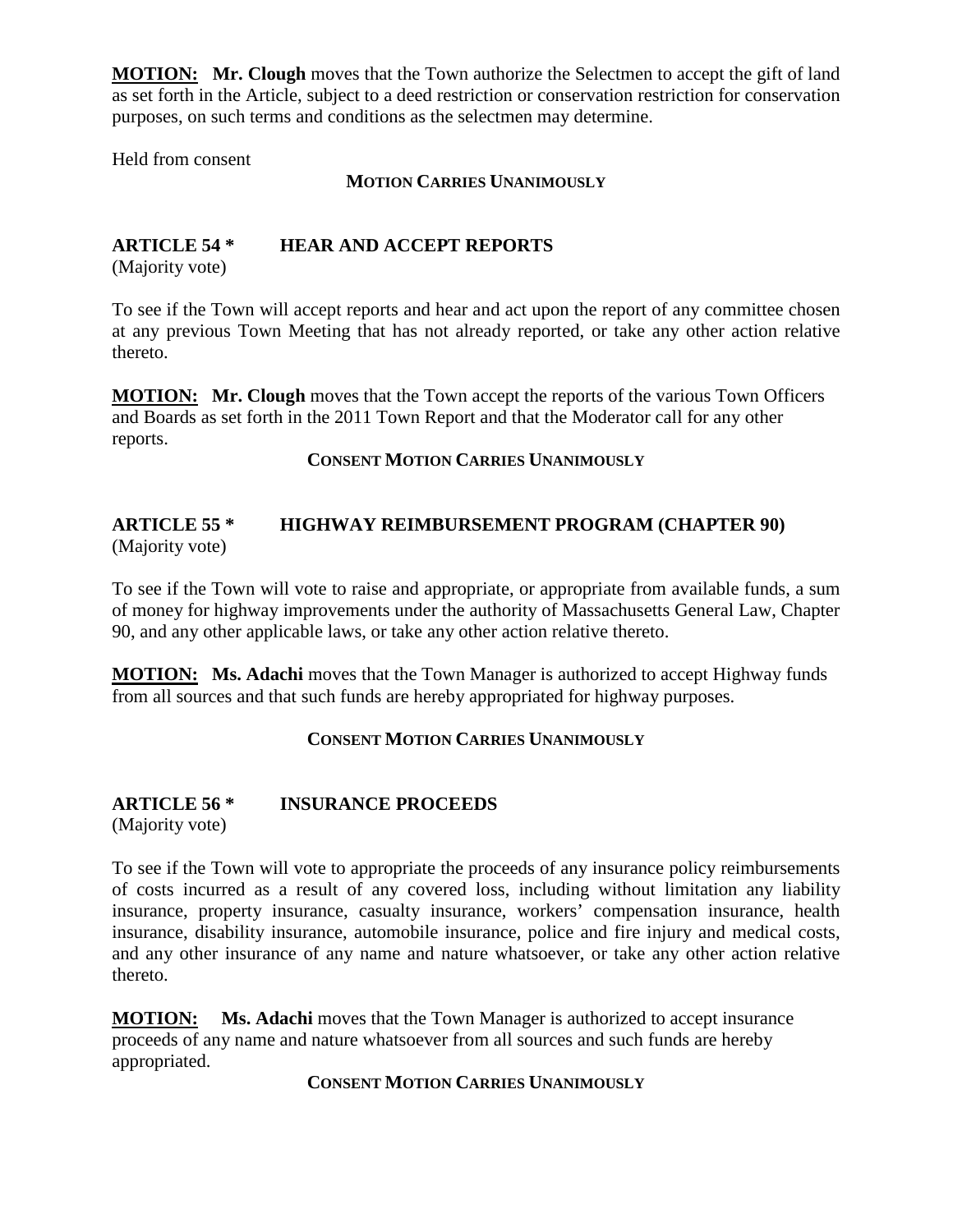# **ARTICLE 57 \* GIFTS OR GRANTS**

(Majority vote)

To see if the Town will vote to appropriate the proceeds of any gifts or grants accepted pursuant to Massachusetts General Law, Chapter 44, Section 53A, and any interest thereon, and that, consistent with the requirements of Massachusetts General Law, Chapter 40, Section 4A, the Board of Selectmen or Town Manager are authorized to enter into an agreement or agreements on behalf of the Town, on such terms and conditions as the Board of Selectmen or the Town Manager may determine, for the stated purposes of the gifts or grants, or take any other action relative thereto.

**MOTION: Ms. Adachi** moves that the proceeds of any gifts or grants from any source accepted pursuant to Massachusetts General Law, Chapter 44, Section 53A, and any interest thereon, are hereby appropriated for the stated purposes of the gifts or grants, and may be expended with the approval of the Board of Selectmen or otherwise as stated in Section 53A.

#### **CONSENT MOTION CARRIES UNANIMOUSLY**

#### **ARTICLE 58 \* FEDERAL AND STATE REIMBURSEMENT AID** (Majority vote)

To see if the Town will vote to appropriate any Federal Government and State Government reimbursement for costs incurred as a result of any declared emergencies or other occurrence, and that, consistent with the requirements of Massachusetts General Law, Chapter 40, Section 4A, the Board of Selectmen or Town Manager are authorized to enter into an agreement or agreements on behalf of the Town, on such terms and conditions as the Board of Selectmen or the Town Manager may determine, or take any other action relative thereto.

**MOTION: Mr. Sonner** moves that the Town Manager is authorized to accept federal and state reimbursement funds from all sources and that such funds are hereby appropriated for the purposes outlined by such reimbursement.

#### **CONSENT MOTION CARRIES UNANIMOUSLY**

### **ARTICLE 59 \* PERFORMANCE BONDS**

(Majority vote)

To see if the Town will vote to appropriate the proceeds of any performance bonds for the purposes stated in said bonds available as a result of any default, non-performance or other covered conditions, or take any other action relative thereto.

**MOTION: Ms. Adachi** moves that the Town appropriate the proceeds of any performance bonds, for the purposes stated in said bonds, available as a result of any default, non-performance or other covered conditions.

#### **CONSENT MOTION CARRIES UNANIMOUSLY**